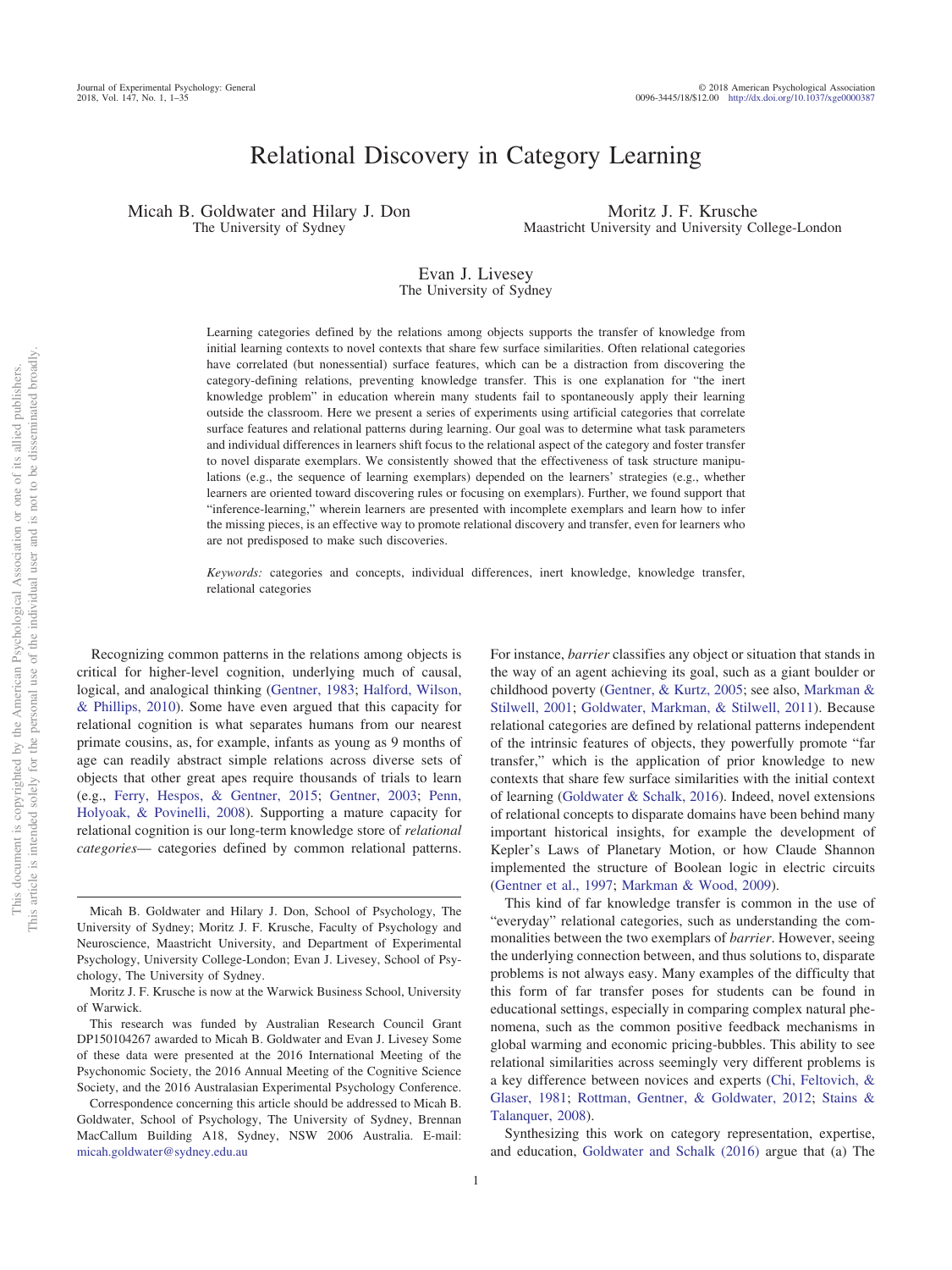majority of concepts in formal education can be considered relational categories (e.g., *cue competition* in psychology classifies sequences of learning events based on common predictive relationships among simultaneously presented event elements, not the identity of the elements themselves, *catalyst* in chemistry classifies molecules by their role in chemical processes, not by their intrinsic chemical composition, or the *ur-myth* in literary criticism which classifies a narrative by its thematic structure and historical precedent, not its specific content); and (b) The "inert knowledge problem" [\(Whitehead, 1929\)](#page-25-1), wherein students appear to understand their instruction within the learning context but do not see how that learning applies to new problems and situations, can be conceived of as a failure of relational categorization. That is, the lack of transfer is not just the failure to access the most relevant memory or prior example, as it is more typically conceived (see [Trench & Minervino, 2017,](#page-25-2) for review). Rather, it often involves the failure to classify a novel situation as relevant to a previously instructed relational category. For example, Schwartz and colleagues' work on physics education (e.g., [Schwartz, Chase, Oppe](#page-25-3)[zzo, & Chin, 2011\)](#page-25-3) showed that when students engage in typical instruction informing them how to solve a class of problems, and then repeatedly practice on a series of examples, they would most likely fail to spontaneously transfer these procedures to novel problems. However, when the students compared and contrasted the exemplar problems to generate their own more general description of how the category of problems needed to be solved before receiving direct instruction, transfer was achieved at a higher rate.

Despite the importance of relational categories to higher-level cognition, and applied issues in education, the majority of research in the category learning literature has focused on categories concerning the commonalities in features intrinsic to individual objects, such as *dog* and *guitar* (see [Murphy, 2004](#page-24-2) for extensive review). While learning categories of any kind will involve some common cognitive mechanisms, there is ample evidence that relational categories are formally distinct from those that are featurebased, requiring a distinct representational format to capture their meaning, and distinct processes to acquire and reason with them (see [Markman, 1999](#page-23-5) for thorough discussion; see also [Hummel &](#page-23-6) [Holyoak, 2003;](#page-23-6) [Doumas, Hummel, & Sandhofer, 2008,](#page-22-6) among others). The distinction is especially pertinent to educational settings because, after all, the goal of a modern education is not to focus on objects in isolation or to memorize lists of facts, but to foster the ability to conceptualize the natural and social world in terms of abstract yet coherent schemas that foster flexible reasoning inside and outside the classroom [\(Resnick, 2010\)](#page-24-3).

Building on recent related efforts (e.g., [Corral & Jones, 2014;](#page-22-7) [Doumas & Hummel, 2013;](#page-22-8) [Kurtz, Boukrina, & Gentner, 2013;](#page-23-7) [Tomlinson & Love, 2010\)](#page-25-4) the present series of experiments had two primary aims related to relational discovery in category learning. The first was to further examine the factors that lead to the discovery and transfer of relational knowledge. The second was to serve as a novel experimental model for the abstraction and transfer of relational knowledge in education in an attempt to recreate the inert knowledge problem in the laboratory. That is, previous laboratory research on inert knowledge has focused on the failures of learners to retrieve and apply an individual or small number of relevant prior examples. We hope that by reframing the problem as one rooted in a failure of categorization, we can bring another suite of experimental methods to bear (and see [Little & McDaniel,](#page-23-8) [2015a](#page-23-8) for a similar perspective).

#### **Feature-Based Categories Versus Relational Categories**

The present studies contrast relational discovery with a focus on learning more surface features of the same stimuli, and it is the unique properties of relational categories in particular that are important in this endeavor. Cognitive processes that naturally lend themselves to relational learning (e.g., stimulus comparison, hypothesis testing and rule learning) may well be involved to some degree in the learning of simple categories defined by concrete stimulus features (e.g., see, [Livesey & McLaren, 2009;](#page-23-9) [Little &](#page-23-10) [McDaniel, 2015b;](#page-23-10) [Natal, McLaren, & Livesey, 2013](#page-24-4) for direct attempts to make these connections, but also [Ashby & Maddox,](#page-21-0) [2005;](#page-21-0) [Goodman, Tenenbaum, Griffiths, & Feldman, 2008;](#page-23-11) [Nosof](#page-24-5)[sky, Palmeri, & McKinley, 1994](#page-24-5) among many others for ruledriven hypothesis testing models of category learning). However, there is ample evidence that the learning and representation of relational *categories* (i.e., those defined by abstract relations among stimuli without reference to a particular set of stimulus features) possess characteristics that are qualitatively distinct from the learning and representation of feature-defined categories.

The literature now has many examples of how feature-based and relational categories differ, both examining familiar categories, and the process of learning novel categories. For example, when considering familiar relational categories, (e.g., *friend, drug, home*), people are more likely to list properties extrinsic to individual category members (e.g., *always there for you, changes your mental state, a place you live in,* respectively), while feature-based categories (e.g., *TV, knife, celery*) elicit more properties intrinsic to category members (e.g., *has a screen, sharp, green,* respectively [Goldwater et al., 2011\)](#page-23-2). Members of relational categories (two examples of *barrier* are *boulder & poverty*) are rated as less similar to each other than are members of feature-based categories (two examples of *vegetable* are *celery* and *carrot*; [Gentner, &](#page-22-3) [Kurtz, 2005\)](#page-22-3); idealized exemplars are more prominent for relational categories, while average exemplars are more prominent for feature-based categories (e.g., the ideal friend seems more important in understanding the concept of *friend* than the statistically average friend, while the statistically average TV is more important in understanding the concept of *TV* than the ideal TV; [Gold](#page-23-2)[water et al., 2011;](#page-23-2) [Kittur, Hummel, & Holyoak, 2004;](#page-23-12) [Rein,](#page-24-6) [Goldwater, & Markman, 2010\)](#page-24-6); and relational categories support inductions about situations (e.g., what is eaten at breakfast vs. dinner parties), rather than about individual category members (e.g., the nutritional value of starches vs. fruits; [Ross & Murphy,](#page-24-7) [1999\)](#page-24-7). In theoretically related work on analogical reasoning, shared surface features between exemplars or situations (e.g., two stories about birds) often drive memory retrieval, but commonalities in deeper relational structure drive reasoning about two domains once both are retrieved (e.g., a story about conflict resolution between birds, and another about conflict resolution between warring nations, see, e.g., [Gentner, Rattermann, & Forbus, 1993;](#page-22-9) [Ross, 1987](#page-24-8) and [Forbus, Gentner, & Law, 1995;](#page-22-10) [Hummel & Ho](#page-23-13)[lyoak, 1997](#page-23-13) for the computational differences between memory retrieval and reasoning).

Relational and feature-based categories are also learned in distinct patterns. For example, words referring to relational categories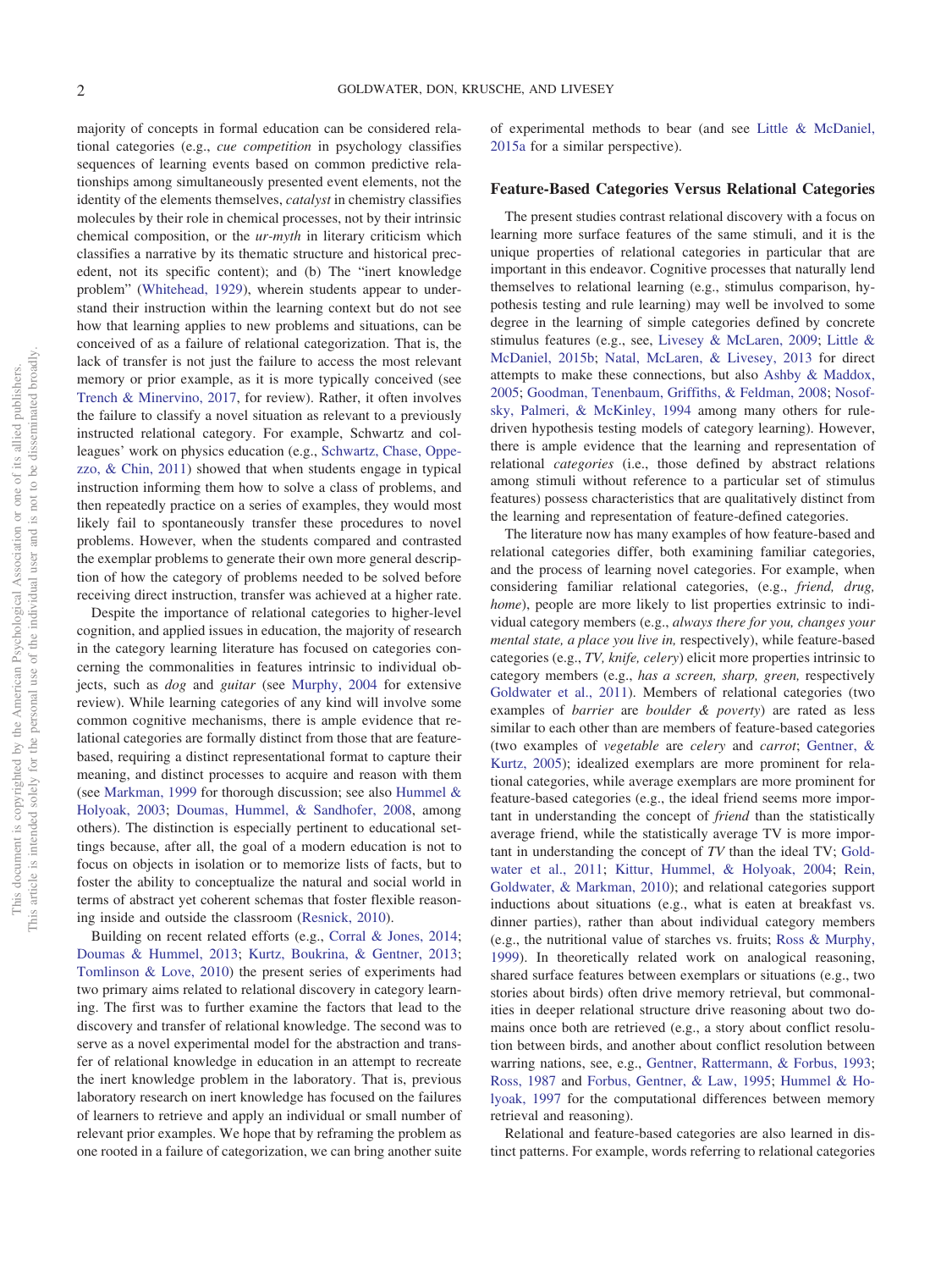are almost universally learned later than words referring to featurebased categories [\(Gentner, 1982;](#page-22-11) [Gentner & Boroditsky, 2001\)](#page-22-12). Feature-based categories are readily learned with features that are merely probabilistically predictive of category membership, that is without any single feature or set of necessary and sufficient features common to all category members [\(Rosch & Mervis, 1975\)](#page-24-9). In direct contrast, there is evidence that relational categories that do not contain any category-defining relations cannot be learned directly (i.e., they require restructuring the category space to create defining relations [Jung & Hummel, 2015\)](#page-23-14). Last, [Davis, Goldwater,](#page-22-13) [and Giron \(2017\)](#page-22-13) show that learning feature-based and relational categories differ in their neuorological correlates. However, in contrast to these differences in learning processes, [Little and](#page-23-10) [McDaniel \(2015b\)](#page-23-10) found that the same explicit strategy can be beneficial for learning both kinds of categories (see further discussion below).

Although relational categories are psychologically distinct from feature-based categories, it is important to still recognize that relational category members often have typical features, and these typical features are important to both the representation of the category and how the category is learned. For example, predators tend to have eyes on the front of their heads, while prey animals tend to have eyes more laterally. Although eye position does not define an animal as predator or prey, understanding how eyeposition connects to ecological relations can aid understanding these ecological relations. Here, we are building on the argument from [Murphy and Medin \(1985\)](#page-24-10) that we use naïve theories of the causal relations among the observable features to explain and cohere category membership. For example, [Medin, Wattenmaker,](#page-24-11) [and Hampson \(1987\),](#page-24-11) [Rehder and Ross \(2001\),](#page-24-12) and [Spalding and](#page-25-5) [Murphy \(1996\)](#page-25-5) discuss how cohering causal and thematic relations help support category construction and learning when features are not shared across exemplars. However, relational categories can also have correlated features that are more arbitrary to allow us to easily recognize category members when the category defining relation is not easily observable on its own, such as different uniform colors signifying different ranks in a hierarchy.

Similar to these relational categories, educators often design instruction wherein deep structure and surface content are correlated. For example consider mathematical word problems. The particular semantics of the story and the objects involved are not critically important; the goal is to be able to see past the content and recognize the applicable solution procedure. [Bassok, Chase,](#page-21-1) [and Martin \(1998\)](#page-21-1) showed that textbook writers however were quite constrained by correspondences between the semantics of the objects from the stories and the mathematical operations, such that they would write problems where apples would be divided between baskets, but you would never add up apples and baskets into some total number of objects. [Mayer \(1981\)](#page-24-13) surveyed algebraic word problems from a large sample of textbooks and noted that certain kinds of topics (e.g., about the motion of objects vs. the total output of a production line) were associated with particular categories of solution procedures or "problem templates," even if there is no necessary link between them (see also work by Greeno and colleagues, e.g., [Nesher, Greeno, & Riley, 1982\)](#page-24-14).

On the one hand, these connections between more surface semantics and deeper problem structure may ease initial learning, but they can also obfuscate potential deeper connections (e.g., motion and output problems are both essentially about a multiplicative relationship between some rate and how much time something happened at that rate), and lead to misapplications of a solution procedure when learners have to solve an example problem where the correlation between surface content and solution procedure is broken (e.g., [Blessing & Ross, 1996\)](#page-22-14). How do students learn how to focus on the deep structure?

#### **Relational Learning in Education**

In both children's conceptual development and in formal education, there is a characteristic pattern of learning called the *relational shift* where learners often initially focus on these correlated surface features before discovering the common deep relational structure, [\(Chi et al., 1981;](#page-22-5) [Doumas et al., 2008;](#page-22-6) [Gentner &](#page-22-15) [Rattermann, 1991;](#page-22-15) [Keil & Batterman, 1984;](#page-23-15) [Rottman et al., 2012;](#page-24-1) [Stains & Talanquer, 2008,](#page-25-0) but see [Bulloch & Opfer, 2009,](#page-22-16) for a different pattern). Further, recognizing the surface commonalities initially can play an important role in the discovery of the underlying relational structure later on [\(Braithwaite & Goldstone, 2015;](#page-22-17) [Kotovsky & Gentner, 1996\)](#page-23-16). However, unlike in typical child development learning everyday concepts, in education many learners never truly discover the abstractions, limiting the chances that learners will be able to apply their education outside the classroom [\(Whitehead, 1929\)](#page-25-1). Unfortunately, this lack of transfer is perhaps the single most common finding in education research.

Although correlated features have an important role in relational category learning, recent empirical examinations have used categories with no diagnostic or even probabilistically predictive perceptual features (e.g., [Corral & Jones, 2014;](#page-22-7) [Doumas, & Hummel,](#page-22-8) [2013;](#page-22-8) [Kurtz et al., 2013;](#page-23-7) [Jung & Hummel, 2015,](#page-23-14) cf. [Livins,](#page-23-17) [Spivey, & Doumas, 2015;](#page-23-17) [Tomlinson & Love, 2010\)](#page-25-4) or have used sets of categories where surface features and relational structure are orthogonal allowing for the adoption of either a feature-based or relational categorization strategy, but not a strategy that uses both sources of information together (e.g., [Goldwater & Gentner,](#page-23-18) [2015\)](#page-23-18). Hence, we ask: when features are correlated with, but not essential to a relational category, how do learners discover the category-defining relations? We hope answering this question explains both basic processes of concept learning, and motivates targets for educational research.

#### **The Current Experiments**

#### **Category Learning Task**

In the series of experiments presented here, we designed a pair of contrasting artificial categories that differed both in (spatial) relational structure, and in more surface perceptual features. Using typical artificial category learning methods (e.g., stimuli are presented one at a time, subjects guess its category membership, and corrective feedback is presented), our aim was to see what factors would lead individuals to learn the relations, the features, or both.

For all four experiments we used the same artificial categories, however the exact set of stimuli varied for every subject. For each subject, stimuli were randomly generated to fit the following constraints. The stimuli were three vertical lines composed of different colored squares. In one category, the line lengths changed monotonically from left to right (either increasing or decreasing), and in the other category the line lengths changed nonmonotoni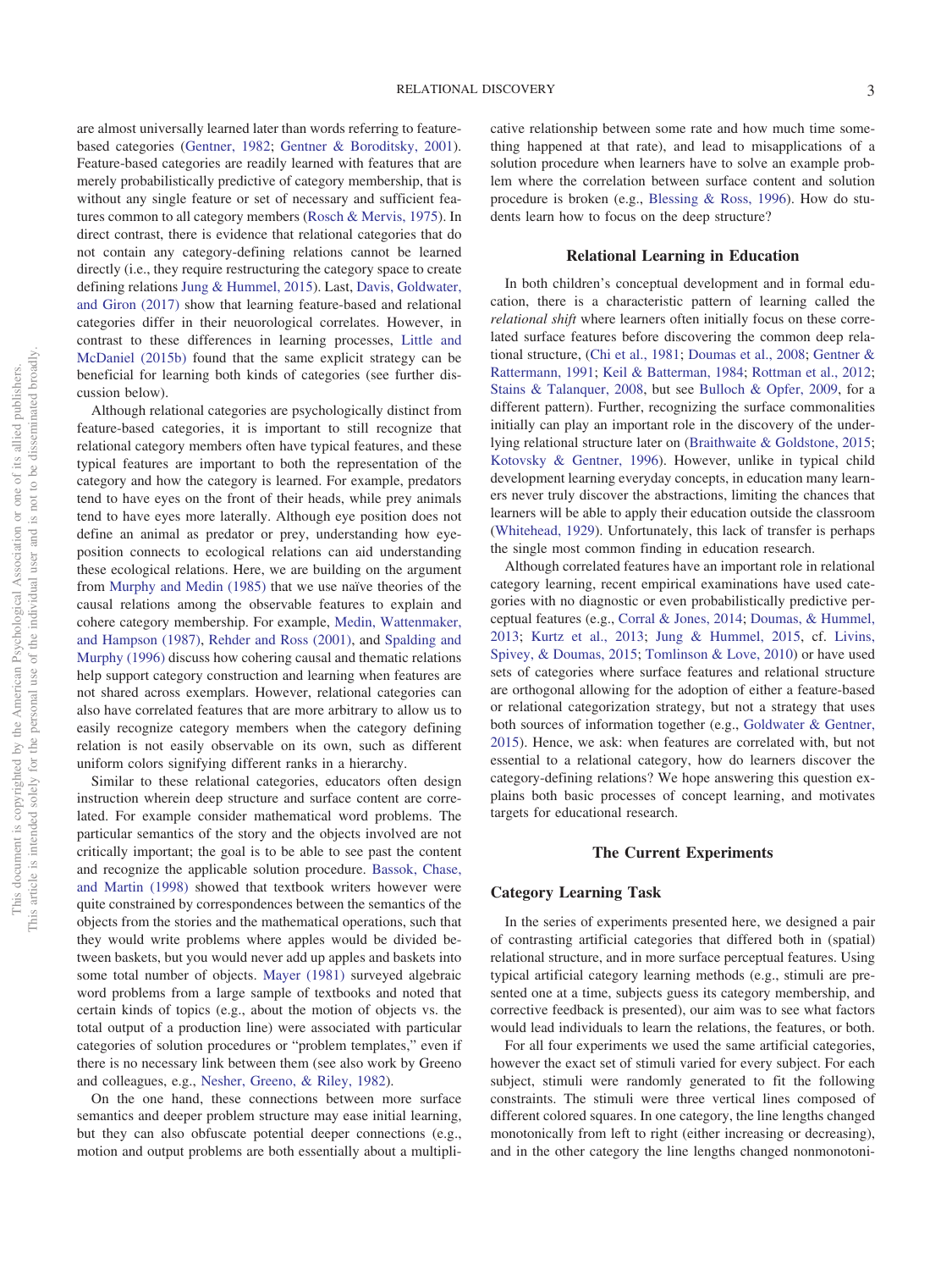cally (the middle line spatially was either the longest or shortest). Examples of monotonic and nonmonotonic categories are shown in [Figure 1,](#page-3-0) Panel A. These were the relational rules that defined the categories, and they can be generalized across considerable perceptual variation. The positioning of the lines, the exact line lengths, and the differences in lengths across the three lines varied randomly (within the category defining constraints), but every exemplar fit the relational rule. That is, the relative lengths of the left, middle, and right lines was deterministic of category mem-



<span id="page-3-0"></span>*Figure 1.* Example stimuli from the categorization task. Panel A shows exemplar arrays from each category. The lines in the left exemplar increase in length monotonically from left to right, and are largely composed of red and green squares, while the lines in the right exemplar do not vary in size monotonically from left to right, and are largely composed of blue and yellow squares. Panel B shows an example of each type of test item. Baseline trials are similar to learned exemplars from each category. Feature trials equate line lengths, such that classification can only be based on the color features. Similarly, relation trials equate the color distributions, such that classification can only be based on the line lengths. Cross-mapped trials have color distributions characteristic of one category and line lengths deterministic of the other category. See the online article for the color version of this figure.

bership and thus it was impossible for an exemplar from one category and an exemplar from the other category to have identical relative line lengths. Importantly, there is little reason to expect that these visuospatial line length relations can be extracted from macroscene statistics in a short glance (e.g., because the category can be increasing or decreasing from right to left, the relations cannot be encoded by a single low-spatial frequency shape, see [Alvarez, 2011\)](#page-21-2).

On the other hand, the more surface perceptual features that were part of each category were quite visually salient, based in stark color contrasts, and could be more easily learned via scene statistics. Each square within each line could be one of four colors: red, green, blue, or yellow. The stimuli from one category had, on average, 70% of two of the colors and 30% of the other two colors. The other category had the reverse percentages. Color presentation was stochastic such that the exact percentages varied randomly from trial to trial. If, for instance, the "Blicket" category was associated with the colors red and green then more than a quarter of the squares would be red on about 90% of Blicket trials and more than a quarter of the squares would be green on about 90% of Blicket trials. Further, the color proportion differences were obvious on some trials but relatively subtle on others; in the above example, about a quarter of Blicket exemplars would possess less than 65% red and green squares. Further, it was possible (though unlikely) for exemplars from both categories to have the same color proportions, unlike the completely deterministic line length relations (see below for more detailed stimulus generation description). In summary then, the color features were certainly predictive but were probabilistically related to category labels and were relatively difficult to use on some trials.

During the test phase of each experiment, subjects classified several different test items (See [Figure 1,](#page-3-0) Panel B, for examples of each test trial type). Baseline trials provided another measure of learning accuracy, as they were similar to the stimuli presented during the learning phase, maintaining the association between color distribution and line length. The remaining trials aimed to isolate whether participants had learned about the features or the relations. The feature trials maintained the color distributions from training, with equal line lengths, such that accurate classification required use of the color distribution features. Similarly, relation trials maintained the relative line length differences as training, but with an even color distribution, such that accurate classification required use of the relational rule. Cross-mapped trials were conflicting items that reversed the association between color distribution and line lengths (see [Markman & Gentner, 1993\)](#page-23-19). That is, the colors that were more likely to appear in the nonmonotonic line length category were now presented with monotonic line lengths. These test trials assess whether the features or the relations are more prominent in the participant's representation of the categories.

After learning and test phases, participants in all four experiments completed a short 'Far transfer' phase in which the monotonicity/nonmonotonicity relations still defined the same categories, but the rule itself had to be applied to very different stimulus features. That is, the luminance of three arrays of circles appearing in a grid were either increasing or decreasing monotonically from left to right, or the luminance change from left to right was nonmonotonic, for example, the brightest or darkest circles were in the center (See [Figure 2](#page-4-0) for examples of far transfer stimuli).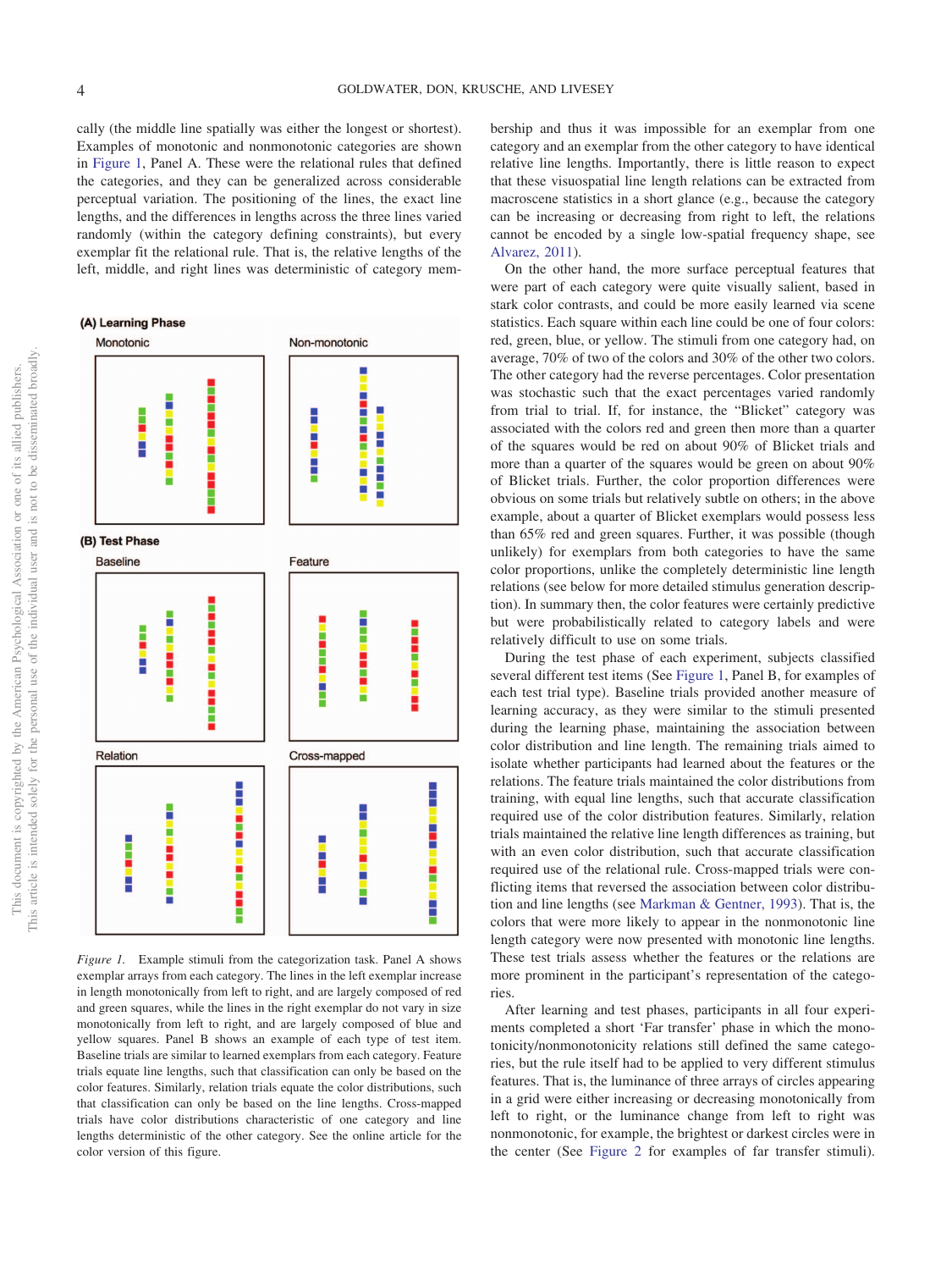(A) Monotonic



<span id="page-4-0"></span>*Figure 2.* Examples of far transfer phase stimuli. The stimuli in panel A are members of the monotonic category because the luminance of the circles varies monotonically (either increasing or decreasing) from left to right. The stimuli in panel B are members of the nonmonotonic category because the luminance of the circles does not vary monotonically from left to right. See the online article for the color version of this figure.

Unlike the training phase, which possessed predictive color proportions in addition to the line length rule, in the far transfer phase there were no additional featural properties that were correlated with the relational rule, and hence a strategy that exclusively focused on the features during learning would be of no use here.

Corrective feedback was included in this phase for two reasons. First, initial piloting showed that, without feedback, overall subjects performed at chance. Second, it is common in educational settings to only detect differential far transfer performance between learning conditions when additional learning aids are provided along with the transfer materials (e.g., [Schwartz & Martin,](#page-25-6) [2004\)](#page-25-6). That is, in these settings transfer from the learning phase is measured as successful "preparation for future learning" [\(Brans](#page-22-18)[ford & Schwartz, 1999\)](#page-22-18). Indeed, in educational settings sometimes the most relevant form of transfer is not solving a single transfer problem, but bringing appropriate prior knowledge to bear when learning a new topic such that knowledge coherently accumulates over time. Consider for example, how in math education, each new skill prepares you for the next. On the flip side, the degree to which the subjects fail to transfer what they learned in the initial part of the experiment reflects the degree to which their relational knowledge was inert and concrete.<sup>1</sup>

Because of the differences between feature-based and relational categories discussed above, we suspected that different task conditions, and differences between our subjects would systematically lead to differences in what was learned. In theory, however, every participant could learn both the features and the relations because they were positively correlated during learning. To preview the results, across all four experiments it was clear that the features that were probabilistically associated with the categories were easier to learn than the deterministic relations. However, across all experiments, we showed an interesting and systematic pattern of when the featural advantage was modulated and even reversed. Furthermore, not a single subject (of 308) correctly classified more than 80% of both the relation- and feature-isolated test trials. Across all four experiments, performance on the two kinds of test trials were negatively correlated,  $r(306) = -.56$ ,  $p < .0001$ . See [Figure 3](#page-5-0) for a plot of each participant's feature and relation test trial accuracy. There were roughly three kinds of subjects: subjects who learned the relations quite well but not the features, subjects who learned the features quite well but not the relations, and subjects who did not learn much of anything. Across the four experiments, our goal was to vary task parameters and attempt to measure the differences across individuals that made learning the relations versus the features more likely.

#### **Task-Structure Manipulations**

In Experiment 1, we simply gave verbal hints in the instructions of the task to either focus on the features or the relations. This was to show that generally, subjects could learn either aspect of the categories.

In Experiment 2, we varied the sequence of exemplars into either blocking or interleaving schedules (manipulated between subjects). That is, for the blocking condition, there was a 75% probability that exemplars of the same category repeated across successive trials, while in the interleaving condition there was a 25% chance. Theories of category learning rooted in theories of memory have emphasized the benefits of interleaving when the primary challenge to learning is to discriminate between otherwise confusable categories (e.g., [Bjork, Dunlosky, & Kornell, 2013\)](#page-22-19), whereas theories rooted in analogical reasoning predict blocking should support learning the common relations across exemplars (e.g., [Gentner, 2010\)](#page-22-20). We predicted interleaving would lead to more featural learning because switching between categories should highlight the distinction in the color distributions as a way to discriminate between categories, while blocking may help discover the relatively less salient relational commonalities (see further discussion below).

In Experiment 3, we directly varied how salient the relations and features were by varying the minimal length difference between the lines, and saturation of the colors. We predicted increasing the minimal line length difference would lead to more relational learning, and decreasing the color saturation would decrease featural learning (because perceptual salience can affect category learning even when predictive validity is not changed, see [Kruschke & Johansen, 1999\)](#page-23-20).<sup>2</sup>

In Experiment 4, we varied whether subjects learned via classification (as they had in Experiments 1–3), or whether they learned via inference. In the classification task, participants were

<sup>&</sup>lt;sup>1</sup> Here, we are not making a distinction between inertness and a lack of abstraction because we believe that the reason knowledge is inaccessible is

often because it was encoded in an overly specific or concrete manner. <sup>2</sup> The data from across our experiments suggest that the features are more salient because on average the cross-mapped data favors feature-based choices. However, as pointed out by an anonymous reviewer, of course one cannot simply generalize this to features versus relations on the whole.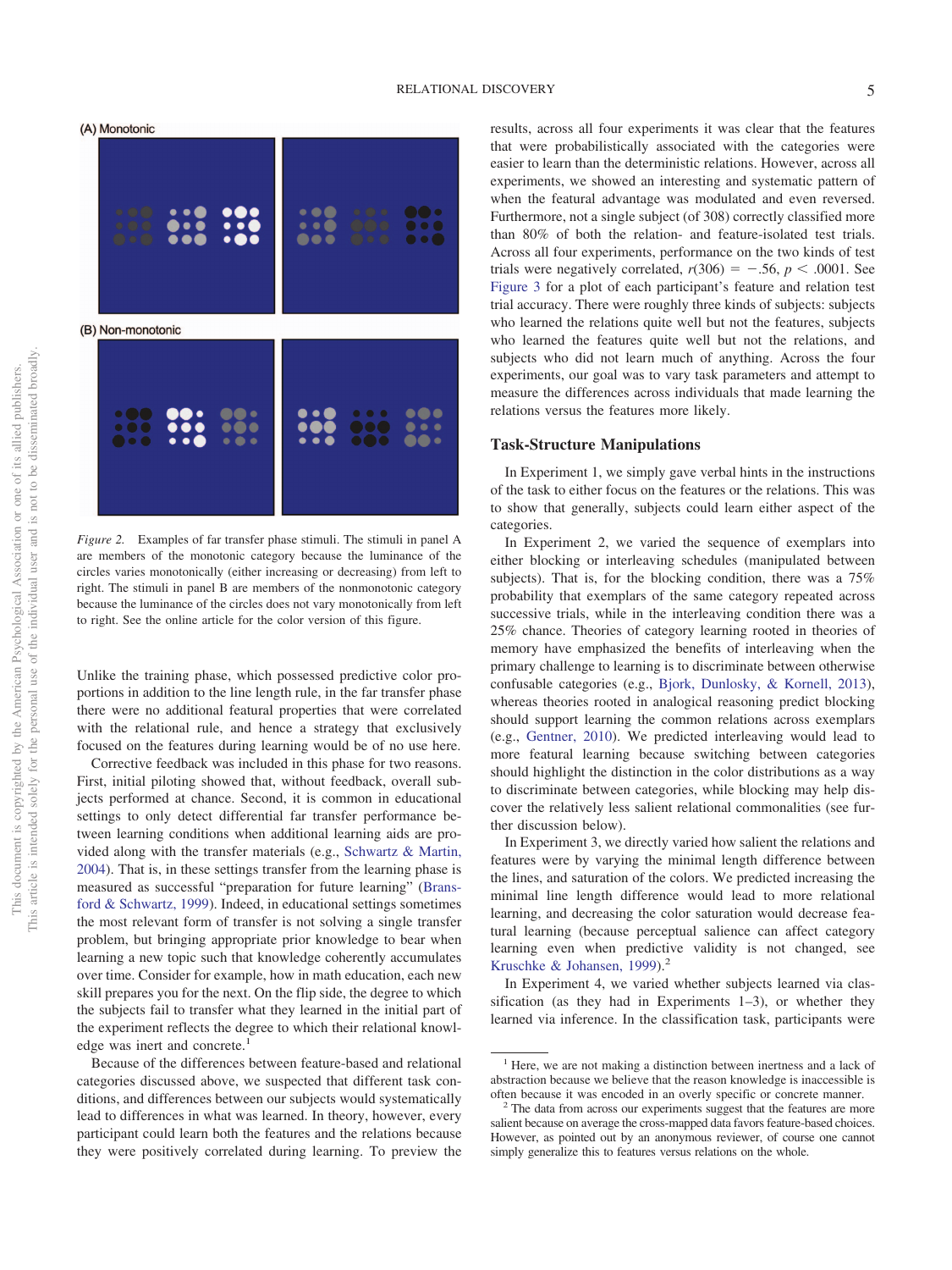

<span id="page-5-0"></span>*Figure 3.* Scatterplot showing the negative relationship for all 308 subjects between Feature and Relation test trial accuracy. Darker circles represent more subjects with equivalent values. See the online article for the color version of this figure.

presented with an exemplar and needed to guess the correct category. In contrast, in the inference-learning task, participants were presented with the category label and an incomplete line array, and had to guess which of two lines completed the pattern (see [Mark](#page-23-21)[man & Ross, 2003](#page-23-21) for review of the work comparing learning via classification vs. inference). In the inference-learning task, the same line that allowed for the successful completion of the relational pattern also possessed the category-appropriate color distribution, while the other line mismatched both in features and relative length. Despite the availability of a perceptual pattern completion strategy, the previous literature on inference-learning shows that the task tends to elicit a strategy wherein subjects focus on the statistical and semantic relations-among the features within a category (e.g., [Erickson, Chin-Parker, & Ross, 2005;](#page-22-21) [Markman](#page-23-21) [& Ross, 2003;](#page-23-21) [Sakamoto & Love, 2010\)](#page-24-15). However, the current Experiment 4 was perhaps the strictest test of how inferencelearning focuses learners on within-category relations because in this task a much simpler featural solution is also readily available to the subjects.

#### **Individual Differences**

In addition to varying these task structure parameters, in Experiments 2–4 we assessed multiple individual differences in learning capacity and learning strategy that could be predictive of learning relational or featural information. Growing evidence suggests that there are large and *stable* individual differences across tasks and content domains in the propensity to transfer structure across examples (e.g., [McDaniel, Cahill, Robbins, & Wiener, 2014\)](#page-24-16). However, what is unclear is whether the effectiveness of varying task-structure parameters to foster relational discovery and transfer will depend on these individual differences. One reason this is important is because it is currently unclear if the recommendations

that laboratory learning research is making for education only benefit a subset of learners.

We assessed learning capacity using Ravens Progressive Matrices (RPM) as a measure of fluid intelligence (an assessment of how well people can discover novel visuospatial relational rules), operation-span (O-span; a complex working memory span task), which has shown to be predictive of category learning ability independently of strategy [\(Craig & Lewandowsky, 2012\)](#page-22-22), and the Cognitive Reflection Test (CRT; [Frederick, 2005\)](#page-22-23), which measures the tendency of individuals to inhibit immediately available responses and engage in deliberative processes, and has been shown to be predictive of rule-based transfer in causal learning [\(Don, Goldwater, Otto, & Livesey, 2016\)](#page-22-24).

To assess learning strategy, we focused on related distinctions developed for cognitive laboratory experiments (Experiments 2 and 3), and to characterize "real-world" study habits (Experiment 4). To measure learning strategy in Experiment 2 and 3, we used a laboratory-based task from [Little and Mc-](#page-23-10)[Daniel \(2015b\)](#page-23-10) designed to distinguish whether individuals enter a learning task in the mindset to memorize which sets of exemplars belong to which category, or whether they intend to search for rules or principles that underlie all the exemplars in a category (see [Yang & Lewandowsky, 2004;](#page-25-7) [Little & Le](#page-23-22)[wandowsky, 2009](#page-23-22) for a similar distinction). This distinction between rule versus exemplar learning is reminiscent of a distinction between "deep" and "surface" learning strategies that has been a focus in the educational psychology literature for the past 40 years [\(Marton, & Säljö, 1976;](#page-24-17) see [Alexander,](#page-21-3) [Peterson, Dumas, & Hattan, 2016](#page-21-3) for review). Deep learning strategies seek to elaborate upon the learning materials, integrating multiple ideas, and finding more general principles. Surface learning strategies focus more on just learning what is directly presented. In Experiment 4, we assessed differences in deep versus surface learning strategy using the Motivational Strategies for Learning Questionnaire [MSLQ] developed by [Pintrich and Degroot \(1990\),](#page-24-18) which is perhaps the most common assessment that educational researchers have used to measure study habits. See the General Discussion for comparisons between these constructs from cognitive and educational psychology.

Across these tasks, we sought to answer multiple novel questions with regard to these individual differences in capacity and strategy. First, we asked whether or not cognitive capacity and learning strategy are correlated, and then whether they predict similar or differing aspects of categorization performance. Across [McDaniel et al. \(2014\)](#page-24-16) and [Little and McDaniel \(2015b\),](#page-23-10) there was an inconsistent pattern of whether strategy and capacity are related, so we aimed to add some clarity to this issue. Second, we asked whether capacity or strategy interact with task structure. As mentioned above, the premise for doing so is that task manipulation may facilitate relational learning for some individuals more than others, depending on their abilities and strategies. For example, if in Experiment 2, blocking exemplars led to more relational learning overall, this effect may be confined to those who are already rule-oriented or those who demonstrate relatively high cognitive ability, or it may benefit those who are not rule-oriented or who demonstrate relatively poor cognitive ability. These interactions are important for how we interpret the effects of manipulating task parameters. To make applied recommendations, it would be ideal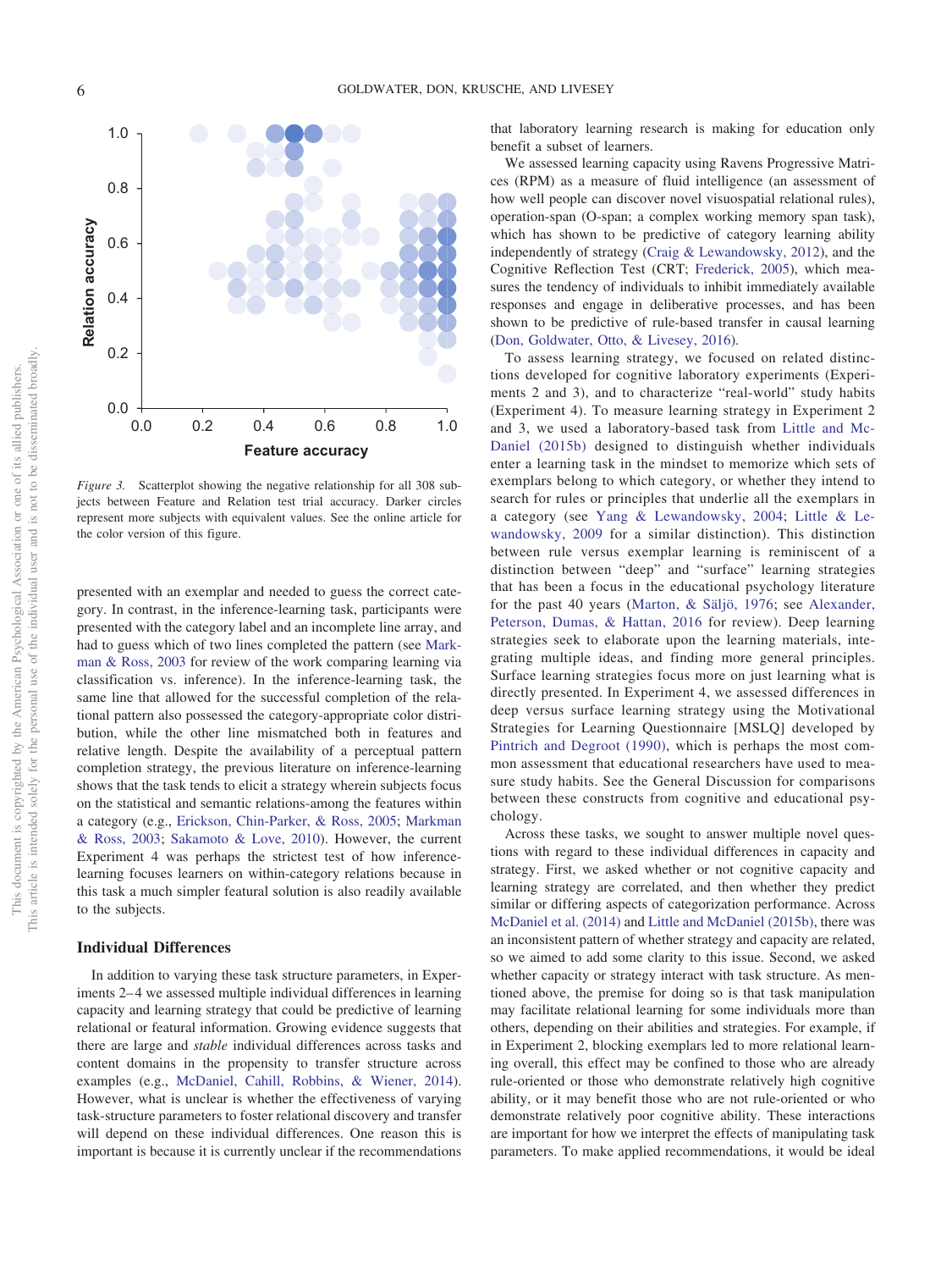to identify task manipulations that promote relational discovery for learners with suboptimal strategies or capacities, while not costing more capable learners (or even benefitting them as well).

#### **Experiment 1**

Experiment 1 served as a simple proof of concept, establishing the presence of feature-based and relational learning in the basic classification task used in all experiments. Three groups were each given the classification task with differing initial instructions. The 'feature hint' group was explicitly told to pay attention to the colors of the squares, the 'relation hint' group was explicitly told to compare the lengths of the lines, and the 'no hint' group was given neither, matching the instructions used in the later experiments. These hints were designed to strongly bias learning toward either the featural or relational property of the task (see [Kalish,](#page-23-23) [Lewandowsky, & Davies, 2005](#page-23-23) for how hints can elicit changes in categorization strategy; and [Spalding & Ross, 1994](#page-25-8) for how explicit hints and directions to compare examples focus attention to aspects of the stimuli in a similar manner). Instructions can have a strong influence over the direction of attention to specific features and the strength of subsequent learning in feature-based learning tasks, though their effect does not entirely overwhelm other biases carried over from previous learning history (e.g., [Don & Livesey,](#page-22-25) [2015;](#page-22-25) [Jung & Hummel, 2015;](#page-23-14) [Shone, Harris, & Livesey, 2015\)](#page-25-9). We expected that these explicit hints would be sufficient to guide attention toward (and away from) relevant featural and relational properties of the task.

Participants then completed training on the basic classification task with corrective feedback. They were then tested in the absence of feedback using a range of test items that (a) tested baseline performance using more training exemplars, (b) isolated the predictive features by presenting the color proportions used in training on three lines of equal length, (c) isolated the diagnostic relational rule by presenting lines of different lengths with equal proportions of the four colors, and (d) pitted the features and relation against each either by presenting the color proportions predictive of one category on lines arranged to follow the rule that defined the other category. Finally, they completed a 20-trial Far Transfer phase wherein corrective feedback was reintroduced.

## **Method**

This experiment, and the following three were approved by the University of Sydney Human Research Ethics Committee protocol #2013/1077, titled "Learning from Examples."

**Subjects.** Fifty-four psychology undergraduate students (30 female; mean  $age = 20.3$  years) from the University of Sydney participated in this experiment in return for course-credit. There were 18 subjects each in the No Hint, Feature Hint, and Relation Hint conditions (randomly allocated).

**Materials.** The experiment was programmed and run via PsychToolbox version 3 for Matlab [\(Kleiner et al., 2007\)](#page-23-24). Stimuli during the learning phase were generated with the following constraints. Each exemplar comprised a visual display of small squares that formed larger vertical lines (see [Figure 1](#page-3-0) for an example). Every display had three lines that varied in length from six to 18 squares, with the constraint that each line was different in line length to the other two by at least one square. The three lines

were placed probabilistically in a  $20 \times 20$  square grid display. The categories, labeled as "Snarg" and "Blicket" were defined in two ways. First, they were defined by the relations among the line lengths. In one category, the line lengths would vary in size monotonically from left to right (note that this included equal numbers of exemplars varying from shortest to longest and longest to shortest moving left to right). In the other category, the lines varied nonmonotonically such that the shortest or longest line was always in the middle. The length of each line was randomized with the constraints that the shortest line had at least 6 squares, the longest line had no more than 18 squares, and the three lines were of different lengths that retained the predetermined relational properties. Any given Snarg exemplar could have three lines of the same length as those in a Blicket exemplar, but these lines could not be spatially arranged in the same order moving left to right. The relative lengths of the left, middle, and right lines was deterministic of category membership and thus it was impossible for a Snarg exemplar and a Blicket exemplar to have identical relative line lengths.

In addition, each square was one of four colors (red, green, blue, and yellow) sampled stochastically using proportions that differed for the two categories. One category had a prototypical color distribution of 35% red, 35% green, 15% blue, and 15% yellow, and the other category had a prototypical color distribution of 15% red, 15% green, 35% blue, and 35% yellow. The color of each square was determined by sampling without replacement from a large pool of color values. Specifically, for each trial, an array of 100 color values was created, 35 of each of the two more prevalent colors for that category and 15 of each of the two less prevalent colors for that category. The color values were then randomly shuffled and each successive value in the array was used to color one square until all squares of all three lines were complete. Because the three lines together used 20–50% of the total pool, this means that color sampling was probabilistic. Sampled in this way, it was possible (though in practice unlikely) that an exemplar from the Snarg category and an exemplar from the Blicket category could have identical color proportions.

In the learning phase, there were 184 trials with corrective feedback. Trial order was pseudorandomized such that over the course of training there was an equal probability of repeating the same category versus alternating categories from one trial to the next.<sup>3</sup> In the test phase, there were four kinds of trials, with 16 exemplars of each kind (8 for each of the two categories), making 64 trials in total. Baseline trials presented stimuli of the same kind as the learning phase. Relation test trials had flat color distributions, that is, 25% of squares were from each of the four colors. Thus, accurate classification required using the relative line lengths. Feature test trials presented lines of equal lengths, but with the color distributions of the learning phase. Thus accurate classification required use of the color distributions. "Cross-mapped" test trials reversed the associations between color distributions and relative line length. That is, the color distribution of the monotonic

<sup>&</sup>lt;sup>3</sup> We used this form of trial randomization in anticipation of running Experiment 2, where trial sequencing became a key focus. The method was developed by [Nicks \(1959\),](#page-24-19) and is widely used in human conditioning and reaction time (RT) experiments where unpredictable sequencing is desirable, for instance in the Perruchet effect (e.g., see [Lee Cheong Lem, Harris,](#page-23-25) [& Livesey, 2015;](#page-23-25) [Livesey & Costa, 2014;](#page-23-26) [Perruchet, 2015](#page-24-20) for a review).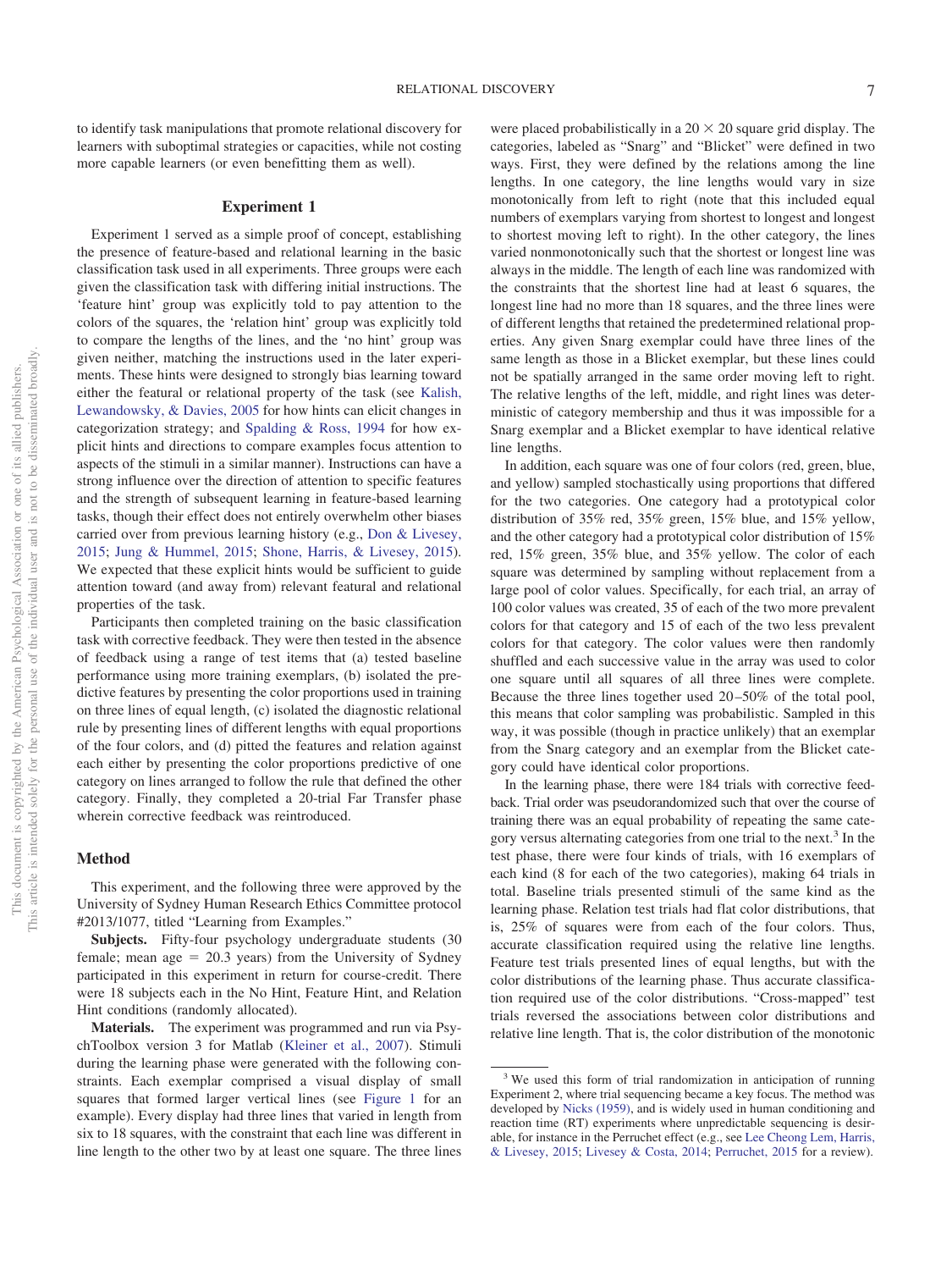line length category were now displayed with the nonmonotonic line length category and vice versa.

In the Far Transfer phase, stimuli used the same relational principle (monotonic vs. nonmonotonic), but were designed to be surfacely vastly different. A rectangular array of circles of different shades of gray was shown against a blue background. The circles were arranged into 3 sets of  $3 \times 3$ , with the three sets positioned adjacent to one another horizontally (see [Figure 2](#page-4-0) example stimuli). The circles within each set varied in size in an uninformative manner (3 sizes, 3 of each size within each set, organized randomly). All circles within a set were the same shade of gray (drawn from 5 possible luminance values) but the three sets always varied in shade. Correct classification could only be achieved through the order of gray shades, which was monotonically lightening or darkening for one category, and changing nonmontonically for the other category such that the middle set was either the lightest or the darkest. The relational rule in training and far transfer always matched (i.e., the monotonic category for the lines was always the monotonic category for the gray shades).

**Procedure.** Each participant was seated at an individual workstation and completed the experiment using a desktop PC. Participants first received instructions on screen informing them that they would see displays of colored patterns that belonged to two different categories, "blickets" and "snargs." They were instructed that there were multiple things to learn from the displays, and that their task was to discover which patterns belonged to which category, based on the feedback provided.

The Feature Hint additionally received instructions that read "Note: here's a hint for how to solve the task. Pay attention to the colors that appear in each pattern. The Relation Hint received instructions that read "Note: here's a hint for how to solve the task. Compare the lengths of the lines that appear in each pattern." The No Hint group was not given any additional instructions.

Participants completed 184 trials of the training stage in random order.4 On each trial, the stimulus appeared centrally, and the category names 'Snarg' and 'Blicket' appeared immediately below. Participants selected their response by clicking on the appropriate category label and then pressing the spacebar. Responses were self-paced, and followed by corrective feedback. Prior to the test phase, participants were instructed that they would see some new examples that may look different from the displays they had already seen, and to classify each example into the categories, based on what they had already learned. Similarly, prior to the far transfer phase, participants were told that they would see new displays that look very different, and to try to classify each one into the categories they had learned. The procedure for the test and far transfer trials was the same except that for the test trials, feedback was omitted. The task took approximately 25 min in total.

#### **Results and Discussion**

There were several measures for this task, given it had three distinct phases (learning, test, and far transfer), and that there were four kinds of test trials. Throughout the four experiments, we analyzed the learning phase as a whole (to compare across conditions), then examined condition effects for each kind of test trial individually.

summarized in [Table 1.](#page-8-0) The hint had no significant effect on accuracy during the learning phase, or performance on baseline trials. However, there were significant group effects on the test trials that isolated what was learned. The feature hint and no hint groups showed better accuracy on feature trials than the relation hint group,  $t(51) = 4.05$ ,  $p < .001$ . The relation hint group showed greater accuracy on relation trials compared to the other two conditions,  $t(51) = -3.86$ ,  $p < .001$ . Similarly, the relation hint groups showed greater relationally consistent responses on cross-mapped trials than the other conditions,  $t(51) = -4.95$ ,  $p < .001$ . There were no significant differences between the no hint and feature hint groups on any of these trial types, highest  $t(51) = 1.58$ ,  $p = .12$ . Importantly, although the relation hint improved relational performance on the test trials, it did not result in improved performance in the far transfer phase, where there was no significant difference between conditions.

In summary, this first experiment clearly showed a few important findings. (a) Without any sort of hint, overall subjects in this task learn the distributions of colored squares (i.e., the features) associated these categories more than they learn the rule pertaining to the relative line length. (b) When instructed to focus on the relative line lengths, subjects were generally capable of learning the relational rule. However, the subjects who were given the relation hint did not carry any sort of advantage into the far transfer phase of the experiment. This pattern is reminiscent of the inert knowledge problem where students do not seem to apply what they have learned to novel stimuli. We will refrain from discussing the nature of these initial far transfer results in any further detail until the General Discussion, where we consider all four experiments together.

## **Experiment 2**

In the next experiment, we focused on how the sequence of exemplars might shift focus toward the relations without any explicit hint in the instructions. We ran two between-subjects conditions, manipulated during the learning phase: blocking, which presents longer sequences of exemplars from the same category, and interleaving, which presents sequences of exemplars that instead tend to alternate between categories exemplars. In a recent review, [Bjork et al. \(2013\)](#page-22-19) argued that interleaving leads to better learning because it supports between-category discrimination via repeatedly highlighting differences between exemplars from different categories. The interleaving advantage was consistent across many learning tasks, such as discriminating between

Group means and statistical analysis of group effects for the learning, test, and far transfer phases of Experiment 1 are

<sup>4</sup> We used a unique randomized trial order and stimulus randomization for every participant in the category learning task in these experiments (stimuli and trial order were identical for participants in the tasks measuring the individual differences of interest, e.g., the word-learning task, o-span, ravens, CRT, and later the MSLQ). In this study, we had to reach a compromise between, on the one hand, the aim of comparing experimental variables manipulated at a group level and, on the other hand, differences explained at the level of individuals. The first of these aims is better served by unique randomization. However, this is not ideal for the second aim of studying individual differences because it introduces a source of variance that is confounded with real individual differences in, say, learning orientation and cognitive ability. Future research looking primarily at individual differences may be better served by using identical stimulus and trial sequencing across the cohort.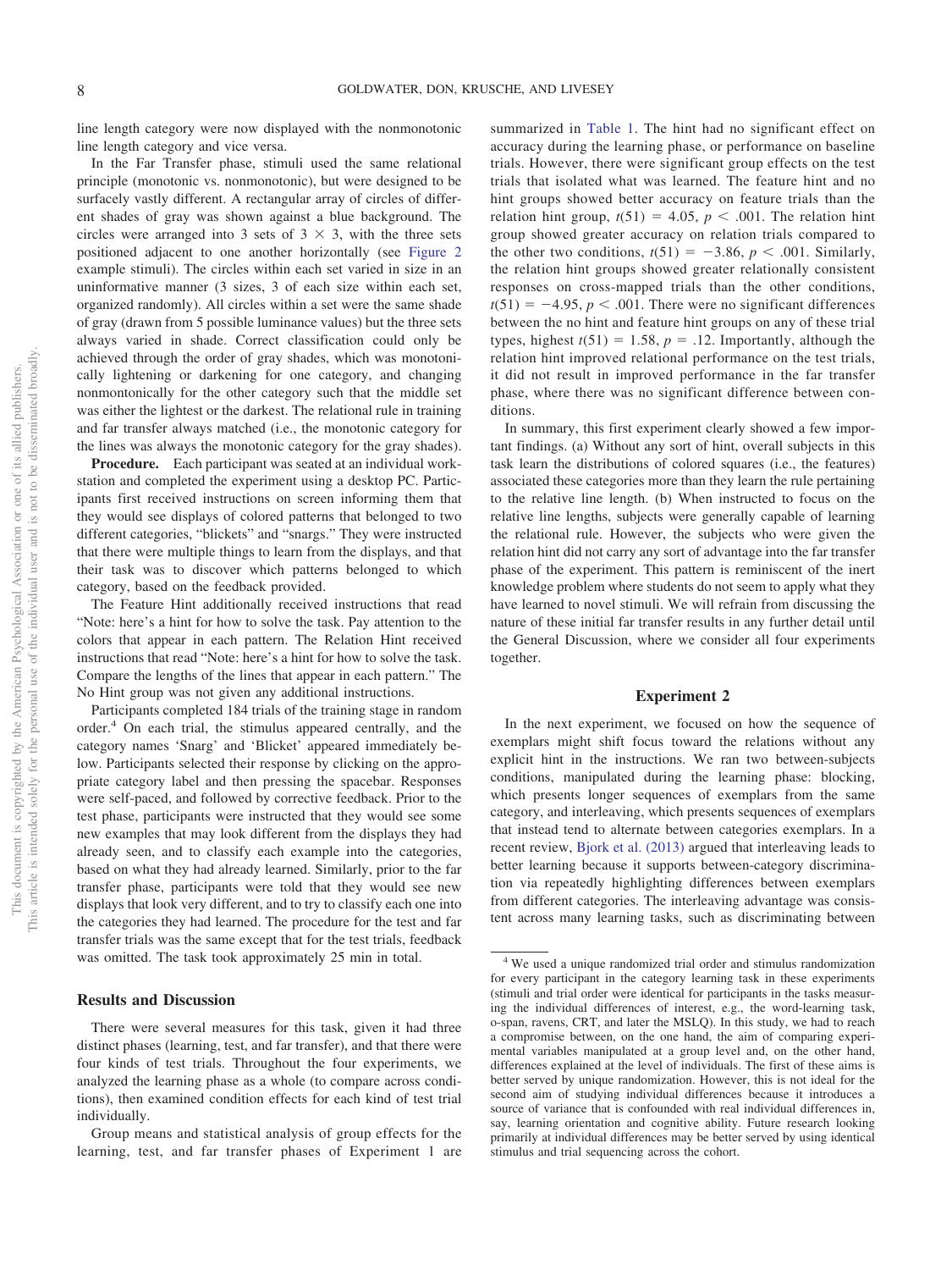<span id="page-8-0"></span>Table 1 *Results From the Learning, Test, and Far Transfer Phase of Experiment 1*

|                         |                   | Means             |                 |                                                  |
|-------------------------|-------------------|-------------------|-----------------|--------------------------------------------------|
| Phase                   | No hint           | Feature hint      | Relation hint   | Group effects                                    |
| Learning                | .80 $(\pm .04)$   | .88 $(\pm .03)$   | .80 $(\pm .04)$ | $F(2, 51) = 1.53, p = .226, \eta_p^2 = .06$      |
| Test<br><b>Baseline</b> | $.86 (\pm .05)$   | .92 $(\pm .05)$   | .90 $(\pm .03)$ | $F(2, 51) = .36, p = .7, \eta_{p}^{2} = .014$    |
| Feature                 | $.79 \ (\pm .06)$ | $.90 \ (\pm .04)$ | .60 $(\pm .05)$ | $F(2, 51) = 9.33, p < .001, \eta_{p}^{2} = .27$  |
| Relation                | $.58 \ (\pm .05)$ | $.57 \ (\pm .04)$ | .81 $(\pm .05)$ | $F(2, 51) = 7.46, p = .001, \eta_{p}^{2} = .23$  |
| Cross-mapped            | .29 $(\pm .09)$   | .11 $(\pm .06)$   | .69 $(\pm .09)$ | $F(2, 51) = 13.52, p < .001, \eta_{p}^{2} = .35$ |
| Far transfer            | .66 $(\pm .04)$   | .59 $(\pm .05)$   | .63 $(\pm .04)$ | $F(2, 51) = .60, p = .55, \eta_p^2 = .02$        |

*Note*. Standard error of the mean (*SEM*) is shown in parentheses. Cross-mapped trial means represent the proportion of relationally consistent responses. All other means represent accuracy. Significant results are highlighted in bold.

different painters' works [\(Kornell, & Bjork, 2008\)](#page-23-27), or between different classes of math problems [\(Rohrer & Pashler, 2010\)](#page-24-21). In each of these cases, the primary obstacle to learning was discrimination, as for example many incorrect answers to math problems were because students misapplied the solution procedure from a different category of problem that on the surface looked quite similar.

However, more recent data have complicated the issue. [Car](#page-22-26)[valho and Goldstone \(2014,](#page-22-26) [2015a\)](#page-22-27) showed that interleaving is beneficial when exemplars between categories are easily confused, such that between-category discrimination is the key barrier to learning, but this interleaving advantage is mitigated when withincategory exemplar similarity is low (see [Higgins & Ross, 2011;](#page-23-28) [Higgins, 2017](#page-23-29) for a similar pattern). In this low-similarity case, discovering what exemplars from the same category have in common is the main barrier to learning, so blocking becomes advantageous presumably because it affords within-category comparisons on successive trials. Supporting this interpretation, [Carvalho](#page-22-28) [and Goldstone \(2015b\)](#page-22-28) and [Rawson, Thomas, and Jacoby \(2015\)](#page-24-22) present additional evidence that when task properties promote within-category comparisons (such as by providing category labels and definitions, respectively), the interleaving advantage is eliminated (See [Carvalho & Goldstone, 2015b\)](#page-22-28).

This complex pattern across several papers motivated the hypothesis tested in Experiment 2. We predicted interleaving would lead to more featural learning because the featural distinction was more salient, while blocking may help discover the less salient relational commonalities. The color proportions that form the basis of feature-based transfer are relatively similar across exemplars within each category and differ between categories. In contrast, the line lengths that one needs to compare to discover and transfer the relational rule vary within each category as much as they do between categories, even though the rule derived from a comparison of those features is deterministic. Therefore we expected that blocking learning trials during training may facilitate relational discovery in our task.

In addition, we assessed subjects on several measures of their cognitive capacity and learning strategy to measure what individual differences predicted relational versus featural learning, and whether any of these differences interacted with the blocking versus interleaving manipulation. Measures of cognitive capacity included RPM, O-span and CRT tasks.

To assess learning strategy, we used the word-learning task from [Little and McDaniel \(2015b\),](#page-23-10) wherein subjects learn to categorize 12 nonce words as names for either animals or plants. The final letter of the nonce word deterministically predicted category membership. Subjects could successfully categorize the 12 training items by either discovering and applying the last-letter rule, or by memorizing which six exemplars belonged to each category. After training, there was a test phase with additional nonce words. Some had one of the rule-following final letters, but were otherwise novel items ("rule-trials," analogous to our relation test trials). Some were identical to previous words, except now had a final letter that was different from either of the rule-following letters ("exemplar trials," analogous to our feature test trials), and some had the same letters as a word from training except now had the final letter of the other category ("ambiguous trials," analogous to our cross-mapped trials). After the test phase, Little and McDaniel simply asked subjects to indicate their strategy during learning, on a continuous scale from entirely relying on memorization of exemplars to entirely focused on searching for a rule. The learner's self report predicted their performance on the test phase items. Rule-learners performed better on rule trials and indicated rule-consistent responses on the ambiguous trials. Exemplar-learners performed better on exemplar-trials and indicated exemplarconsistent responding on ambiguous trials.

In the current experiment we used this same task, and rely on this same self-report learning strategy item, to test whether selfreported strategy from the word-learning task predicts performance on the primary categorization task. In the same paper, Little and McDaniel ran an additional categorization task wherein the exemplars were pairs of shapes, and the categorization rule concerned whether they were of identical shape and color (i.e., it was a relational rule). One of the points of their paper was that this individual difference in the propensity to search for rules is independent of whether the rule is a relational rule, as in the shapes task, or based on a single discriminatory feature, as in the wordlearning task. Building on their finding, we used the word-learning task because we wanted to assess this rule-searching strategy more generally, and not just measure a more specific orientation toward relational rules. Some have argued that rule learning generally relies on the relational alignment of exemplars [\(Gentner &](#page-22-29)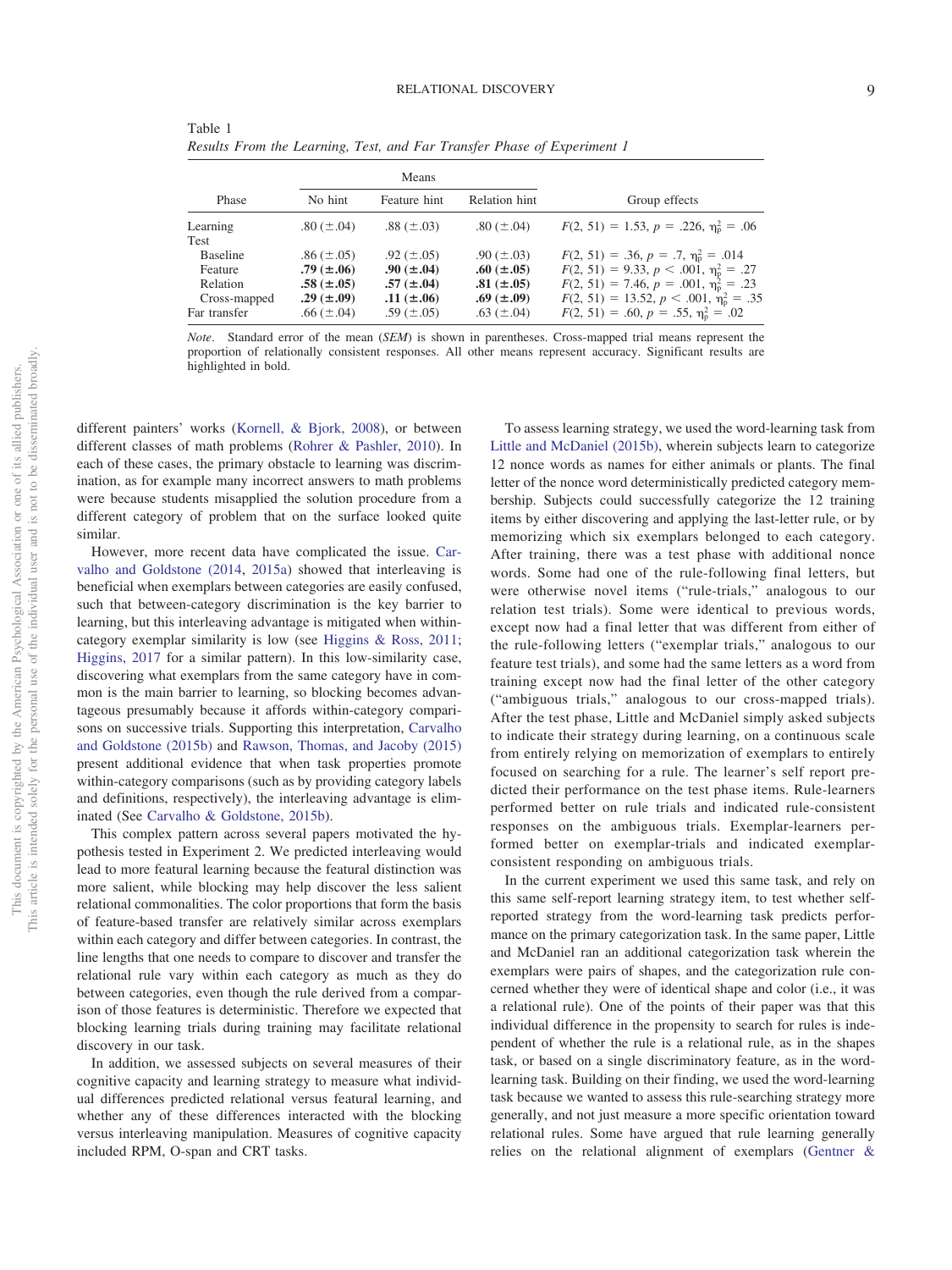[Medina, 1998\)](#page-22-29), suggesting we should see connections across these tasks.

#### **Method**

**Subjects.** One hundred psychology undergraduate students from the University of Sydney participated in this experiment as part of their course work. Seven were eliminated from analyses for having substantial data missing, and seven more were eliminated for scoring below 25% accuracy on RPM.<sup>5</sup> This left 86 participants  $(56$  female; mean age = 21.8 years), 43 subjects in the blocking condition, and 43 in the interleaving condition. Because of a technological error, data from the O-span assessment were missing for an additional 26 subjects, so for those analyses only, 60 subjects' data were included.

## **Materials.**

*Categorization task.* The primary category-learning task was identical to the No hint condition of Experiment 1, except for the sequencing of trials during the learning phase, which was manipulated between-subjects to form blocking and interleaving conditions. In the blocking condition successive trials presented exemplars from the same category 75% of the time (i.e., a high probability of category repetition), whereas in the interleaving condition, exemplars from the same category only followed each other 25% of the time (i.e., a high probability of category alternation). The test and far transfer phases of the experiment were identical to Experiment 1 in both conditions.

*Individual differences measures.* The following tasks were included as measures of individual differences in learning strategy and capacity.

*Word-learning study.* The second task in the experiment was the "word-learning study" from [Little and McDaniel \(2015b,](#page-23-10) Experiment 2), used to distinguish learners oriented to discover underlying rules from learners attempting to memorize exemplars. In this task, participants categorized 12 articulable nonword letter strings as either plants or animals. Each letter string had a distinct first letter and stem, but ended with either a "k" or a "t." The final letter determined the category of the letter string, for example, all plants ended in "k." As noted above, this is not a relational rule; it is a rule that focuses on a single feature of each stimulus. Our motivation for using this task was to examine whether being oriented toward deterministic single-feature rules would generalize to the relational rules in our task.

During training, participants categorized each letter string six times, while receiving corrective feedback. In a transfer phase, participants categorized four trained items and 12 new items, consisting of four ambiguous, four rule-favored and four exemplar-favored transfer items. The ambiguous transfer items took the stems of trained items and switched the final letter, for example, the final letter became "t" if it was previously a "k." Rule-favored transfer items had novel stems, but the final letter was either a "t" or a "k," and exemplar-favored items had trained stems with novel final letters (these trials are similar to the current cross-mapped trials). The rationale for this design was that exemplar-strategy subjects would base their classifications on word-stems, while rule-strategy subjects would base their classifications on the last letter only. Stimuli were identical for each participant. Training and transfer phase items were presented in a random order that was the same for all participants.

This task was followed by a questionnaire querying the subjects' strategies and whether they were aware of a rule that defined the categories of letter-strings. Five questions were included based on those used in [Little and McDaniel \(2015b;](#page-23-10) see [Appendix](#page-26-0) for all questions), however, as in Little and McDaniel, analyses focused on the question "While you were learning the categories, were you more focused on trying to learn the individual items, or trying to develop a rule for why items were members of each category?" Responses were made on a linear analog scale ranging from "Relied solely on memorization" to "Relied solely on developing a rule," which was translated to a numeric score from 0 to 100.

*Raven's progressive matrices.* Subjects then completed an abbreviated form of the RPM [\(Raven, 2000\)](#page-24-23). Subjects chose which of eight possible choices would best fit a missing cell in a  $3 \times 3$ matrix. One choice was most appropriate to complete both the vertical and horizontal patterns within the matrix. After two practice trials with feedback, subjects had unlimited time to complete 20 individually presented trials, without feedback. This took on average 10 min.

*O-span.* Next, subjects completed the O-span test of working memory [\(Turner & Engle, 1989;](#page-25-10) [Lewandowsky, Oberauer, Yang,](#page-23-30) [& Ecker, 2010\)](#page-23-30). The task was run in an identical manner to [Lewandowsky et al. \(2010\),](#page-23-30) and involved serial recall of a list of letters presented in conjunction with a secondary task. On each trial, participants were presented with a fixation cross for 1.5 seconds. An arithmetic equation would then appear on the screen, for example,  $(2 + 4 = 6)$ , and subjects were required to judge the accuracy of the equation by the pressing the "/ " and "Z" keys to make "Yes, this is correct" and "No, this is not correct" responses, respectively. After a response was made, or the maximum response time of 3 seconds had passed, the equation disappeared and a letter appeared on the center of the screen for 1 second. Subjects were required to encode this letter for later recall. The next equation appeared after a 100-ms blank interval. This sequence continued until all equations and letters in the list had been presented. Subjects were then asked to recall each letter in the order of their presentation. A question mark and blinking underscore appeared, and participants typed all letters that were presented during the trial, in the correct order of their presentation. There was an intertrial interval of 500 ms, and participants could take a self-paced break after every 3 trials.

Letters were all consonants (excluding Y and Q), and lists contained no letter repetitions. The first operand in each equation varied between 1 and 10, and the second varied between  $-9$  and 10, excluding 0. Results were all positive integers. The number of equations and letters in each list ranged from four to eight. Each list length was presented 3 times each, resulting in a total of 15 trials. There were three practice trials prior to the start of the experimental trials. All participants received the same order of equations, letters and trials. A score was generated for each participant as the proportion of accurately recalled letters.

<sup>5</sup> Because we used a highly capable and generally intelligent population, scores near chance on Ravens are unrealistically low. We observed a small number of scores in the range of 5% to 25% that were accompanied by very fast response times, strongly suggestive of a nonserious attempt at RPM (and potentially other components of the experiment) rather than low fluid ability, thus they were removed completely from the analysis.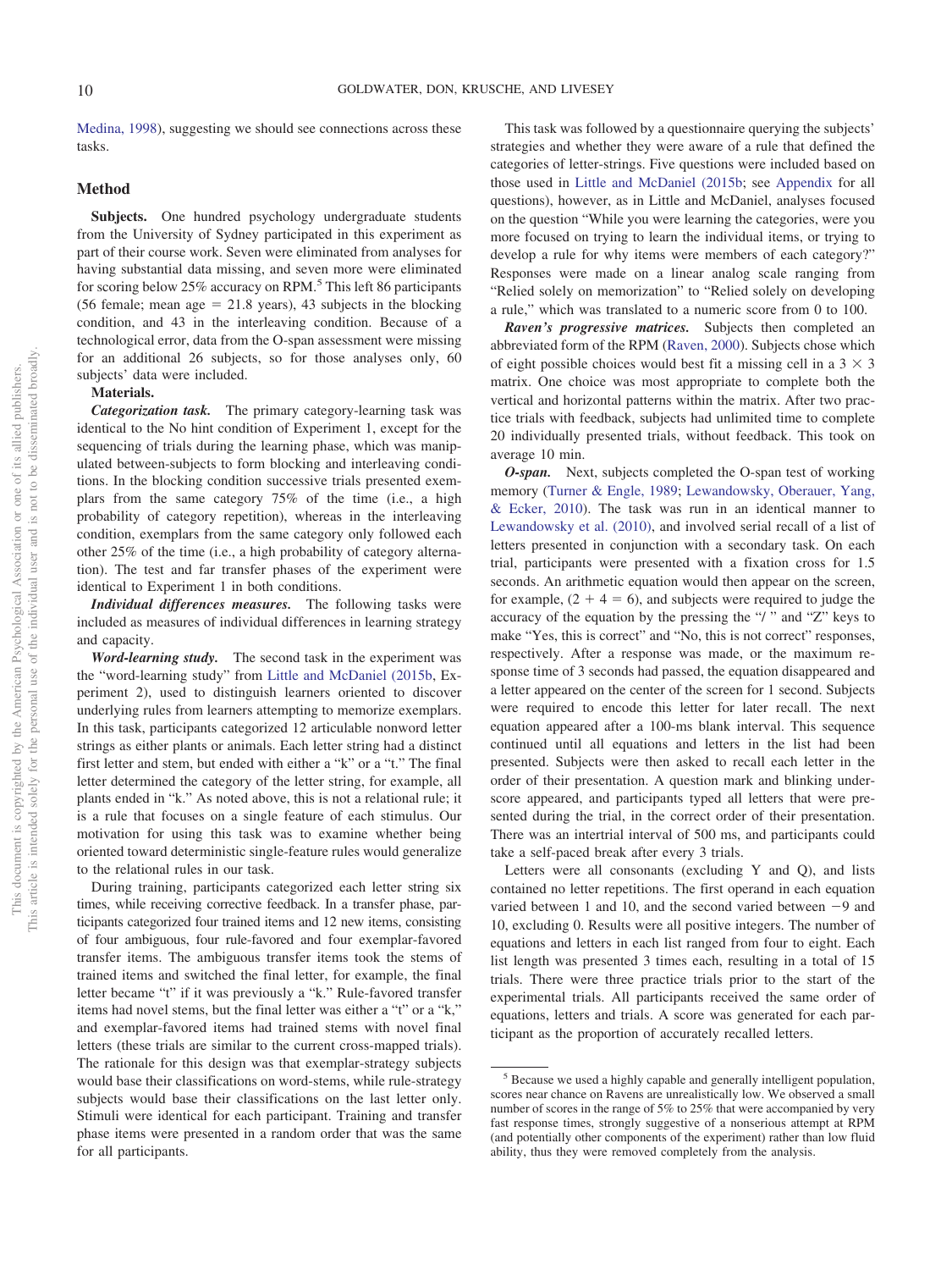*Cognitive reflection task.* Finally, the subjects completed a computerized version of the Cognitive Reflection Task (CRT). The task consisted of three questions taken directly from [Frederick](#page-22-23) [\(2005;](#page-22-23) see [Appendix\)](#page-26-0). The items were developed so that each quickly elicits an intuitive answer, which is incorrect, and participants must think more reflectively to arrive at the correct answer. Responding was self-paced. Participants typed their responses using the keyboard.

**Procedure.** Each subject sat individually at a desktop PC. One program took them through the entire series of experiments in the order previously described: the relational categorization task, the word-learning task, Raven's matrices, the O-span, and then the CRT. The series of tasks took the majority of a 2-hr class period.

#### **Results**

First we analyzed the primary category-learning task in a manner similar to Experiment 1. Then, we related the individual differences assessments to performance on this primary task (see the [Appendix](#page-26-0) for a complete table of correlations).

**Categorization task.** Group means and statistical analysis of group effects are shown in [Table 2.](#page-11-0) In the primary categorization task, trial sequencing did not affect categorization accuracy during learning, or accuracy on baseline, feature, or relation test trials. However, blocking resulted in greater relationally consistent responses than interleaving on the crossmapped trials (though relational responding was still relatively low across the board). There was no effect of trial sequencing on performance in the far transfer phase. However, the effects of trial sequencing become clearer once taking into account the individual differences measures.

**Individual differences.** We analyzed the connection between learning tasks and the individual difference measures. Because there are many measures across several tasks, we will present in the main body of the text what is theoretically driven and informative. For the primary category learning task, we will limit these analyses to predicting accuracy in the learning phase, performance on the relation test trials specifically, and far transfer, but see the [Appendix](#page-26-0) for the complete matrices of correlations.

*Learning capacity.* To assess relationships with cognitive capacity, we used the subject's accuracy on each of the RPM, O-span, and CRT. RPM significantly predicted accuracy during the learning phase  $(r(84) = .26, p = .015)$ , but no measure of cognitive capacity predicted performance on relation trials, or learning strategy. $\frac{6}{5}$ 

*Learning strategy.* To assess relationships with learning strategy, we focus on participants' rating on the learning strategy question during the word-learning task, because it most directly assessed how they approached the task initially, and it was the basis for how [Little and McDaniel \(2015b\)](#page-23-10) classified their subjects. Similar to [Little and McDaniel's \(2015b\)](#page-23-10) results, the learning orientation question was highly correlated with the other questions (i.e., strategy during transfer, and whether or not they noticed the rule).

Overall, there was no relationship between learning strategy and performance on relation test trials,  $r(84) = .096$ ,  $p = .38$ , but when split between blocking and interleaving conditions, an interesting pattern was revealed. There was a significant positive relationship

between learning strategy and relation test trial performance for the blocking condition,  $r(41) = .35$ ,  $p = .02$ , and a nonsignificant negative relationship for the interleaving condition,  $r(41) = -.18$ ,  $p = 0.249$ . Critically, there was a significant difference between the correlations,  $z = 2.45$ ,  $p = .014$ . This pattern is essentially an interaction between strategy and task structure. None of our three capacity measures showed this pattern, that is, they showed no relationship with relation learning overall, and no relationship for either the blocking or interleaving conditions specifically. Strategy uniquely interacts with relational learning.

To further investigate this interaction, we split subjects into self-reported rule- and exemplar-oriented groups based on the 1–100 score on the learning strategy question. We classified the top 40% of subjects within each between-subjects condition as rule-learners, and the bottom 40% of subjects as exemplarlearners, as this allowed for a clear separation between the groups on this measure of strategy, while still keeping the majority of our subjects for further analysis. For this experiment, that led to four groups of 17 subjects each (exemplarblocking, rule-blocking, exemplar-interleaving, ruleinterleaving). [Figure 4](#page-12-0) plots the results from each phase of the categorization task for each of these groups.

There was a significant interaction between learning strategy and trial sequence for relation trials,  $F(1, 64) = 7.05$ ,  $p = .01$ ,  $\eta_{\rm p}^2$  = .10. Further analysis of simple effects showed that rulelearners were more accurate in the blocking condition than in the interleaving condition,  $t(32) = 2.88$ ,  $p = .007$ ,  $d = 0.99$ , although there was no effect of trial sequencing on exemplar-learners,  $t(32) = -0.78, p = .44, d = -0.27$ . Similarly, this interaction was also significant for the cross-mapped trials,  $F(1, 64) = 4.05$ ,  $p =$ .048,  $\eta_p^2$  = .06. Analysis of simple effects showed that rulelearners again showed greater relation-consistent responding in the blocking than interleaving condition,  $t(32) = 3.05$ ,  $p = .005$ ,  $d =$ 1.05, whereas there was no difference for the exemplar-learners,  $t(32) = 0.22, p = .826, d = 0.08$ . No other interactions were significant, all  $Fs < 1$ , including (most notably) for far transfer accuracy. Thus, even rule learners in the blocking condition (who showed the most relational responding at test overall) were not able to transfer this relational knowledge to the far transfer phase any better than the other participants.

#### **Discussion**

In Experiment 2, the manipulation of trial sequencing elicited modest overall changes in relational learning, as seen most clearly in the cross-mapped trials. However, these changes interacted in an interesting way with learning strategy. On the whole, exemplar-learners learned more about the surface features than the relations, and trial sequencing seemed to do little to change that. On the other hand, trial sequencing had a large effect on rule-learners, and little effect on exemplar-learners, shown by the interaction between learning strategy and trial sequencing on relation and cross-mapped test trials. For rulelearners, the blocking condition eliciting more relational learning than the interleaving condition. However, even the rulelearners in the blocking condition failed to show a relation

<sup>6</sup> Because of the missing O-Span and CRT data, we do not interpret these null results too strongly.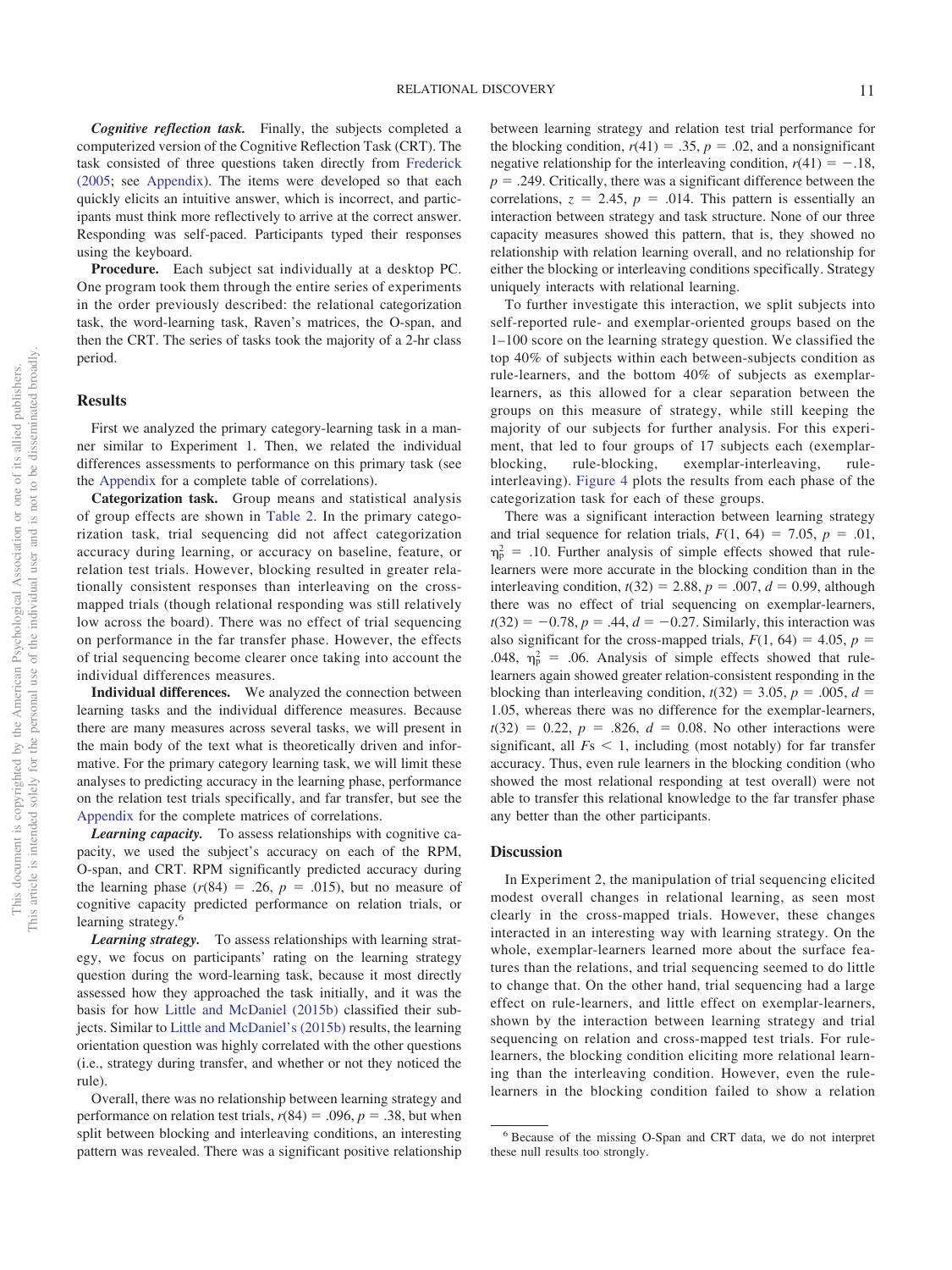|                  |                   | Means             |                                       |
|------------------|-------------------|-------------------|---------------------------------------|
| Phase            | Blocking          | Interleaving      | Group effects                         |
| Learning<br>Test | .82 $(\pm .02)$   | .82 $(\pm .02)$   | $t(84) = -0.29, p = 0.773, d = -0.06$ |
| <b>Baseline</b>  | .85 $(\pm .03)$   | .88 $(\pm .03)$   | $t(84) = -.78, p = .436, d = -.17$    |
| Feature          | .79 $(\pm .04)$   | .87 $(\pm .03)$   | $t(84) = 1.78, p = .079, d = -.38$    |
| Relation         | .59 $(\pm .03)$   | .52 $(\pm .03)$   | $t(84) = 1.91, p = .06, d = .41$      |
| Cross-mapped     | $.34 \ (\pm .06)$ | $.18 \ (\pm .04)$ | $t(84) = 2.19, p = .031, d = .47$     |
| Far transfer     | .68 $(\pm .03)$   | .68 $(\pm .03)$   | $t(84) = .03, p = .979, d = .01$      |

<span id="page-11-0"></span>Table 2 *Results From the Learning, Test, and Far Transfer Phase of Experiment 2*

*Note*. Standard error of the mean (*SEM*) shown in parentheses. Cross-mapped trial means represent the proportion of relationally consistent responses. All other means represent accuracy. Significant results are highlighted in bold.

preference overall, that is, they were evenly split between relational and feature-based responding for the cross-mapped trials. Further, they did not seem able to apply their knowledge of the relational rule in the far transfer phase, given they had similar far transfer scores to the rule-learners from the interleaving conditions.

In contrast to measures of learning strategy, cognitive capacity did not predict relational learning specifically. RPM did predict overall rates of learning, however. It is perhaps particularly surprising that RPM did not predict a focus on relational learning, given that RPM is a relational reasoning task. However, [Little and McDaniel \(2015b\)](#page-23-10) also found that RPM did not predict a rule-learning strategy generally or relational rule learning specifically (but unlike that result, RPM did not predict how well rule-learners discovered the relational rule in the current task). This suggests that learners' approaches to classification tasks are less constrained than tasks such as RPM, and that learners vary in how they selectively *apply* their relational thinking abilities, in addition to varying in their relational thinking abilities.

#### **Experiment 3**

Blocking promotes comparison of exemplars from the same category across consecutive trials, which highlights withincategory similarity. For individuals searching for rules, blocking in Experiment 2 made the relational structure more salient, suggesting that relational discovery specifically relies upon recognition of within-category similarity. However, even for these individuals, they still showed no relational preference in the cross-mapped trials on the whole. In Experiment 3, we manipulated relational salience more directly by changing the minimum line length difference between the three lines in each exemplar (in terms of number of squares), rendering this relational quality of the exemplars easier to process and perhaps making comparisons of multiple exemplars less necessary. In Experiments 1 and 2, every line was a different length, with a minimum difference of only a single square. This could make the relative lengths of the lines a seemingly unlikely characteristic to build a hypothesis around, or simply render testing such a hypothesis too difficult. In Experiment 3, the minimum line length difference was either one square (as before; hereafter "1-square") or four squares (hereafter "4-square"), manipulated

between subjects. We predicted that the 4-square condition would lead to substantially more relational learning. However, perhaps more interestingly, this also allowed us to further examine the existence of interactions between strategy and task structure. That is, if a learner's orientation were not toward the discovery of relational rules, then perhaps making the relevant relation much more visually salient would have no effect. In addition to changing the salience of the relation, we manipulated the salience of the features by changing the saturation of the colored squares. We hypothesized that reducing feature salience could potentially reduce the degree that the colors captured the learner's attention, which may shift attention toward other characteristics of the exemplars, including the relative line lengths.

## **Method**

**Subjects.** Ninety-two psychology undergraduate students from the University of Sydney participated in this experiment in exchange for course credit. Five were excluded from analyses for having substantial data missing or for scoring below 25% accuracy on RPM, leaving 87 participants  $(54 \text{ female}, \text{ mean age} = 21.7)$ years).

**Materials.** The primary categorization task was altered from the previous experiments in the following ways: First, as in Experiment 1, there was a 50/50 chance of repeating or alternating categories on successive trials. Second, there were two variables manipulated between subjects, minimum line length difference (1-square vs. 4-square), and color saturation (full-saturation vs. half-saturation), creating four between-subjects conditions. Third, the far transfer phase was expanded to 40 trials to increase the ability for the effects of learning conditions and learning strategies to be detected. RPM and the word-learning task from [Little and McDonald \(2015b\)](#page-23-10) were used, but CRT and O-span were not repeated as they added no additional information in Experiment 2.

**Procedure.** The procedure was the same as before, with the primary category task first, followed by the word-learning task, and then RPM. As noted, to increase the possibility of showing evidence of far transfer, we doubled the number of far transfer trials.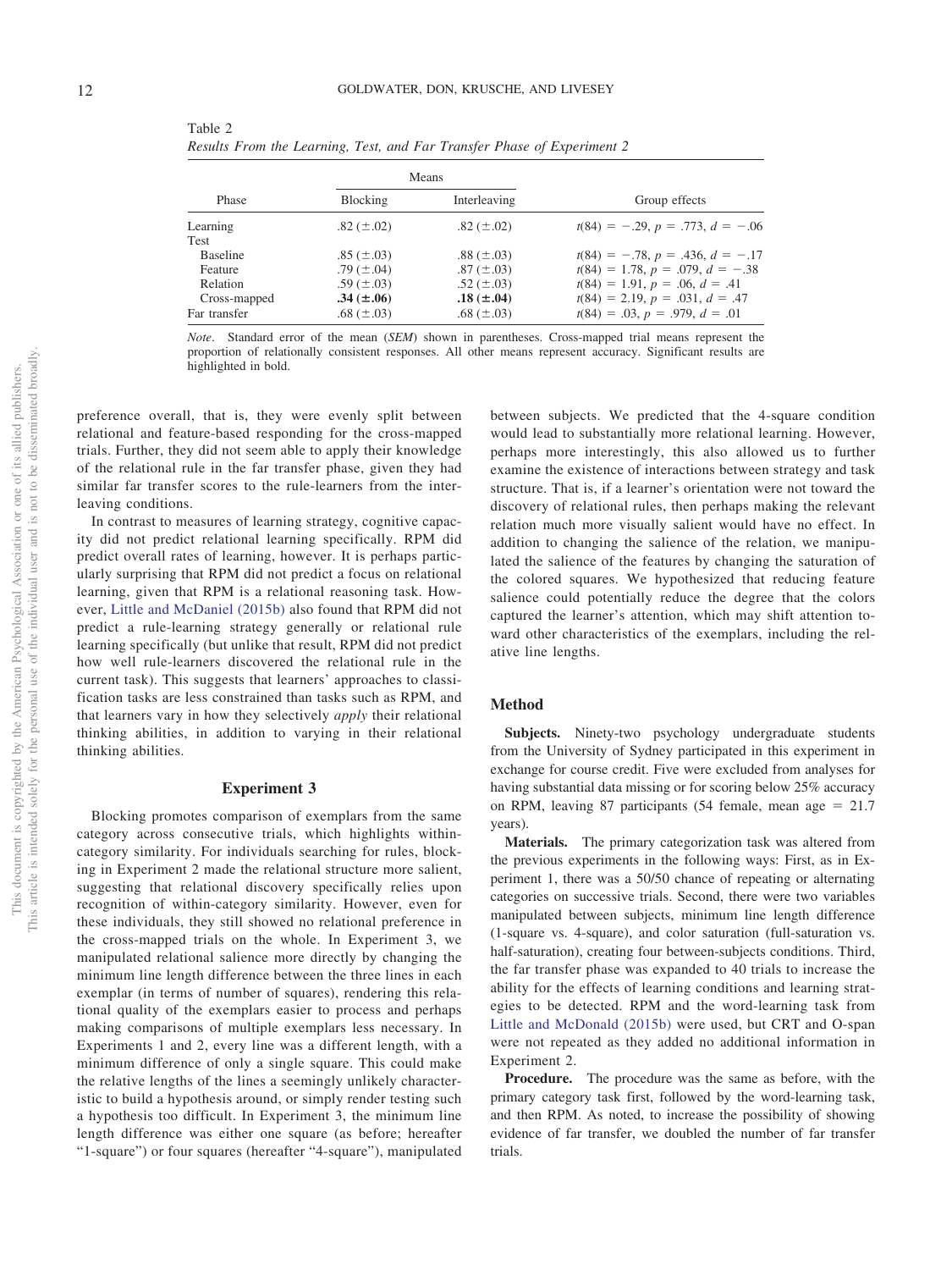

<span id="page-12-0"></span>*Figure 4.* Experiment 2 results for exemplar- and rule-learners. Cross-mapped results are plotted as the proportion of relationally consistent responding. Baseline, Feature, and Relation trials report accuracy. Error bars show standard error of the mean. See the online article for the color version of this figure.

#### **Results**

**Categorization task.** Group means and statistical analyses of group effects are shown in [Table 3.](#page-13-0) Unlike in the previous experiments, there was a strong effect of task manipulation on accuracy during the learning phase. Specifically, although there were no main effects of line length, or color saturation, there was a significant interaction indicating that reducing the color saturation reduced accuracy in the 1-square condition, although it increased accuracy in the 4-square condition.

On baseline trials, there was no significant effect of line length. However, participants in the full-saturation condition showed greater accuracy than in the half-saturation condition, and this was moderated by an interaction with line length, in which the benefit of fullsaturation only occurred in the 1-square condition,  $F(1, 41) = 9.93$ ,  $p = .003$ ,  $\eta_p^2 = .195$ , but not the 4-square condition,  $F < 1$ .

There were no further interactions between line length and color saturation on the remaining test trials. Increasing the line length resulted in greater accuracy on relation trials, a greater proportion of relational responses on cross-mapped trials, and reduced accuracy on the feature trials. Reducing the color saturation reduced accuracy on feature trials but had no effect on relation, or crossmapped trials.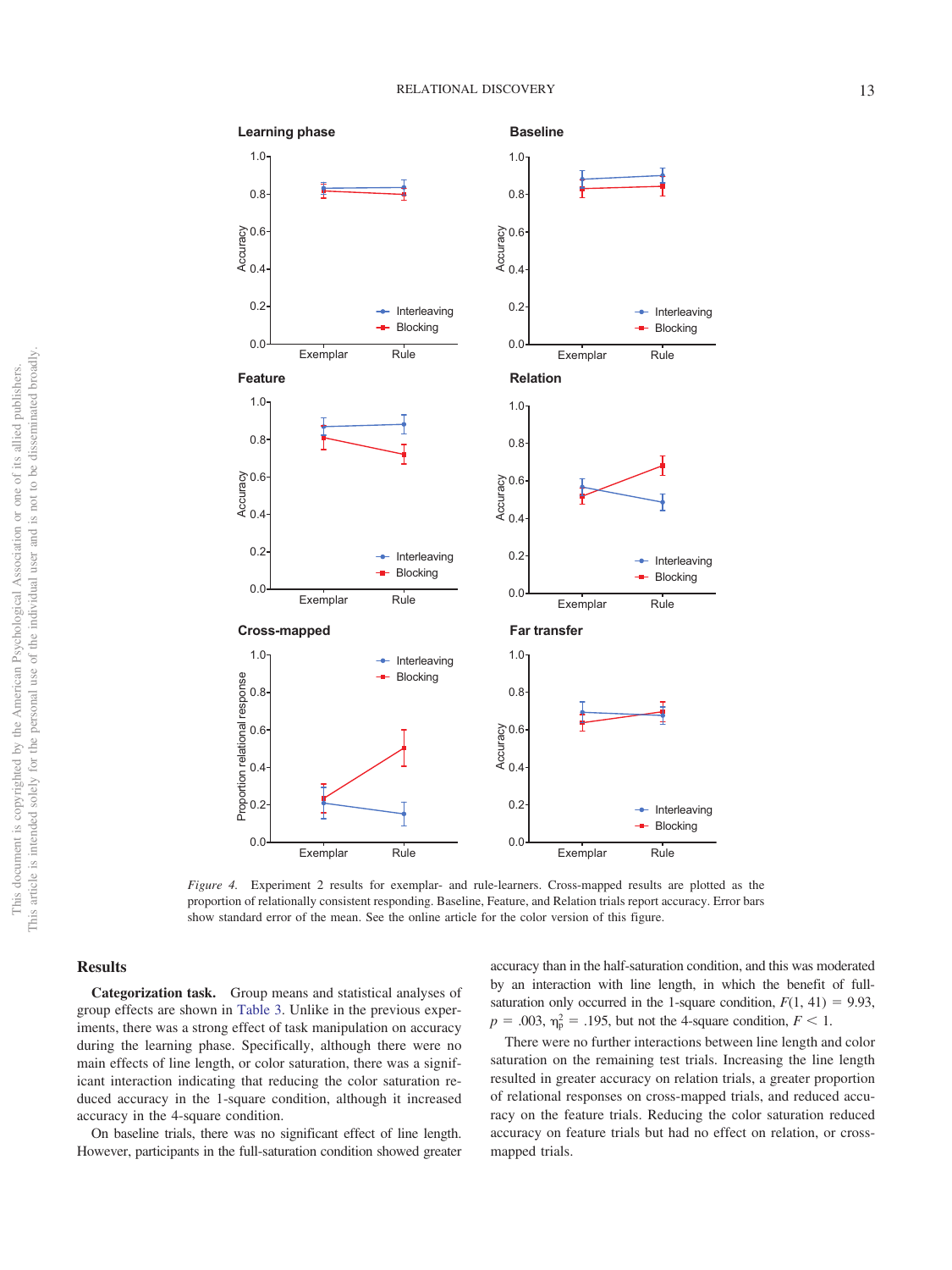Results From the Learning, Test, and Far Transfer Phase of Experiment 3 Results From the Learning, Test, and Far Transfer Phase of Experiment 3 Table 3

|                |                                                              | Means                                                                            |                                                          |                  |                                                                                                                                                                                                                                                    |                                                                                                                                                                                                                                                                                                       |                                                                                                                                                                                                                                     |
|----------------|--------------------------------------------------------------|----------------------------------------------------------------------------------|----------------------------------------------------------|------------------|----------------------------------------------------------------------------------------------------------------------------------------------------------------------------------------------------------------------------------------------------|-------------------------------------------------------------------------------------------------------------------------------------------------------------------------------------------------------------------------------------------------------------------------------------------------------|-------------------------------------------------------------------------------------------------------------------------------------------------------------------------------------------------------------------------------------|
|                |                                                              | l-square                                                                         | 4-square                                                 |                  |                                                                                                                                                                                                                                                    | Group Effects                                                                                                                                                                                                                                                                                         |                                                                                                                                                                                                                                     |
| Phase          | hill-sat                                                     | Half-sat                                                                         | Full-sat                                                 | Half-sat         | Main effect color                                                                                                                                                                                                                                  | Main effect line length                                                                                                                                                                                                                                                                               | Interaction color $\times$ line length                                                                                                                                                                                              |
| earning<br>est |                                                              | $(4.03)$ . 73 ( $\pm .04$ )                                                      | $(10.1)$ 6.                                              | $(50 \pm 0.85)$  | $F(1, 83) = .67, p = .415, \eta_0^2 = .01$                                                                                                                                                                                                         | $F(1, 83) = .61, p = .436, \eta_{\rm p}^2 = .01$                                                                                                                                                                                                                                                      | $F(1, 83) = 6.77, p = .011, \eta_0^2 = .08$                                                                                                                                                                                         |
| saseline       |                                                              |                                                                                  | $(10.1)$ 68                                              | $(50 \pm 0.04)$  |                                                                                                                                                                                                                                                    |                                                                                                                                                                                                                                                                                                       |                                                                                                                                                                                                                                     |
| eature         |                                                              |                                                                                  |                                                          | $.65 (\pm .05)$  |                                                                                                                                                                                                                                                    |                                                                                                                                                                                                                                                                                                       |                                                                                                                                                                                                                                     |
| Relation       |                                                              |                                                                                  |                                                          | $.74 (\pm .06)$  |                                                                                                                                                                                                                                                    |                                                                                                                                                                                                                                                                                                       |                                                                                                                                                                                                                                     |
| ross-mapped    | $.95 (+ 02)$<br>$.86 (+ 04)$<br>$.55 (+ 05)$<br>$.27 (+ 08)$ | $.79 \ (\pm .05)$<br>$.73 \ (\pm .04)$<br>$.58 \ (\pm .04)$<br>$.32 \ (\pm .08)$ | 74 ( $\pm .05$ )<br>64 ( $\pm .06$ )<br>45 ( $\pm .09$ ) | $.61 (\pm .09)$  |                                                                                                                                                                                                                                                    |                                                                                                                                                                                                                                                                                                       |                                                                                                                                                                                                                                     |
| ır transfer    | $6(6 \pm .05)$                                               | $63 (\pm .05)$                                                                   | $-10^{1.1}$ 8                                            | 69 ( $\pm .04$ ) | F(1, 83) = 4.69, $p = .03$ , $\eta_1^2 = .05$<br>F(1, 83) = 4.85, $p = .03$ , $\eta_1^2 = .06$<br>F(1, 83) = 1.47, $p = .229$ , $\eta_1^2 = .02$<br>F(1, 83) = 1.47, $p = .229$ , $\eta_1^2 = .02$<br>F(1, 83) = .01, $p = .29$ , $\eta_1^2 = .02$ | F(1, 83) = .50, $p = .481$ , $\eta_{\parallel}^2 = .01$<br>F(1, 83) = 4.04, $p = .048$ , $\eta_{\parallel}^2 = .05$<br>F(1, 83) = 5.38, $p = .02$ , $\eta_{\parallel}^2 = .06$<br>F(1, 83) = 7.65, $p = .007$ , $\eta_{\parallel}^2 = .08$<br>F(1, 83) = .86, $p = .355$ , $\eta_{\parallel}^2 = .01$ | $F(1, 83) = 4.69, p = .03, \eta_1^2 = .05$<br>$F(1, 83) = .15, p = .698, \eta_1^2 < .01$<br>$F(1, 83) = .37, p = .546, \eta_1^2 = .02$<br>$F(1, 83) = .374, p = .543, \eta_1^2 < .01$<br>$F(1, 83) = .25, p = .617, \eta_1^2 < .01$ |
|                |                                                              |                                                                                  |                                                          |                  |                                                                                                                                                                                                                                                    |                                                                                                                                                                                                                                                                                                       |                                                                                                                                                                                                                                     |



<span id="page-13-1"></span>*Figure 5.* Far Transfer results for Experiment 3 across successive blocks of 10 trials. Error bars show standard error of the mean. See the online article for the color version of this figure.

Accuracy in the far transfer phase for each group is shown in [Figure 5.](#page-13-1) Accuracy increased over the 40 trials,  $F(3, 249) = 13.71$ ,  $p \leq 0.001$ ,  $\eta_p^2 = 0.142$ , but there were no effects of the task manipulations, highest  $F \leq 1$ .

#### **Individual differences.**

*Learning capacity.* Replicating Experiment 2, RPM significantly correlated with accuracy during learning  $r(85) = .26$ ,  $p =$ .01, but did not significantly correlate with relation learning  $r(85) = .16, p = .136$ , or learning strategy,  $r(85) = .09, p = .39$ .

*Learning strategy.* Overall, there was no significant correlation between learning strategy and relation learning  $r(85) = .17$ ,  $p = 0.125$ . Following the analyses from Experiment 2, we examined whether this correlation differed between learning conditions. There was a significant correlation between learning strategy and relation learning in the 4-square condition,  $r(42) = .41$ ,  $p = .006$ , but not in the 1-square condition,  $r(41) = -.16$ ,  $p = .298$ , and these *r* values were significantly different from each other  $z =$ 2.69,  $p = .004$ . There were no significant correlations between learning strategy and relation learning in either the full-saturation condition,  $r(42) = .04$ ,  $p = .78$ , or the half-saturation condition,  $r(41) = .26$ ,  $p = .087$ , and these *r*-values were not different from each other,  $z = 1.02$ ,  $p = .308$ . As such, the following analyses focused only on the difference between the line length conditions.

As in Experiment 2, we split subjects into the top 40% (rulelearners) and bottom 40% (exemplar-learners) for each condition, based on their reported learning strategy score, creating four groups of 14 subjects for analysis. [Figure 6](#page-14-0) shows the results for each of these groups.

<span id="page-13-0"></span>There were significant interactions between line length and learning strategy for the feature,  $F(1, 64) = 15.122$ ,  $p < .001$ ,  $\eta_p^2 = .191$ , relation,  $F(1, 64) = 12.80$ ,  $p = .001$ ,  $\eta_p^2 = .17$ , and cross-mapped,  $F(1, 64) = 10.61$ ,  $p = .002$ ,  $\eta_p^2 = .14$  trials. In each of these cases, there was an effect of line length for the rule-learners, but not for the exemplar-learners, highest  $t(26) = -0.9, p = .376, d = -0.34$ . On feature trials, rulelearners had better accuracy in the 1-square condition than the 4-square condition,  $t(26) = 4.75$ ,  $p < .001$ ,  $d = 1.80$ . On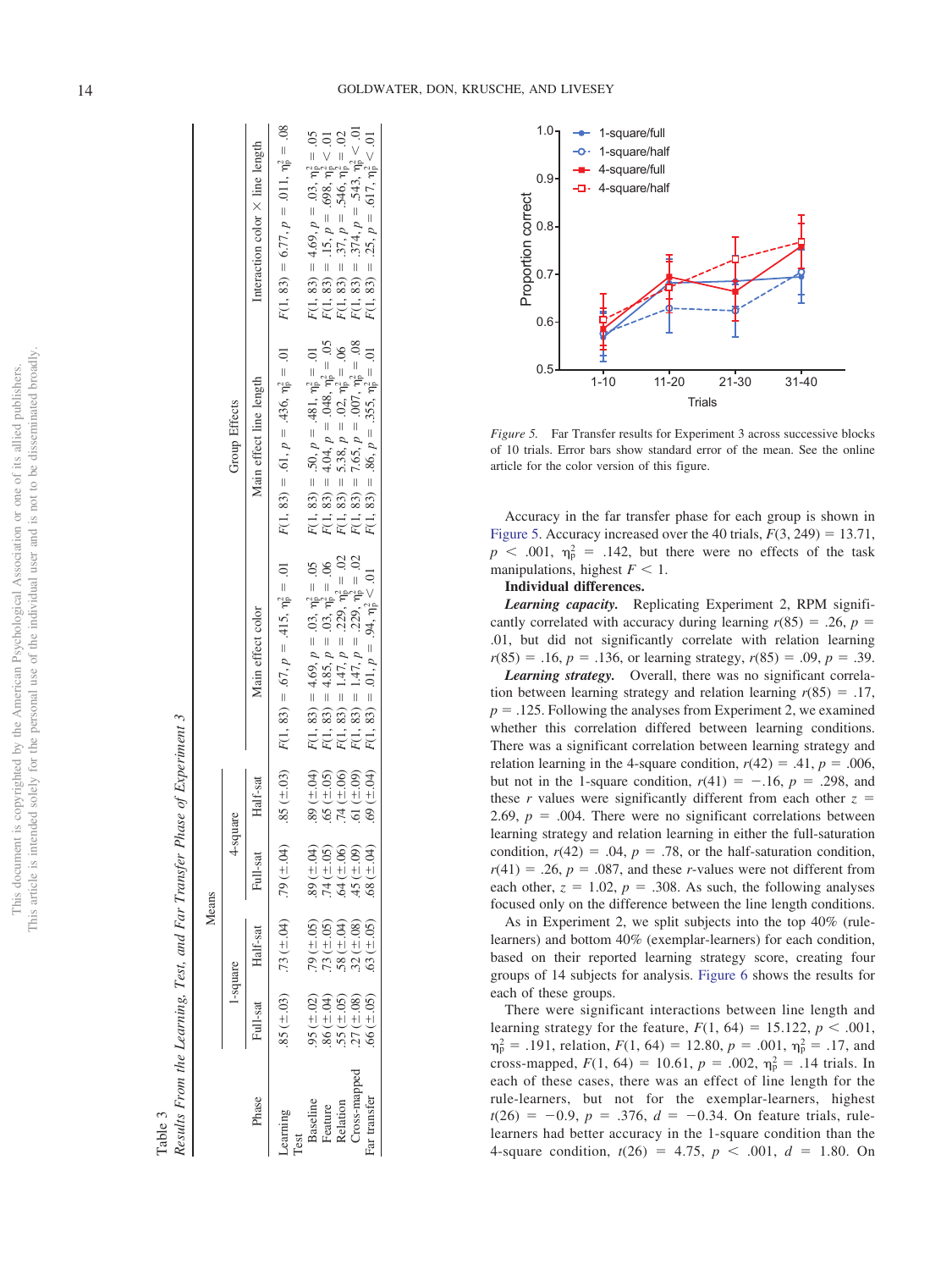

<span id="page-14-0"></span>*Figure 6.* Results of Experiment 3 for exemplar- and rule-learners based on line length condition. See the online article for the color version of this figure.

relation trials, rule-learners had better accuracy in the 4-square condition than in the 1-square condition,  $t(26) = -3.65$ ,  $p =$ .001,  $d = -1.38$ . Similarly, on the cross-mapped test-trials, rule-learners responded more relationally in the 4-square condition than in the 1-square condition,  $t(32) = -4.76$ ,  $p < .001$ ,  $d = -1.80$ . Despite the 4-square condition facilitating relational responding for rule-learners in the test phase, this did not occur in the far transfer phase,  $F(1, 52) = 1.05$ ,  $p = .31$ ,  $\eta_p^2 =$ .02.

## **Discussion**

Unlike in Experiment 2, the independent variables significantly affected the overall amount of learning, as shown in the

learning phase and for the baseline test trials. Specifically, the line length and color saturation interacted. On the whole, reducing the saturation of the color reduced feature learning, and this had a detrimental effect on learning overall for the 1-square condition, but not on the 4-square condition, as the relational rule was much easier to discover in the latter case to compensate.

The test phase showed an interesting asymmetry in the tradeoff between focusing on features versus relations. Increasing relational salience significantly increased relation learning, and correspondingly significantly decreased feature learning. On the other hand, manipulating the salience of the features only had a significant effect on feature learning, with no corresponding significant effect on relation learning.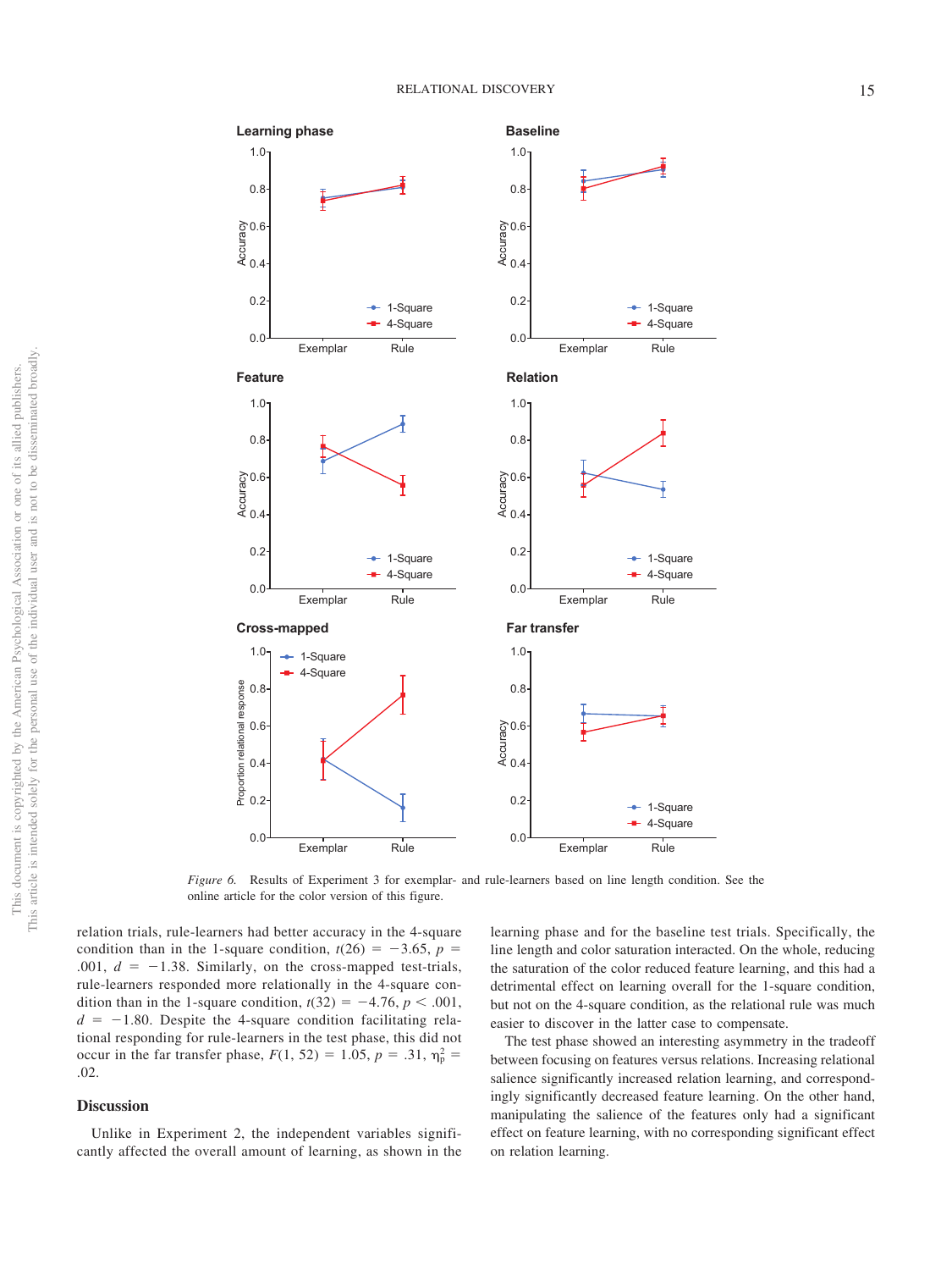Interesting asymmetrical patterns continued when considering the learning strategy of the subjects. The data suggested that the kind of categories that rule-learners develop greatly depends on what kind of distinction is salient in the stimuli, which is consistent with [Little and McDaniel \(2015b\).](#page-23-10) When the relational rule was not salient, rule-learners were highly featureoriented. When the relational rule was salient, rule-learners were highly relation-oriented. On the other hand, exemplarlearners did not seem to learn the relations very well regardless of either experimental manipulation. This pattern, along with Experiment 2, suggested that discovering relational rules requires both being rule oriented and that the task and/or stimuli highlight the relation.

Although both Experiments 2 and 3 showed the interactions between learning strategy and task structure that are an empirical goal of this paper, neither were suggestive of a learning intervention that can foster relational learning for exemplarlearners. Thus Experiment 4 sought a means by which even learners not predisposed to rule learning could learn relational rules more effectively. This would be a more powerful finding, and one that would, in many ways, be more practically important.

#### **Experiment 4**

In an attempt to orient all learners toward relational information, we introduced an additional category learning procedure: inference-learning (see [Markman & Ross, 2003](#page-23-21) for review) wherein subjects, given the category label and an incomplete exemplar, learn how to infer the missing parts to the exemplar. Much of the previous work on inference-learning (e.g., [Sakamoto & Love, 2010\)](#page-24-15) has concerned how inferencelearning benefits learning the *statistical* relations among an exemplar's features, that is, how features are correlated across exemplars. Statistical relations are distinct from those typically used in relational categorization (e.g., the current work, [Dou](#page-22-8)[mas, & Hummel, 2013\)](#page-22-8) because learning feature-correlations does not require explicitly binding distinct representational elements into a relational structure. The distinction can be captured, for instance, by comparing a model of semantic memory that can use distributed representations to capture feature correlations [\(McRae, Cree, Westmacott, & De Sa's,](#page-24-24) [1999\)](#page-24-24), and one that binds symbolic representations on top of a distributed semantic memory [\(Hummel & Holyoak, 1997,](#page-23-13) [2003\)](#page-23-6). Closer to the current work, [Erickson et al. \(2005;](#page-22-21) and see [Higgins, 2017\)](#page-23-29) showed that compared with typical classification learning, inference-learning improved learning of abstract coherent categories. In these categories, exemplars share no features in common but the feature-sets contained within each exemplar cohere by the same underlying relation.

Here, we looked to extend that improvement in relational learning to our paradigm, while also examining whether that improvement is specific to participants with a particular learning strategy or whether it applies to all kinds of learners. In addition, we wanted to increase the external validity of our learning strategy analyses by assessing learning strategy via the MSLQ, which is a survey frequently used in education research (see, e.g., [Pintrich & Degroot, 1990\)](#page-24-18) wherein students report on the learning strategies they use in their formal

education generally. We included items from all constructs, however we were interested specifically in the items that concern an *elaboration* learning strategy. [Pintrich, Smith, Garcia, and McKeachie \(1991,](#page-24-25) p. 20) note, "Elaboration strategies help students store information into long-term memory by building internal connections between items to be learned." This construct more than the others, such as effort-regulation, test anxiety, and learning from peers, seems specifically related to relational learning.

## **Method**

**Subjects.** Eighty-four subjects took part in the experiment. Sixty were first-year psychology students from the University of Sydney rewarded with course credit for their participation, and a further 24 participants were recruited on campus and compensated with 15AUD for their participation. Three participants were excluded based on scores of below 25% accurate on the RPM. This left 81 participants (58 females; mean  $age = 20.4$  years), randomly allocated to the classification condition ( $n =$ 41) and the inference-learning condition  $(n = 40)$ .

**Materials.** In the primary category-learning phase, the *classification* task presented exemplars in similar fashion to Experiments 1 and 3, with a 50/50 probability of repeating the same category or alternating to an exemplar of the other category. The colors of the line stimuli were full saturation and the minimum line length difference was two squares. The *inference* task presented incomplete arrays in which one line of squares was missing (the position of the missing line was marked by a thin gray rectangular outline). The display was labeled as either a "Snarg" or a "Blicket," and subjects were presented with two options of lines that they could select to complete the pattern (see [Figure 7\)](#page-15-0). After they selected the line, the selected line appeared in the array, filling in the blank space. As with the classification conditions throughout the four experiments, the subjects had an opportunity to change their answer before moving on to the next trial. This allowed the subjects to see what the completed array looked like with both options. The correct third line option matched both the color distribution and relational rule of the presented category, whereas the incorrect option mismatched both the color distribution and the relational rule, and so in no way intrinsically biased the focus on one or the other. The classification and inference conditions had identical constraints for trial sequencing and generating individual exemplars. For instance, every pattern



<span id="page-15-0"></span>*Figure 7.* Example of a typical display for the Inference-learning condition from Experiment 4. See the online article for the color version of this figure.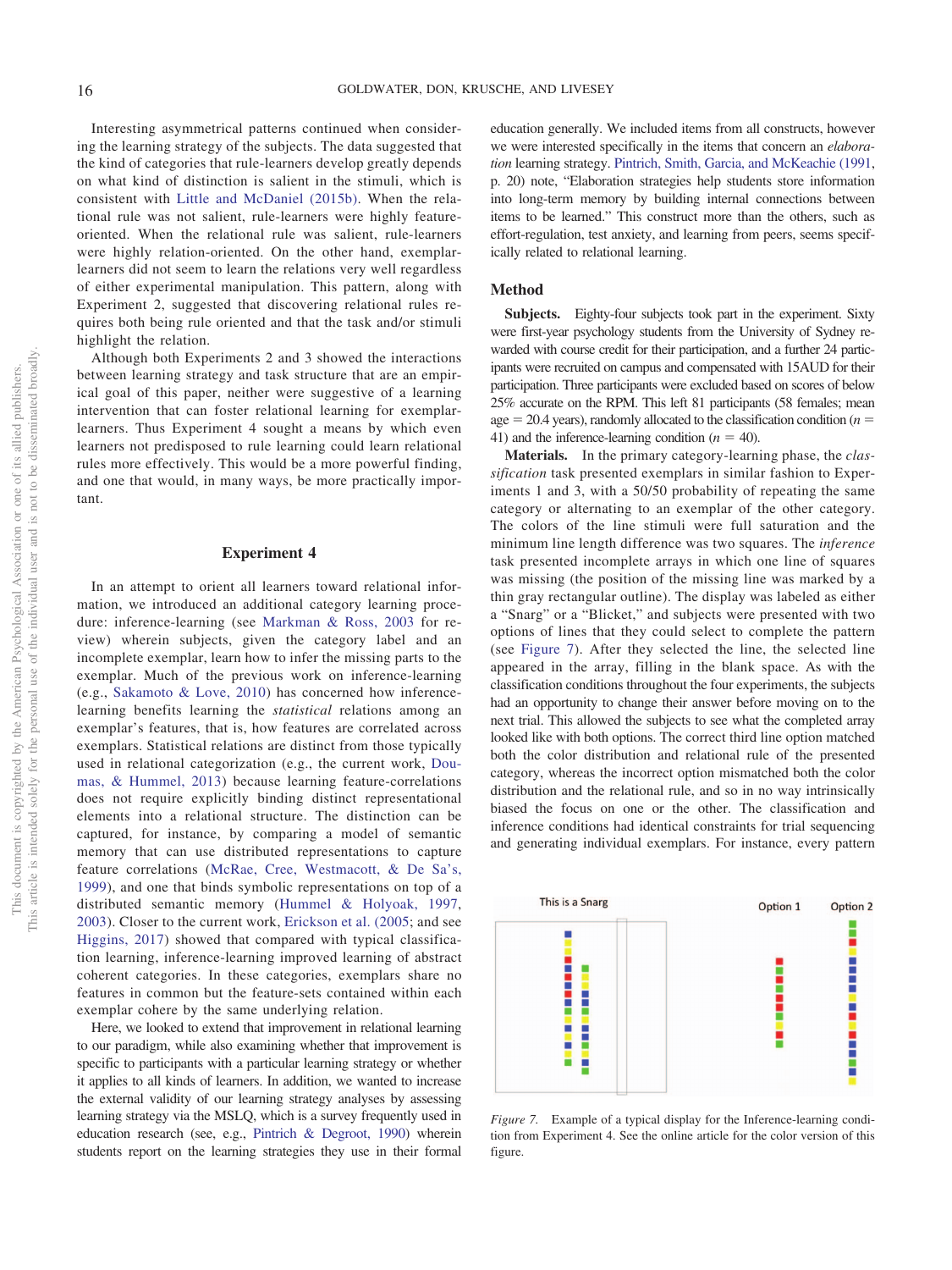was generated with lawful correct and incorrect choices for the third line, even though the incorrect choice was only shown for the inference condition. After the learning phase, the task continued in an identical manner for both conditions, with all subjects completing classification trials during the test and far transfer phases.

Subjects then completed an abbreviated version of the RPM. To assess learning strategy, subjects completed 40 items from the MSLQ [\(Pintrich et al., 1991;](#page-24-25) see the [Appendix\)](#page-26-0). For all items, subjects indicated to what degree the statement applied to them on a 1–7 Likert scale. The elaboration items were: (item numbers from the full MSLQ):

- 62. I try to relate ideas in one subject to those in other subjects whenever possible.
- 64. When reading for a class, I try to relate the material to what I already know.
- 67. When I study for a course, I write brief summaries of the main ideas from the readings and the concepts from the lectures.
- 69. I try to understand the material in a class by making connections between the readings and the concepts from the lectures.

**Procedure.** The primary task and RPM were run on Mac mini desktop computers at individual workstations, and then the MSLQ was filled out by pen and paper.

#### **Results**

**Categorization task.** Group means and statistical analyses of group effects are shown in [Table 4.](#page-16-0) Accuracy in the learning phase was generally lower for the inference condition compared to the classification condition. This disadvantage for inference-learning persisted into the test phase, as seen on the baseline test trials. The inference condition also had poorer accuracy on the feature trials.

Although there was no effect of condition on the relation test trials, the inference condition responded significantly more relationally than the classification condition on the cross-mapped trials. Moreover, relational responding was well above chance levels in this condition,  $t(39) = 3.83$ ,  $p < .001$ ,  $d = 1.24$ , indicating the relational advantage was more than a lack of feature

<span id="page-16-0"></span>Table 4

| Results From the Learning, Test, and Far Transfer Phase of Experiment 4 |  |  |
|-------------------------------------------------------------------------|--|--|
|-------------------------------------------------------------------------|--|--|

| learning. Critically, there was a significant benefit in far transfer             |
|-----------------------------------------------------------------------------------|
| performance for the inference condition compared to the classifi-                 |
| cation condition (see Figure 8). Accuracy increased over the far                  |
| transfer phase overall, $F(3, 237) = 5.68$ , $p = .001$ , $\eta_p^2 = .067$ , but |
| did so at a greater rate for the inference condition, $F(3, 237) =$               |
| 2.69, $p = .047$ , $\eta_p^2 = .033$ . Within the inference condition, far        |
| transfer performance was significantly correlated with accuracy on                |
| cross-mapped test trials, $r(38) = .49$ , $p = .001$ , further suggesting         |
| that the effect of condition on far transfer performance was based                |
| on the inference group's superior learning of the relation.                       |
|                                                                                   |

## **Individual differences.**

*Learning capacity.* In contrast to the previous experiments, RPM did not predict accuracy throughout the learning phase,  $r(79) = -.03$ ,  $p = .802$ , and this lack of significant relationship held for both the classification,  $r(39) = .16$ ,  $p = .314$ , and inference,  $r(38) = -.25$ ,  $p = .116$ , conditions considered alone. In addition, RPM did not predict relation test trial performance  $r(79) = .13$ ,  $p = .237$ , nor the degree to which subjects reported elaboration strategies,  $r(79) = -.06$ ,  $p = .602$ .

*Learning strategy.* Across both conditions, self-reported elaboration strategies did not predict relation test trial performance,  $r(79) = .08$ ,  $p = .505$ , nor did it significantly predict relation test trial performance for the classification,  $r(39) = .25$ ,  $p = .112$ , or inference,  $r(38) = .01$ ,  $p = .963$  conditions alone.

To be consistent with the previous experiments, we further examined the role of learning strategy on performance. Similar to E2 and E3, we divided subjects into the top 40% and bottom 40% of self-reported elaborators in each condition creating four groups of 16 subjects each. To get an overall sense of the pattern, see [Figure 9,](#page-18-0) which shows that globally for low-elaborators, there was a large effect of task, wherein the inference condition elicited an increased relational focus compared to the classification condition, but for high-elaborators there was little effect of task-condition as they showed a relational focus in both the classification and inference conditions.

There was an interaction between learning strategy and taskcondition for the feature test trials,  $F(1, 60) = 8.18$ ,  $p = .006$ ,  $\eta_p^2 =$ .12, because classification led to greater accuracy for the lowelaborators,  $t(30) = 5.45$ ,  $p < .001$ ,  $d = 1.93$ , although there was no effect of condition for the high-elaborators,  $t(30) = 1.33$ ,  $p =$  $.192, d = 0.47$ . There was no interaction on the relation test trials,  $F < 1$ , but there was an interaction on the cross-mapped trials,  $F(1, 1)$ 

|                                                 | Means                                                                      |                                                                            |                                                                                                                                                     |
|-------------------------------------------------|----------------------------------------------------------------------------|----------------------------------------------------------------------------|-----------------------------------------------------------------------------------------------------------------------------------------------------|
| Phase                                           | Classification                                                             | Inference                                                                  | Group effects                                                                                                                                       |
| Learning<br>Test                                | $.83 \ (\pm .02)$                                                          | $.72 \ (\pm .03)$                                                          | $t(79) = 3.35, p = .001, d = .74$                                                                                                                   |
| <b>Baseline</b><br>Feature<br>Relation<br>Cross | $.88 \ (\pm .03)$<br>$.74~(\pm .04)$<br>.64 $(\pm .03)$<br>.39 $(\pm .06)$ | $.77~(\pm .04)$<br>$.53 \ (\pm .03)$<br>.72 $(\pm .04)$<br>.69 $(\pm .05)$ | $t(79) = 2.30, p = .024, d = .51$<br>$t(79) = 4.56, p < .001, d = 1.02$<br>$t(79) = -1.43, p = .157, d = .32$<br>$t(79) = -3.66, p < .001, d = .82$ |
| Far transfer                                    | .64 $(\pm .03)$                                                            | $.74 \ (\pm .03)$                                                          | $t(79) = -2.23, p = .028, d = .50$                                                                                                                  |

*Note*. Standard error of the mean (SEM) shown in parentheses. Cross-mapped trial means represent the proportion of relationally consistent responses. All other means represent accuracy. Significant results are highlighted in bold.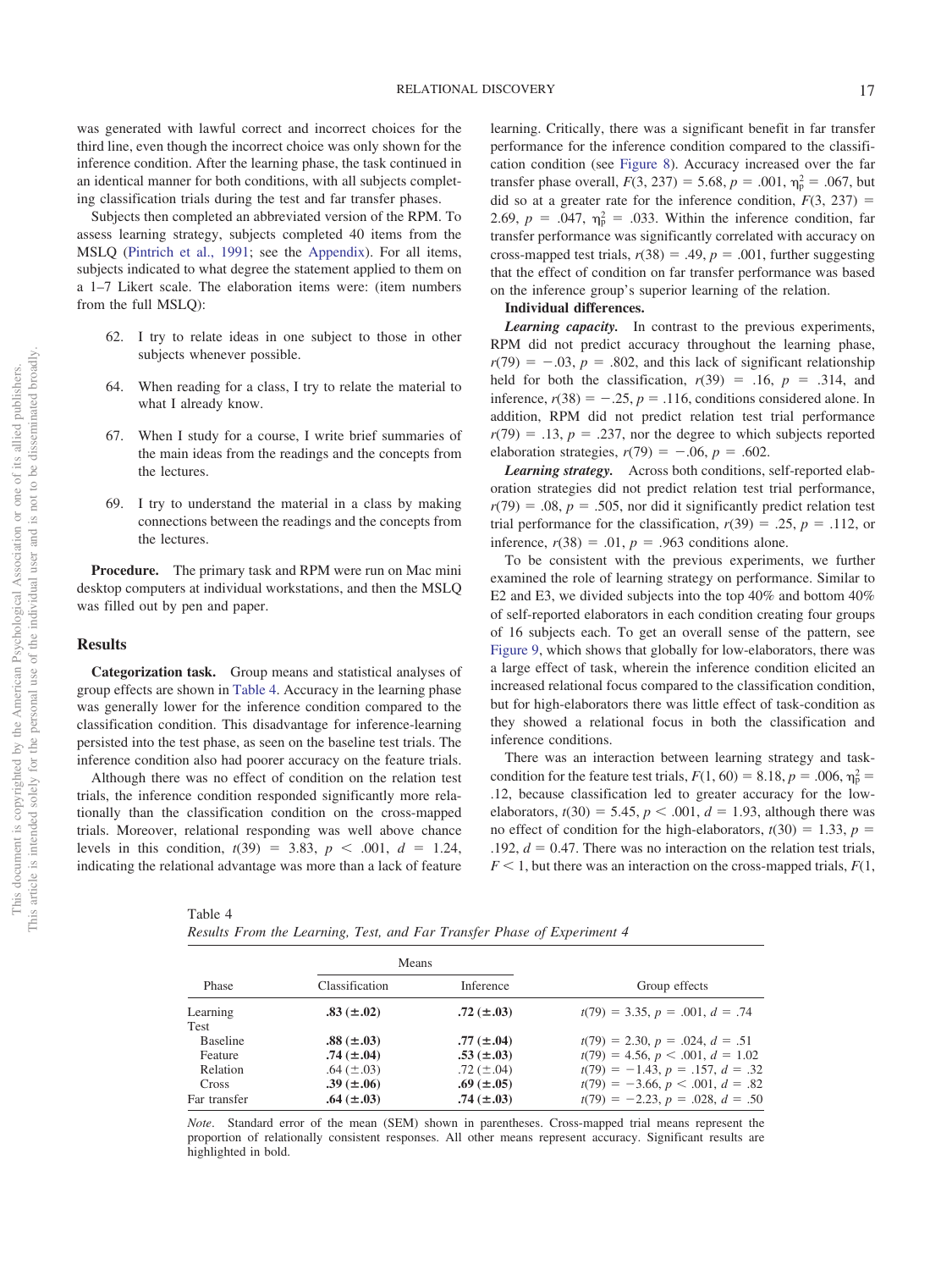Inference Proportion correct  $0.6$  $0.5$  $1 - 10$ 1-10 1-10 1-20 21-40 21-40 21-40 22-40 22-40 22-40 22-40 22-40 22-40 22-40 22-40 22-40 22-40 22-40 22-40 22-40<br>1-10 21-40 22-40 22-40 22-40 22-40 22-40 22-40 22-40 22-40 22-40 22-40 22-40 22-40 22-40 22-40 22-40 22-40 22-

<span id="page-17-0"></span>*Figure 8.* Far Transfer results for Experiment 4 across successive blocks of 10 trials. Error bars show standard error of the mean. See the online article for the color version of this figure.

 $(60) = 7.41, p = .008, \eta_{\rm p}^2 = .11,$  as low-elaborators in the inference condition performed more relationally than low-elaborators in the classification condition,  $t(30) = -4.51$ ,  $p < .001$ ,  $d = -1.59$ , while there was no effect of condition for high-elaborators,  $t(30) = -0.37, p = .711, d = -0.13$ . Although numerically this pattern was similar in the far transfer phase, the interaction did not reach significance,  $F(1, 60) = 2.146$ ,  $p = .15$ ,  $\eta_p^2 = .03$ .

#### **Discussion**

With the results of Experiment 4, all of our primary empirical aims were achieved. We identified learning conditions (specifically, the inference-learning task) that boost learning the relations as shown through a strong relational preference in the crossmapped test trials and, for the first time in this study, clear evidence of facilitation on far transfer trials. Interestingly, this benefit on cross-mapped and far transfer does not reflect overall general advantages for the inference condition. This is a distinct pattern from [Sakamoto and Love \(2010\)](#page-24-15) which saw advantages for inference-learning both specifically in learning the statistical relations among the exemplars' features, and increased accuracy overall. Indeed, learners in the inference condition faired worse during training, and on baseline test trials. This suggests that a task that induces a relational focus can come at a cost to some measures of overall learning. We will return to this in the General Discussion.

Further, the inference-learning task benefitted learners with self-reported suboptimal learning strategies. Looking at [Figure 9,](#page-18-0) the low- and high-elaborators have distinct patterns in the classification condition (with the low-elaborators having a greater featural focus), while both high- and low-elaborators show a relational focus in the inference condition. These results build on [Erickson et al. \(2005\)](#page-22-21) by showing that inference-learning aids relational discovery even for learners who otherwise do not engage in activities that promote relational learning more generally.

#### **General Discussion**

This paper has introduced a novel category-learning paradigm that could be solved by focusing either on perceptual features or structural relations. The four experiments then systematically examined variations in task parameters that led to a focus on either the features or the relations. Experiments 2–4 also examined differences in learning strategy and cognitive ability and how these interacted with task structure. There were several key findings. The first is one that we have not yet emphasized in reporting the results of the individual experiments. Across all four experiments, despite the logical possibility, no learner excelled at learning both the featural and relational aspects of the categories; not a single participant of the 308 who were analyzed scored greater than 80% accuracy on both feature and relation test trials (whereas 243 scored greater than 80% on at least one of these test trials). Second, Experiments 2–4 all showed interactions between learning strategy and the task structure manipulations in producing superior featural or relational learning. In classification learning, Experiments 2 and 3 showed that both a rule-learning strategy, and a task structure that highlighted the relations were necessary to discover the relational rule. In Experiment 4, we demonstrated that inference-learning improves relational discovery and transfer even for those with suboptimal learning strategies.

Additionally, in Experiments 1–3, conditions favoring relational learning during the earlier parts of the experiment showed little continued advantage for the far transfer phase. However, In Experiment 4, inference-learning produced superior far transfer performance. It seems that inference-learning better prepared the subjects to learn from the feedback in this later phase (see [Brans](#page-22-18)[ford & Schwartz, 1999\)](#page-22-18). It is an open empirical question whether inference-learners would be able to apply their relational knowledge to far transfer trials without any feedback.

#### **Limitations Attributable to Stimulus Design**

In addition to the open question about the role of feedback in transfer, additional potential limitations of the current study are rooted in the nature of the stimuli. Our goals in stimulus design were to create entirely novel stimuli that reflected the real-world relationship between structural relations and surface features in natural relational categories. In this design, however, the actual relations of line-length, and the color features of those lines do not closely connect to any specific natural relational category in the way for example, the categories of [Yamauchi and Markman \(1998\)](#page-25-11) can reasonably be described as novel cartoon bugs. In this sense, the current stimuli are actually more similar to fluid intelligence items such as in RPM than any natural category. Yet, our individual differences analyses, wherein RPM scores did not predict relational learning, and yet self-reported real-world learning strategies (from the MSLQ) did predict relational learning suggests that our stimuli did capture something beyond the specific of these stimuli. Of course, it will be important for future research to extend these findings to natural, or at least naturalistic relational categories.

An additional potential limitation of the design is rooted in the relationship between the two categories' relational rules. That is, the two relational rules are defined in contrast to one another (see [Gold](#page-22-30)[stone, 1996\)](#page-22-30). Conceptual interrelatedness is quite common in relational categories, and [Goldwater and Schalk \(2016\)](#page-23-3) discuss how the interconnections among relational concepts can make them a more useful set of tools for reasoning. However, it is unclear how much our results will generalize to sets of relational categories that do not have these clear interrelations. Explicitly varying the level of interrelated-

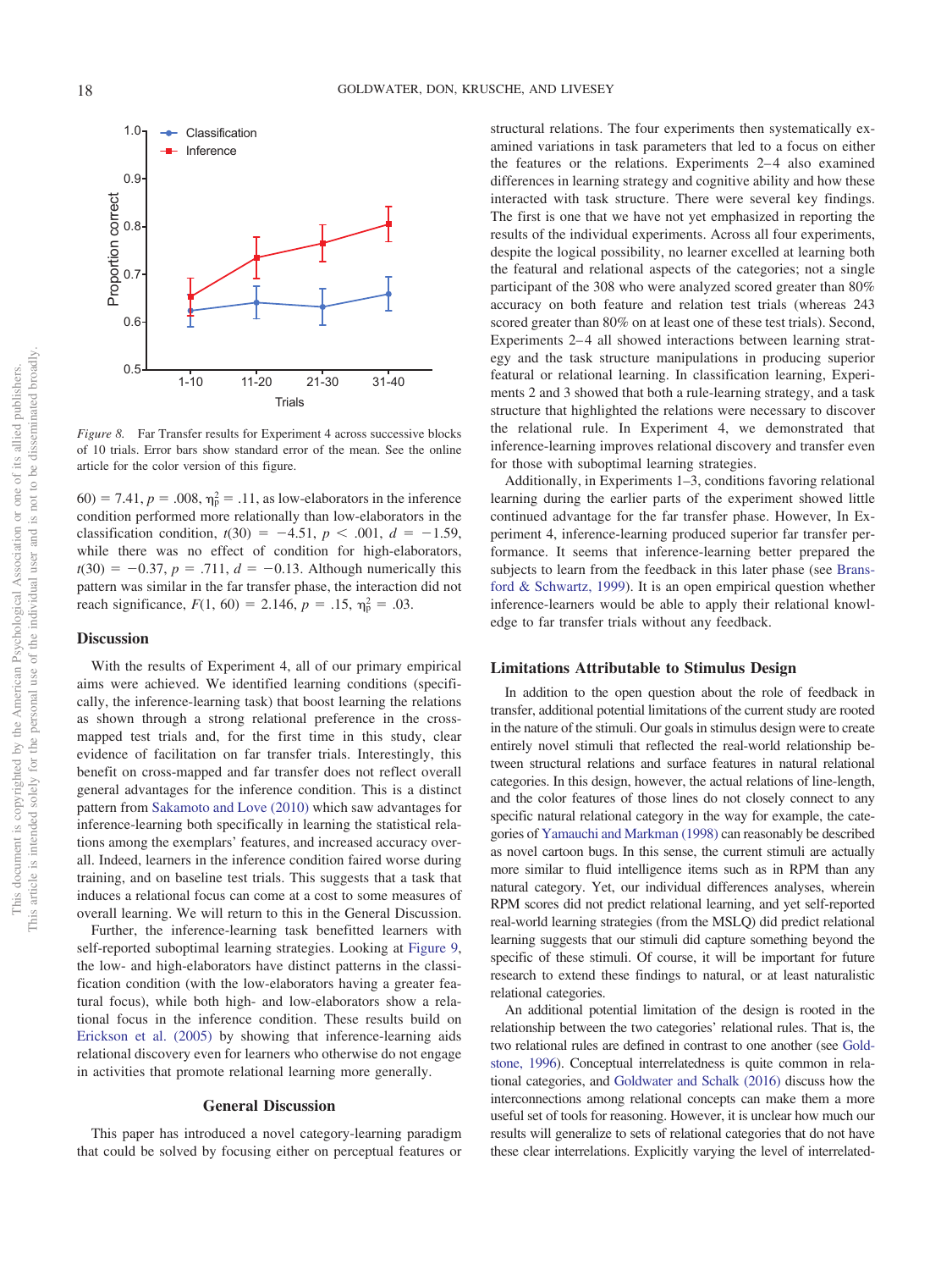

<span id="page-18-0"></span>*Figure 9.* Experiment 4 results for low- and high- elaborators. Cross-mapped results are plotted as the proportion of relationally consistent responding. Baseline, Feature, and Relation trials report accuracy. Error bars show standard error of the mean. See the online article for the color version of this figure.

ness among relational categories being learned in parallel is the topic of ongoing research (and see [Jung & Hummel, 2015](#page-23-14) for evidence that such interrelations are critical for learning).

#### **Implications for Category Learning Research**

For several decades, the primary goal of the category learning literature has been to uncover category representations (e.g., whether categories were represented by prototypes or exemplars, [Smith &](#page-25-12) [Minda, 1998\)](#page-25-12) and to characterize the learning processes (e.g., whether there are one or two kinds of learning mechanisms, see [Ashby &](#page-21-0) [Maddox, 2005\)](#page-21-0), and so manipulations of stimulus or task structure

were targeted toward these theoretical discoveries (e.g., to contrast linearly or nonlinearly separable categories, [Medin & Schaffer, 1978\)](#page-24-26). The current research joins a growing literature on categorization that experimentally manipulates task structure with the clear goal of identifying ways to improve learning outcomes, while uncovering learning processes along the way (see [Bjork et al., 2013;](#page-22-19) [Goldwater &](#page-23-3) [Schalk, 2016](#page-23-3) for recent reviews). This recent literature has identified two clear recommendations we focus on here: (1) Task structures that foster comparison of exemplars are critical for generalization (e.g., [Kurtz et al., 2013;](#page-23-7) [Rohrer & Pashler, 2010\)](#page-24-21); and (2) often greater difficulties at learning can produce greater benefits in the long-term,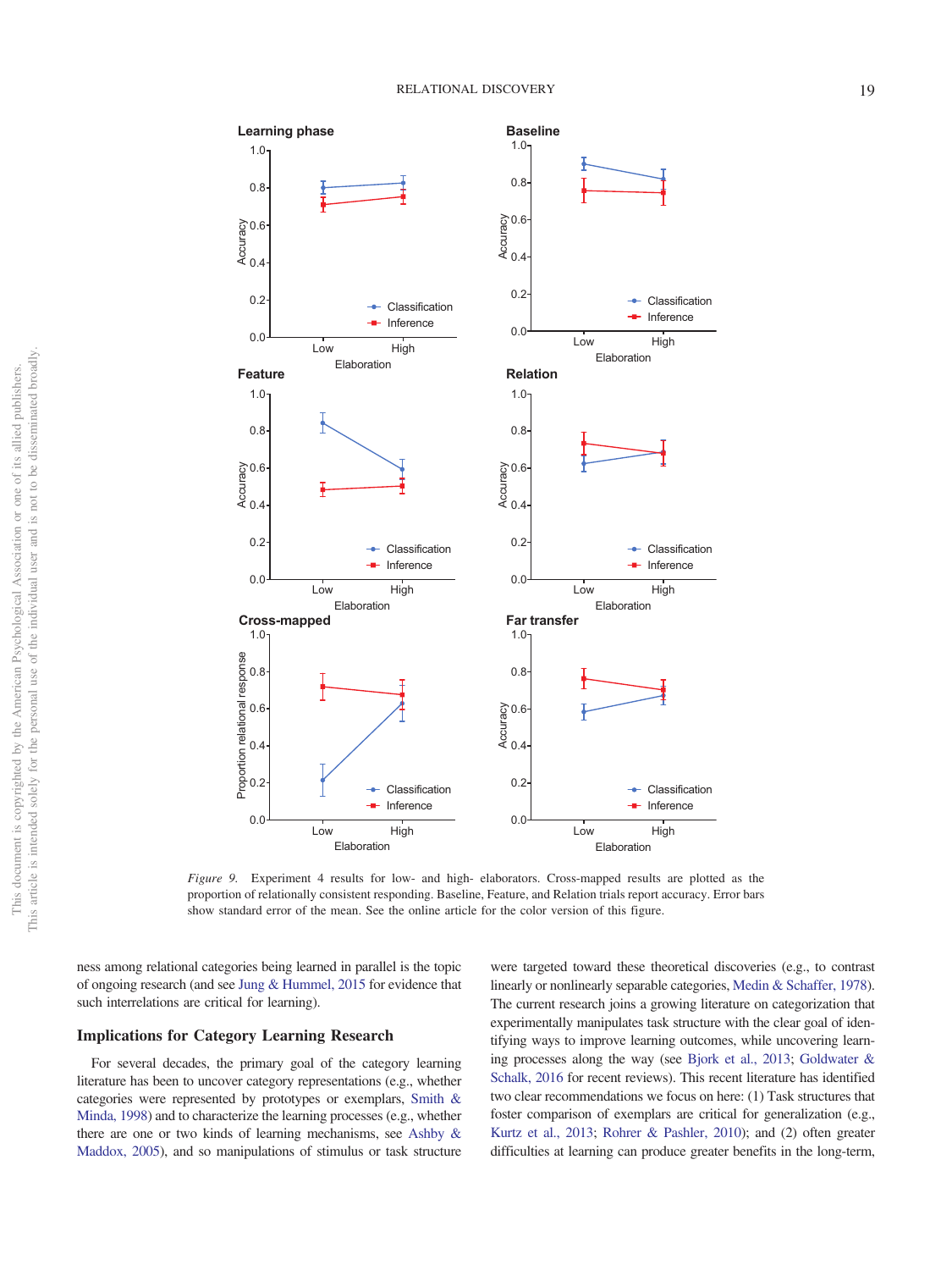called "desirable difficulties" (e.g., [Bjork & Bjork, 2011,](#page-21-4) and see [Kapur, 2008](#page-23-31) for a related perspective from educational research).

The current experiments were consistent with both of these recommendations, and add to our understanding of them. With regard to how best to promote comparisons, selecting the optimal trial sequence may be more complex than some have argued (e.g., [Bjork et al.,](#page-22-19) [2013\)](#page-22-19). Promoting between-category comparisons via interleaving seems optimal when the primary challenge is discriminating among categories [\(Rohrer & Pashler, 2010\)](#page-24-21), but promoting within-category comparisons via blocking (or other means, see [Carvalho & Goldstone,](#page-22-28) [2015b;](#page-22-28) [Rawson et al., 2015\)](#page-24-22) seems critical when learners need to discover within-category structure [\(Carvalho & Goldstone, 2014;](#page-22-26) [Higgins & Ross, 2011;](#page-23-28) but also see [Rohrer, Dedrick, & Burgess,](#page-24-27) [2014\)](#page-24-27). Experiment 2 suggested that blocking can improve relational discovery, particularly for people searching for rules. However, the stimuli used in Experiment 2 may have made the task of discovering the relation relatively difficult. In contrast, Experiment 3 directly varied the relational salience and found strong effects on relation and feature learning. Further, there is evidence from young children's word-learning that an optimal learning sequence first supports withincategory comparisons to discover the structure, and then betweencategory comparisons to refine that understanding [\(Namy & Clepper,](#page-24-28) [2010\)](#page-24-28).

Expanding on [Bjork et al. \(2013\),](#page-22-19) Experiment 4 suggested that learning via inference is an additional desirable difficulty: Inferencelearning elicited lower accuracy throughout the learning phase, but greater far transfer. An interesting question for further research is whether the effectiveness of inference-learning would change with the trial sequence. Each trial on its own elicits focus on within-category relations, so perhaps an interleaving structure would maximize both within and between-category learning. However, it is also possible that interleaving interferes with local attempts to discover the structure of any given category and, if so, blocking would maximize the potential of the inference-learning procedure. Further, because inference-learning requires using the category label, it would intrinsically support another benefit of interleaved problem-solving practice: the required need to classify a problem before solving it [\(Rohrer](#page-24-27) et al.,  $2014$ ).<sup>7</sup>

In addition to contributing to our understanding of how to improve learning outcomes, the current experiments challenge current category learning models. First, the majority of existing category learning models do not explicitly represent relational structure. That is, they do not represent objects bound by how they relate, with objects and relations as independent representational elements fostering composition into a variety of complex structures (as in [Falkenhainer, Forbus,](#page-22-31) [& Gentner, 1989;](#page-22-31) [Hummel & Holyoak, 2003\)](#page-23-6). Typically categorization models represent categories as collections of features (e.g., [Tver](#page-25-13)[sky, 1977\)](#page-25-13), or as points or vectors in a high-dimensional space (e.g., [Nosofsky, 1984\)](#page-24-29). Spatial models are typically applied to feature-based categories, although, as [Davis, Goldwater, and Giron \(2017\)](#page-22-13) have recently shown, they can be extended to relational categorization as well. That is, just like different features, different relations can be represented as different points or vectors in a space. However, although spatial models can *accommodate* relational categorization data, they cannot truly *account* for relational discovery and learning. For example, if the two kinds of information (features and relations) are represented using the same spatial format, what a priori basis would there be to predict the many differences (e.g., between inference and classification training, blocked and interleaved sequences)? Models of analogy make it quite clear that without the explicit binding of representation elements into a structured representation (i.e., the part of the process that spatial models take for granted), much about relational cognition cannot be captured (see [Doumas et al., 2008;](#page-22-6) [Falkenhainer et al., 1989;](#page-22-31) [Forbus, Gentner, & Law, 1995;](#page-22-10) [Hummel &](#page-23-13) [Holyoak, 1997,](#page-23-13) [2003](#page-23-6) among others).

As one reviewer noted, the learning of the color proportions associated with the two categories could be based on relations rather than features. After all, the *relative* frequency of red and green versus yellow and blue serves as a predictive relation of the categories (for instance Blickets might be "redder" than Snargs, and Blickets might be more red than they are yellow). Indeed virtually any feature-based property can be described in relational terms. Importantly, although these properties of the categories can be expressed in relational terms, they are quite readily learned by explicitly nonrelational, featurebased models. For instance, associative networks can learn categorization problems based on the relative frequency of different features even if the numerosity of those features is not explicitly coded into the inputs of the network (e.g., [Livesey & McLaren, in press\)](#page-23-32). In comparison with models of relational cognition and analogy, models focusing on feature learning and comparison are algorithmically much simpler (e.g., contrast [Tversky, 1977](#page-25-13) with [Falkenhainer et al., 1989\)](#page-22-31). In the current work, a simple feature-based solution is analogous to what one would expect from applying logistic regression equation where the four predictors are the proportion of each of the four colors. Learning could then be characterized as learning the beta weights of blue and green of one sign and on red and yellow of the opposite sign. In practice, error-correction learning algorithms operate by the same principles and are typically applied to features rather than relations. That is, even learning based the relative values of features can be accounted for without true relational structures and structuredcomparisons.

Second, although most categorization models do not explicitly represent relations, it is unclear how category learning models that do (e.g.[,Goodman et al., 2008;](#page-23-11) [Mclure, Friedman, & Forbus, 2010;](#page-24-30) [Doumas et al., 2008;](#page-22-6) [Corral & Jones, 2014;](#page-22-7) [Tomlinson & Love, 2006\)](#page-25-14) would account for effects of trial-sequencing, and inference-learning versus classification. The model developed by [Love, Medin, and](#page-23-33) [Gureckis \(2004\)](#page-23-33) is able to capture some key distinctions between inference and classification because its error-based learning mechanism fosters flexible representation formation fitting to the particular constraints of the learning task. We suspect that integrating these flexible learning mechanisms with the machinery to represent structured relations will be critical to capture the pattern demonstrated in this paper and beyond.

This modeling work will further help to unify theories of analogical reasoning and category learning, which we view as critical for a full account of relational transfer (and lack thereof). We framed this paper at the outset as building on work on the inert knowledge problem that

<sup>7</sup> Rohrer's and colleagues' work has shown that one of the primary hurdles to math problem solving is the proper classification of an exemplar problem as a member of a problem category. Blocking problems allows for the same procedure to be used consecutively without consideration of the problem category for each solution, while interleaving requires problem classification in order for the right procedure to be selected, strengthening exemplar-category ties. Likewise, inference-learning also intrinsically supports exemplar-category ties as the category label is used to predict missing aspects of exemplars.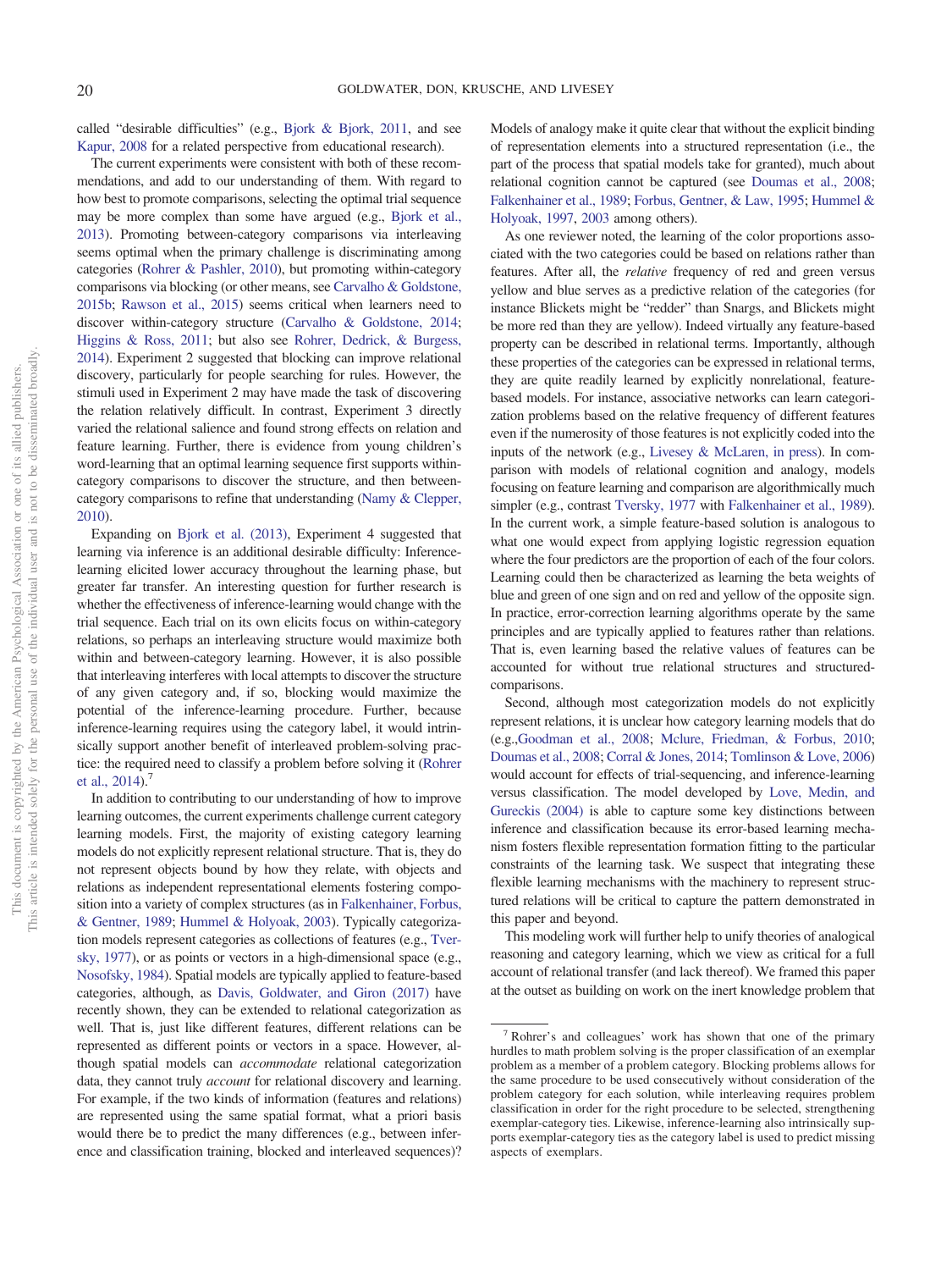focuses on the retrieval of individual cases by instead focusing on the generalization of relational category knowledge. However, analogical knowledge transfer from a single case and from a category most likely lie on a continuum, especially given how crucial retrieval of specific exemplars can be in initial category formation [\(Ross, Perkins, &](#page-24-31) [Tenpenny, 1990\)](#page-24-31). Future modeling and empirical work should focus on how relational knowledge transfer changes as learners accrue experiences with an increasing number relational category exemplars.

#### **The Role of Selective Attention**

Central to many models and theories of categorization is the notion of selective attention: that over the course of learning, attention is shifted toward the most relevant dimensions of the stimuli to perform a task (e.g., attending to the dimension most diagnostic of category membership fostering improved classification accuracy). Designs that spatially separate exemplar features have allowed eye-tracking analysis as a direct measure of attention, which have empirically confirmed the importance of attention as posited in formal models such as the GCM [\(Hoffman & Rehder, 2010;](#page-23-34) [Rehder, Colner, & Hoffman,](#page-24-32) [2009,](#page-24-32) and see [Blair, Watson, Walshe, & Maj, 2009\)](#page-22-32). What was the role of selective attention in the current findings? The fact that no learner approached ceiling for both the features and the relations suggests that learning either one required selectively attending to that kind of information at the cost of the other. Indeed, [Tomlinson, and](#page-25-14) [Love \(2006\)](#page-25-14) simulate relational learning as a shift in attention from featural to relational aspects of a stimulus.

In Experiment 1, we explicitly hinted at what aspects of the stimuli to attend to. The relational hint did not mention the relation itself, but the dimension of the stimulus (line length) that the relation operated on. In Experiment 2, blocking elicited attention to the relation because comparing stimuli that share relational structure shifts attention toward those common relations [\(Gentner, 2010;](#page-22-20) [Markman & Gentner,](#page-23-19) [1993\)](#page-23-19). In Experiment 3, increasing the line length differences also seemed to elicit attention to that relevant dimension. In Experiment 4, (and in [Erickson et al., 2005;](#page-22-21) [Higgins, 2017\)](#page-23-29) inference-learning supported relational learning because predicting missing pieces of exemplars is helped by focusing on how the pieces relate to one another.

Perhaps selective attention explains why feedback was so useful in the Far Transfer phase when similar research (e.g., [Kurtz et al., 2013\)](#page-23-7) has not required it. That is, if successful relational learning entailed shifting attention away from the featural dimension of color, then this may have carried into the far transfer phase and made applying the relational rule to the luminance of the gray dots quite counterintuitive. This opens the door for future research examining the potential interaction between attention-shifting during learning and the role of feedback during transfer.

In addition to explaining learning and transfer effects, differences in learning strategy can potentially be reframed as differences in what is attended. That is, "being rule-oriented" could actually be a propensity for attending to relations among objects and events, thus comparing exemplars to find the key within-category commonalities and between-category differences. This is effectively the result of explicitly directing category learners to compare exemplars [\(Higgins, 2017;](#page-23-29) [Spalding & Ross, 1994\)](#page-25-8). As suggested by an anonymous reviewer, perhaps the exemplar strategy, despite the wording of the self-report measure, does not really reflect an attempt to memorize, but reflects a more diffuse attentional style than rule-learners who are actively trying to discover what to pay the most attention to.

Although selective attention is clearly important to relational learning, it is not sufficient in all cases. [Goldwater and Gentner](#page-23-18) [\(2015\)](#page-23-18) analyzed self-reported sorting strategies of descriptions of causal phenomena. Even subjects who said they were attempting to sort by their underlying causes (i.e., they were already attending to that dimension of the stimuli) benefitted from an analogical comparison exercise to gain a sharper understanding of what the causal structures were. Likewise, while the hint of Experiment 1 pointed learners toward the relevant dimension, further alignment of exemplars was important to abstract the common relations, allowing for accurate classification. Understanding the role of selective attention in relational learning, and in characterizing differences in learning strategy is an important area of future research.

#### **Implications for Individual Differences Research**

The current experiments advanced recent trends on individual differences in category learning. There are mixed results in the literature in regards to the effects of cognitive capacity and learning strategy. There are some situations where capacity is predictive regardless of strategy [\(Craig & Lewandowsky, 2012\)](#page-22-22), others where strategy is critical, but strategy itself is predicted by capacity [\(Mc-](#page-24-16)[Daniel et al., 2014\)](#page-24-16), and others where strategy is critical, but strategy is not predicted by capacity [\(Little & McDaniel, 2015b\).](#page-23-10) In our experiments, cognitive capacity (as measured by RPM) was generally predictive of overall rates of learning, but did not discriminate learning strategy, and thus was not predictive of whether the learner focused on relational or featural information.<sup>8</sup> In contrast, learning strategy predicted the propensity to discover and transfer the relational properties of the task. Thus, our results are most consistent with [\(Little](#page-23-10) [& McDaniel, 2015b\)](#page-23-10) in that learning strategy was highly predictive of what was learned and not related to learning capacity. However, we note that our sample were undergraduates, and thus are the high-end of cognitive capacity for the population as a whole. We suspect that across the range of cognitive abilities present in the entire population, there will be more clear relationships between capacity and strategy.

The current results build on [\(Little & McDaniel, 2015b\)](#page-23-10) in two crucial ways. The first is that learning strategy consistently interacted with the task structure in producing learning outcomes. That is, the experimental manipulations had large effects for some subjects, but little effect for other subjects. For classification learning, stimuli and trial sequences mattered little to exemplar learners, while they drastically affected performance in rule learners. Inference-learning however, elicited a relational focus equally for all learners. One implication is that classification is a more open-ended task, one wherein a learner can impose their preferred strategy. Inference-learning on the other hand seems more constrained, eliciting relational learning more broadly, despite the features still being available as the basis for accurate responding.

The second key finding is that a laboratory based learning task, and a survey to elicit self-report of study strategies more generally, predicted learning outcomes in our primary task in similar manner. This helps to both ground the self-report educational measures in highly constrained cognitive tasks, and give evidence to the external-validity

<sup>8</sup> Given that O-span showed no predictive relationship with any measure, our results depart from those of [Craig and Lewandowsky \(2012\),](#page-22-22) but again, with limited data, this pattern is hard to interpret.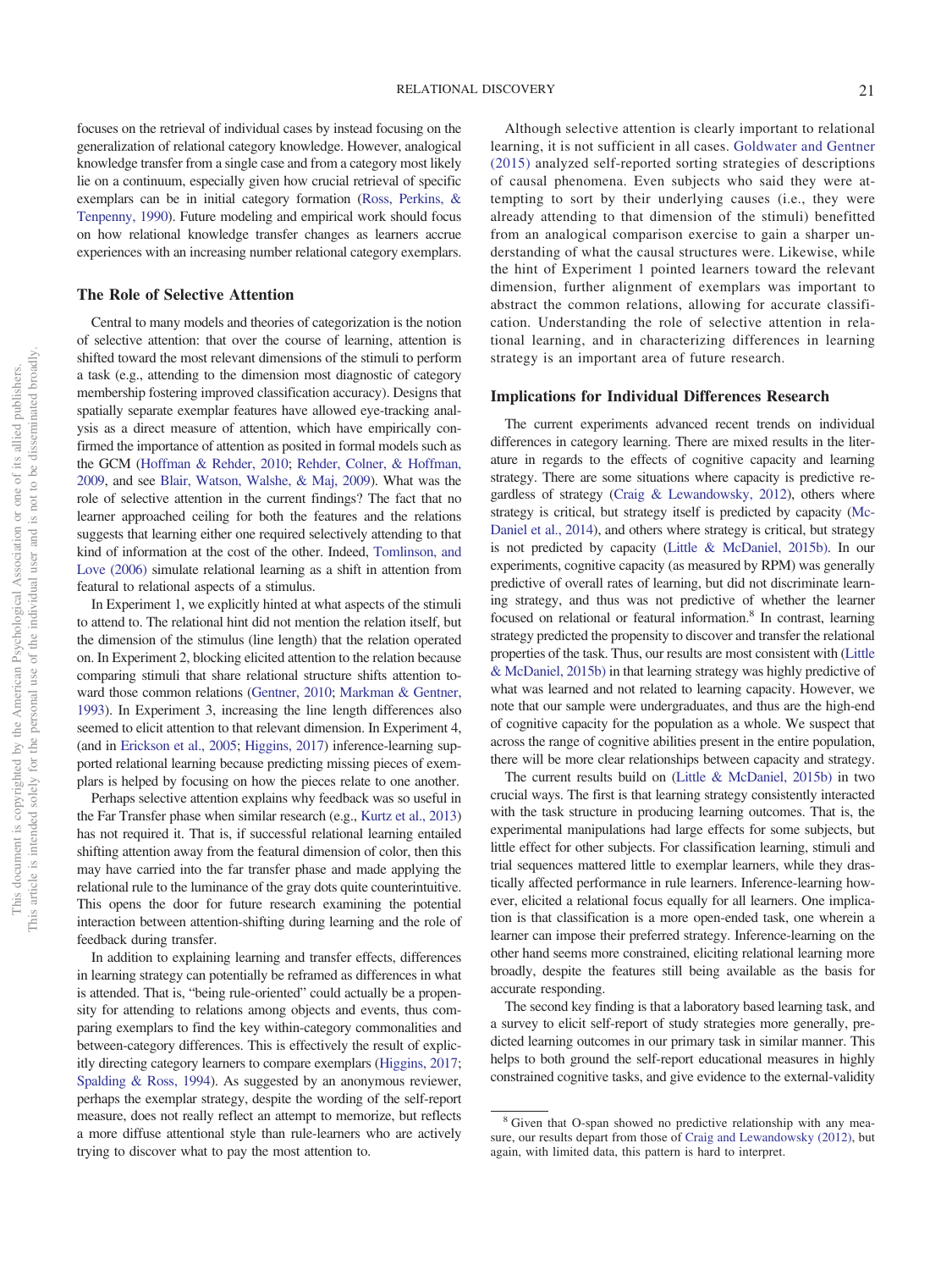of these highly constrained tasks. Likewise, [McDaniel et al. \(2014\)](#page-24-16) refer to findings that their laboratory measures of learning strategy predict students' performance in an undergraduate chemistry course. Perhaps it is unsurprising that students approach learning in their course in a similar manner to how they engage in laboratory-based cognitive tasks. In these experiments, as is quite common in psychological research, most participated for course-credit. Why would they not treat these learning tasks similarly to their course-content? Further, many students probably see some of the content of their courses as similarly arbitrary (. . . or hopefully, similarly engaging).

However, despite these connections between task-based and selfreport measures, an important future direction is to investigate to whether learners flexibly deploy different strategies in different contexts or are rather consistent in their strategies. McDaniel et al.'s (2014) findings were novel in that it showed an underlying consistency in learners' strategies across superficially disparate tasks, but educational researchers investigating deep versus surface strategies have assumed learners vary in their strategies based on their interest in a topic or motivation in any given moment (e.g., [Pintrich, Marx, &](#page-24-33) [Boyle, 1993\)](#page-24-33). On the other hand, research on students' folk epistemologies, and naïve theories of how learning works predict the way they approach their education and learning tasks, perhaps suggesting more consistency across contexts (e.g., [Schommer, 1990;](#page-25-15) [Wegner &](#page-25-16) [Nuckles, 2016\)](#page-25-16). Again, more research is needed.

#### **Implications for Educational Research**

One of the primary goals of the current research was to serve as a laboratory model for one of the most challenging problems in education: the abstraction and transfer of relational knowledge. To this end, our research makes two clear recommendations for avenues of research with real-world educational materials and environments. The first is to explore these interactions between learning strategy and task structure. For a long time, there have been general intuitions that task structure would interact with individual differences, and yet evidence for any such interactions was scant [\(Pashler, McDaniel, Rohrer, &](#page-24-34) [Bjork, 2008;](#page-24-34) though see, e.g., [Belenky & Nokes-Malach, 2012;](#page-21-5) [Fuchs](#page-22-33) [et al., 2014;](#page-22-33) [Kalyuga, 2007](#page-23-35) for recent demonstrations). However, perhaps this was largely attributable to assessments of the wrong kind of individual difference, as many have searched for differences in learners based on preferred modality of receiving instructional content (i.e., the construct that some students are "verbal learners" whereas others are "visual learners."). Although we find consistent interactions between learning strategy and task structure interactions, our results lead to the same recommendation as [Pashler et al. \(2008\),](#page-24-34) which is to identify learning tasks that benefit all learners. That is, we did not find any manipulation of the basic form of the task that benefits one group of learners, but hurts the other. In Experiment 2, blocking helped rule-learners, but had no negative effect on exemplar-learners. In Experiment 4, inference-learning helped low-elaborators, but had no negative effect on high-elaborators. Taking the series of experiments as a whole, the results clearly suggest inference-learning as a method worth further exploring for its ability to foster relational learning and far transfer for learners with either strategy as a predisposition.

Of course real-world learning is far more complex than the tasks in our experiments. However, given the success of inference-learning in promoting biological category learning in primary schoolchildren [\(Sakamoto & Love, 2010\)](#page-24-15), and the growing evidence that laboratorybased category learning methods generalize to educational settings

(e.g., [Bjork et al., 2013;](#page-22-19) [Goldwater & Schalk, 2016\)](#page-23-3), there are reasons to be confident. Still, beyond the complexity of real-world relational categories and learning environments, a perhaps bigger challenge to learning is the conflicting conceptual understanding students bring to bear to many educational contexts, especially in science (e.g., [Chi,](#page-22-34) [Roscoe, Slotta, Roy, & Chase, 2012;](#page-22-34) [Jacobson, Kapur, So, & Lee,](#page-23-36) [2010\)](#page-23-36). [Goldwater and Schalk \(2016\)](#page-23-3) argue that a crucially underexplored research area is building laboratory-models of conceptual change by implementing multiphase category learning experiments where there are conflicts between earlier and later phases (see [Ram](#page-24-35)[sburg & Ohlsson, 2016;](#page-24-35) [Sewell & Lewandowsky, 2011](#page-25-17) for work along these lines), and then applying such models to the classroom. Real-world concepts are interrelated, forming conceptual systems. For example, concepts in physics such as "force," "momentum," "acceleration," and "work" are in part defined in relation to one another, and with common subcomponents (such as distance, mass, and time). An additional important challenge for lab-based learning experiments is to build on these methods to examine the learning of conceptual systems.

## **Conclusion**

Our aim in this paper was twofold: to understand basic processes in relational category learning, and to identify avenues for research into educational interventions to improve relational transfer of knowledge. We are confident that the two goals go hand-in-hand because of the commonalities in the learning patterns inside and outside of the classroom. However, as we have mentioned, there is a clear difference between learning the relational concepts that native speakers of any language use readily, and classroom-based learning wherein many students fail to ever achieve an understanding supporting transfer. Ultimately, as children we all needed to abstract everyday relational concepts to properly communicate with and function among our peers because of their daily relevance. It is unclear whether students see the same need for their formally taught concepts. Further, there are only so many exemplars we can possibly ask students to process. We hope that our research helps the design of learning tasks that are maximally efficient: that is, to support the most abstract understanding given the limited time-on-task.

#### **References**

- <span id="page-21-3"></span>Alexander, P., Peterson, E. G., Dumas, D., & Hattan, C. (2016). A retrospective and prospective examination of cognitive strategies and academic development: Where have we come in twenty-five years? In A. O'Donnell (Ed.), *Handbook of educational psychology*. New York, NY: Oxford University Press.
- <span id="page-21-2"></span>Alvarez, G. (2011). Representing multiple objects as an ensemble enhances visual cognition. *Trends in Cognitive Sciences, 15,* 122–131.
- <span id="page-21-0"></span>Ashby, F. G., & Maddox, W. T. (2005). Human category learning. *Annual Review of Psychology, 56,* 149 –178. [http://dx.doi.org/10.1146/annurev](http://dx.doi.org/10.1146/annurev.psych.56.091103.070217) [.psych.56.091103.070217](http://dx.doi.org/10.1146/annurev.psych.56.091103.070217)
- <span id="page-21-1"></span>Bassok, M., Chase, V. M., & Martin, S. A. (1998). Adding apples and oranges: Alignment of semantic and formal knowledge. *Cognitive Psychology, 35,* 99 –134. <http://dx.doi.org/10.1006/cogp.1998.0675>
- <span id="page-21-5"></span>Belenky, D. M., & Nokes-Malach, T. J. (2012). Motivation and transfer: The role of mastery-approach goals in preparation for future learning. *Journal of the Learning Sciences, 21,* 399 – 432. [http://dx.doi.org/10](http://dx.doi.org/10.1080/10508406.2011.651232) [.1080/10508406.2011.651232](http://dx.doi.org/10.1080/10508406.2011.651232)
- <span id="page-21-4"></span>Bjork, E. L., & Bjork, R. A. (2011). Making things hard on yourself, but in a good way: Creating desirable difficulties to enhance learning. In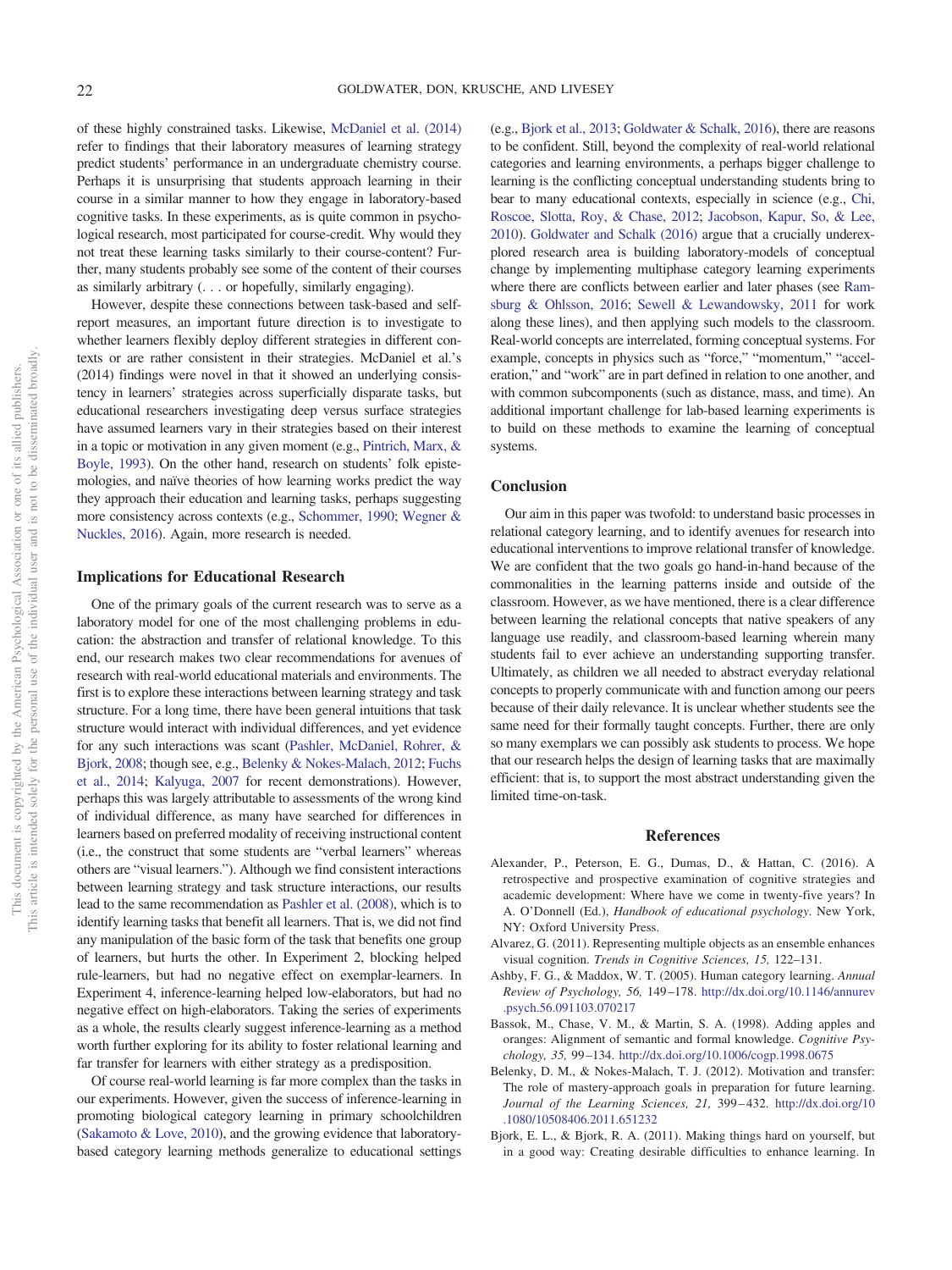M. A. Gernsbacher, R. W. Pew, L. M. Hough, & J. R. Pomerantz (Eds.), *Psychology and the real world: Essays illustrating fundamental contri*butions to society (pp. 56-64). New York, NY: Worth.

- <span id="page-22-19"></span>Bjork, R. A., Dunlosky, J., & Kornell, N. (2013). Self-regulated learning: Beliefs, techniques, and illusions. *Annual Review of Psychology, 64,* 417– 444. <http://dx.doi.org/10.1146/annurev-psych-113011-143823>
- <span id="page-22-32"></span>Blair, M. R., Watson, M. R., Walshe, R. C., & Maj, F. (2009). Extremely selective attention: Eye-tracking studies of the dynamic allocation of attention to stimulus features in categorization. *Journal of Experimental Psychology: Learning, Memory, and Cognition, 35,* 1196 –1206. [http://](http://dx.doi.org/10.1037/a0016272) [dx.doi.org/10.1037/a0016272](http://dx.doi.org/10.1037/a0016272)
- <span id="page-22-14"></span>Blessing, S. B., & Ross, B. H. (1996). Content effects in problem categorization and problem solving. *Journal of Experimental Psychology: Learning, Memory, and Cognition, 22,* 792– 810. [http://dx.doi.org/10](http://dx.doi.org/10.1037/0278-7393.22.3.792) [.1037/0278-7393.22.3.792](http://dx.doi.org/10.1037/0278-7393.22.3.792)
- <span id="page-22-17"></span>Braithwaite, D. W., & Goldstone, R. L. (2015). Effects of variation and prior knowledge on abstract concept learning. *Cognition and Instruction, 33,* 226 –256. <http://dx.doi.org/10.1080/07370008.2015.1067215>
- <span id="page-22-18"></span>Bransford, J. D., & Schwartz, D. L. (1999). Rethinking transfer: A simple proposal with multiple implications. *Review of Research in Education, 24,* 61–100.
- <span id="page-22-16"></span>Bulloch, M. J., & Opfer, J. E. (2009). What makes relational reasoning smart? Revisiting the perceptual-to-relational shift in the development of generalization. *Developmental Science, 12,* 114 –122. [http://dx.doi.org/](http://dx.doi.org/10.1111/j.1467-7687.2008.00738.x) [10.1111/j.1467-7687.2008.00738.x](http://dx.doi.org/10.1111/j.1467-7687.2008.00738.x)
- <span id="page-22-26"></span>Carvalho, P. F., & Goldstone, R. L. (2014). Putting category learning in order: Category structure and temporal arrangement affect the benefit of interleaved over blocked study. Memory & Cognition, 42, 481-495. <http://dx.doi.org/10.3758/s13421-013-0371-0>
- <span id="page-22-27"></span>Carvalho, P. F., & Goldstone, R. L. (2015a). What you learn is more than what you see: What can sequencing effects tell us about inductive category learning? *Frontiers in Psychology, 6,* 505. [http://dx.doi.org/10](http://dx.doi.org/10.3389/fpsyg.2015.00505) [.3389/fpsyg.2015.00505](http://dx.doi.org/10.3389/fpsyg.2015.00505)
- <span id="page-22-28"></span>Carvalho, P. F., & Goldstone, R. L. (2015b). The benefits of interleaved and blocked study: Different tasks benefit from different schedules of study. *Psychonomic Bulletin & Review, 22,* 281–288. [http://dx.doi.org/](http://dx.doi.org/10.3758/s13423-014-0676-4) [10.3758/s13423-014-0676-4](http://dx.doi.org/10.3758/s13423-014-0676-4)
- <span id="page-22-5"></span>Chi, M. T., Feltovich, P. J., & Glaser, R. (1981). Categorization and representation of physics problems by experts and novices. *Cognitive Science, 5,* 121–152. [http://dx.doi.org/10.1207/s15516709cog0502\\_2](http://dx.doi.org/10.1207/s15516709cog0502_2)
- <span id="page-22-34"></span>Chi, M. T., Roscoe, R. D., Slotta, J. D., Roy, M., & Chase, C. C. (2012). Misconceived causal explanations for emergent processes. *Cognitive Science, 36*(1), 1–61.
- <span id="page-22-7"></span>Corral, D., & Jones, M. (2014). The effects of relational structure on analogical learning. *Cognition, 132,* 280 –300. [http://dx.doi.org/10.1016/](http://dx.doi.org/10.1016/j.cognition.2014.04.007) [j.cognition.2014.04.007](http://dx.doi.org/10.1016/j.cognition.2014.04.007)
- <span id="page-22-22"></span>Craig, S., & Lewandowsky, S. (2012). Whichever way you choose to categorize, working memory helps you learn. *Quarterly Journal of Experimental Psychology: Human Experimental Psychology, 65,* 439 – 464. <http://dx.doi.org/10.1080/17470218.2011.608854>
- <span id="page-22-13"></span>Davis, T., Goldwater, M., & Giron, J. (2017). From concrete examples to abstract relations: The rostrolateral prefrontal cortex integrates novel examples into relational categories. *Cerebral Cortex, 27,* 2652–2670. <http://dx.doi.org/10.1093/cercor/bhw099>
- <span id="page-22-24"></span>Don, H. J., Goldwater, M. B., Otto, A. R., & Livesey, E. J. (2016). Rule abstraction, model-based choice, and cognitive reflection. *Psychonomic Bulletin & Review, 23,* 1615–1623. [http://dx.doi.org/10.3758/s13423-](http://dx.doi.org/10.3758/s13423-016-1012-y) [016-1012-y](http://dx.doi.org/10.3758/s13423-016-1012-y)
- <span id="page-22-25"></span>Don, H. J., & Livesey, E. J. (2015). Resistance to instructed reversal of the learned predictiveness effect. *Quarterly Journal of Experimental Psychology: Human Experimental Psychology, 68,* 1327–1347. [http://dx.doi](http://dx.doi.org/10.1080/17470218.2014.979212) [.org/10.1080/17470218.2014.979212](http://dx.doi.org/10.1080/17470218.2014.979212)
- <span id="page-22-8"></span>Doumas, L. A., & Hummel, J. E. (2013). Comparison and mapping facilitate relation discovery and predication. *PLoS ONE, 8,* e63889. <http://dx.doi.org/10.1371/journal.pone.0063889>
- <span id="page-22-6"></span>Doumas, L. A., Hummel, J. E., & Sandhofer, C. M. (2008). A theory of the discovery and predication of relational concepts. *Psychological Review, 115,* 1– 43. <http://dx.doi.org/10.1037/0033-295X.115.1.1>
- <span id="page-22-21"></span>Erickson, J. E., Chin-Parker, S., & Ross, B. H. (2005). Inference and classification learning of abstract coherent categories. *Journal of Experimental Psychology: Learning, Memory, and Cognition, 31,* 86 –99. <http://dx.doi.org/10.1037/0278-7393.31.1.86>
- <span id="page-22-31"></span>Falkenhainer, B., Forbus, K. D., & Gentner, D. (1989). The structuremapping engine: Algorithm and examples. *Artificial Intelligence, 41*(1),  $1 - 63.$
- <span id="page-22-1"></span>Ferry, A. L., Hespos, S. J., & Gentner, D. (2015). Prelinguistic relational concepts: Investigating analogical processing in infants. *Child Development, 86,* 1386 –1405. <http://dx.doi.org/10.1111/cdev.12381>
- <span id="page-22-10"></span>Forbus, K. D., Gentner, D., & Law, K. (1995). MAC/FAC: A model of similarity-based retrieval. *Cognitive Science, 19,* 141–205. [http://dx.doi](http://dx.doi.org/10.1207/s15516709cog1902_1) [.org/10.1207/s15516709cog1902\\_1](http://dx.doi.org/10.1207/s15516709cog1902_1)
- <span id="page-22-23"></span>Frederick, S. (2005). Cognitive reflection and decision making. *The Journal of Economic Perspectives, 19,* 25– 42. [http://dx.doi.org/10.1257/](http://dx.doi.org/10.1257/089533005775196732) [089533005775196732](http://dx.doi.org/10.1257/089533005775196732)
- <span id="page-22-33"></span>Fuchs, L. S., Schumacher, R. F., Sterba, S. K., Long, J., Namkung, J., Malone, A.,... Changas, P. (2014). Does working memory moderate the effects of fraction intervention? An aptitude–treatment interaction. *Journal of Educational Psychology, 106,* 499 –514. [http://dx.doi.org/10](http://dx.doi.org/10.1037/a0034341) [.1037/a0034341](http://dx.doi.org/10.1037/a0034341)
- <span id="page-22-11"></span>Gentner, D. (1982). Why nouns are learned before verbs: Linguistic relativity versus natural partitioning. In S. A. Kuczaj (Ed.), *Language development: Language, thought and culture* (Vol. 2, pp. 301–334). Hillsdale, NJ: Erlbaum.
- <span id="page-22-0"></span>Gentner, D. (1983). Structure-mapping: A theoretical framework for analogy. *Cognitive Science, 7,* 155–170. [http://dx.doi.org/10.1207/](http://dx.doi.org/10.1207/s15516709cog0702_3) [s15516709cog0702\\_3](http://dx.doi.org/10.1207/s15516709cog0702_3)
- <span id="page-22-2"></span>Gentner, D. (2003). Why we're so smart. In D. Gentner & S. Goldin-Meadow (Eds.), *Language in mind: Advances in the study of language and thought. Cambridge,* MA: MIT Press.
- <span id="page-22-20"></span>Gentner, D. (2010). Bootstrapping the mind: Analogical processes and symbol systems. *Cognitive Science, 34,* 752–775. [http://dx.doi.org/10](http://dx.doi.org/10.1111/j.1551-6709.2010.01114.x) [.1111/j.1551-6709.2010.01114.x](http://dx.doi.org/10.1111/j.1551-6709.2010.01114.x)
- <span id="page-22-12"></span>Gentner, D., & Boroditsky, L. (2001). Individuation, relational relativity and early word learning. In M. Bowerman & S. Levinson (Eds.), *Language acquisition and conceptual development* (pp. 215–256). Cambridge, UK: Cambridge University Press. [http://dx.doi.org/10.1017/](http://dx.doi.org/10.1017/CBO9780511620669.010) [CBO9780511620669.010](http://dx.doi.org/10.1017/CBO9780511620669.010)
- <span id="page-22-4"></span>Gentner, D., Brem, S., Ferguson, R. W., Markman, A. B., Levidow, B. B., Wolff, P., & Forbus, K. D. (1997). Analogical reasoning and conceptual change: A case study of Johannes Kepler. *Journal of the Learning Sciences, 6,* 3– 40. [http://dx.doi.org/10.1207/s15327809jls0601\\_2](http://dx.doi.org/10.1207/s15327809jls0601_2)
- <span id="page-22-3"></span>Gentner, D., & Kurtz, K. J. (2005). Relational categories. In W.-K. Ahn (Ed.), *Categorization inside and outside the lab* (pp. 151–175). Washington, DC: American Psychological Association.
- <span id="page-22-29"></span>Gentner, D., & Medina, J. (1998). Similarity and the development of rules. *Cognition, 65,* 263–297.
- <span id="page-22-15"></span>Gentner, D., & Rattermann, M. J. (1991). Language and the career of similarity. In S. A. Gelman & J. P. Byrnes (Eds.), *Perspectives on thought and language: Interrelations in development* (pp. 225–277). London, England: Cambridge University Press.
- <span id="page-22-9"></span>Gentner, D., Rattermann, M. J., & Forbus, K. D. (1993). The roles of similarity in transfer: Separating retrievability from inferential soundness. *Cognitive Psychology, 25,* 524 –575. [http://dx.doi.org/10.1006/](http://dx.doi.org/10.1006/cogp.1993.1013) [cogp.1993.1013](http://dx.doi.org/10.1006/cogp.1993.1013)
- <span id="page-22-30"></span>Goldstone, R. L. (1996). Isolated and interrelated concepts. *Memory & Cognition, 24,* 608 – 628. <http://dx.doi.org/10.3758/BF03201087>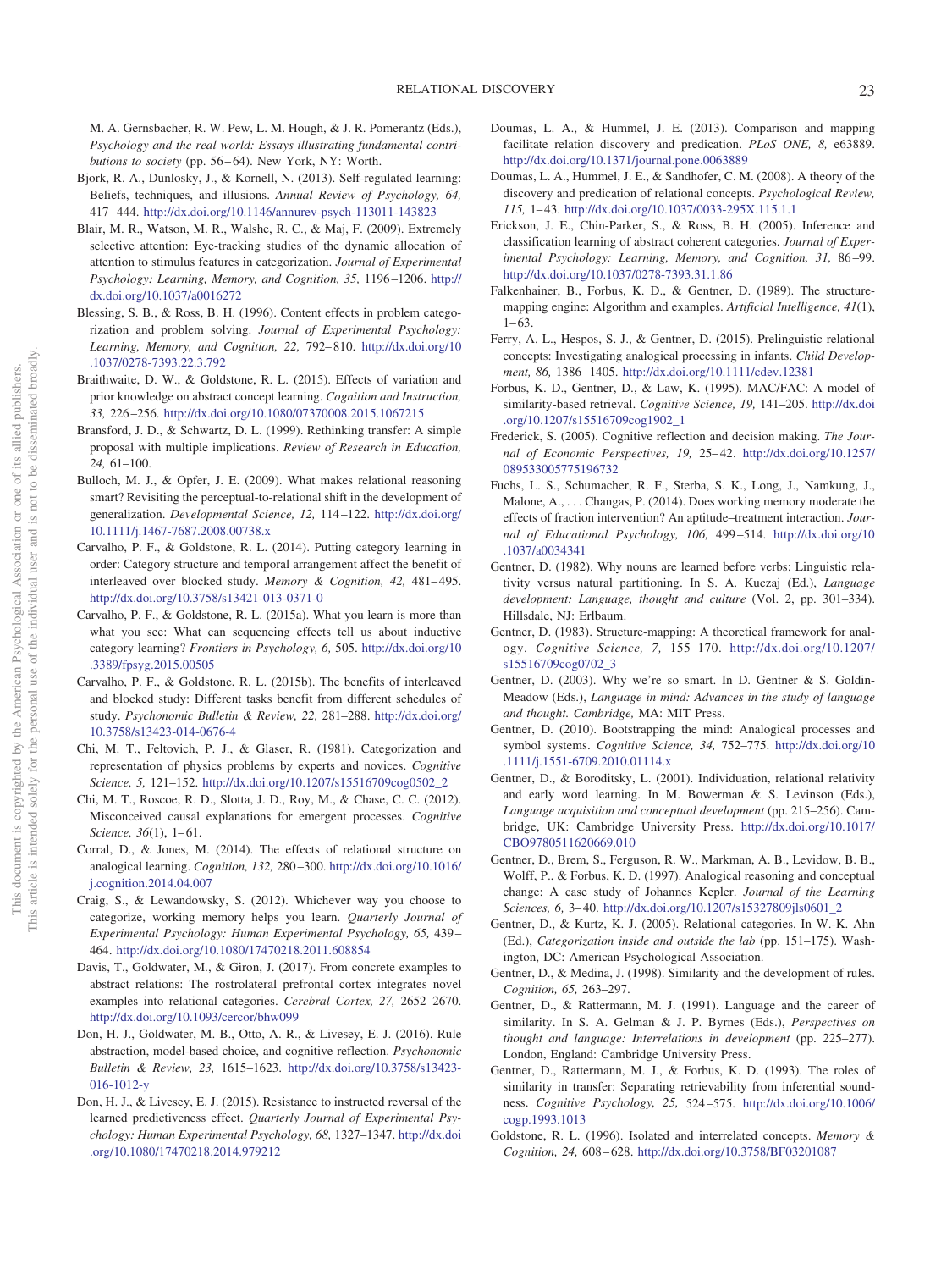- <span id="page-23-18"></span>Goldwater, M. B., & Gentner, D. (2015). On the acquisition of abstract knowledge: Structural alignment and explication in learning causal system categories. *Cognition, 137,* 137–153. [http://dx.doi.org/10.1016/j](http://dx.doi.org/10.1016/j.cognition.2014.12.001) [.cognition.2014.12.001](http://dx.doi.org/10.1016/j.cognition.2014.12.001)
- <span id="page-23-2"></span>Goldwater, M. B., Markman, A. B., & Stilwell, C. H. (2011). The empirical case for role-governed categories. *Cognition, 118,* 359 –376. [http://dx](http://dx.doi.org/10.1016/j.cognition.2010.10.009) [.doi.org/10.1016/j.cognition.2010.10.009](http://dx.doi.org/10.1016/j.cognition.2010.10.009)
- <span id="page-23-3"></span>Goldwater, M. B., & Schalk, L. (2016). Relational categories as a bridge between cognitive and educational research. *Psychological Bulletin, 142,* 729 –757. <http://dx.doi.org/10.1037/bul0000043>
- <span id="page-23-11"></span>Goodman, N. D., Tenenbaum, J. B., Griffiths, T. L., & Feldman, J. (2008). Compositionality in rational analysis: Grammar-based induction for concept learning. In M. Oaksford & N. Chater (Eds.), *The probabilistic mind: Prospects for rational models of cognition*. Oxford, UK: Oxford University Press. [http://dx.doi.org/10.1093/acprof:oso/9780199216093](http://dx.doi.org/10.1093/acprof:oso/9780199216093.003.0017) [.003.0017](http://dx.doi.org/10.1093/acprof:oso/9780199216093.003.0017)
- <span id="page-23-0"></span>Halford, G. S., Wilson, W. H., & Phillips, S. (2010). Relational knowledge: The foundation of higher cognition. *Trends in Cognitive Sciences, 14,* 497–505. <http://dx.doi.org/10.1016/j.tics.2010.08.005>
- <span id="page-23-29"></span>Higgins, E. J. (2017). The complexities of learning categories through comparisons. *Psychology of Learning and Motivation, 66,* 43–77. [http://](http://dx.doi.org/10.1016/bs.plm.2016.11.002) [dx.doi.org/10.1016/bs.plm.2016.11.002](http://dx.doi.org/10.1016/bs.plm.2016.11.002)
- <span id="page-23-28"></span>Higgins, E. J., & Ross, B. H. (2011). Comparisons in category learning: How best to compare for what. In L. Carlson, C. Hölscher, & T. F. Shipley (Eds.), *Proceedings of the 33rd annual conference of the cognitive science society* (pp. 1388 –1393). Austin, TX: Cognitive Science Society, Austin.
- <span id="page-23-34"></span>Hoffman, A. B., & Rehder, B. (2010). The costs of supervised classification: The effect of learning task on conceptual flexibility. *Journal of Experimental Psychology: General, 139,* 319 –340.
- <span id="page-23-13"></span>Hummel, J. E., & Holyoak, K. J. (1997). Distributed representations of structure: A theory of analogical access and mapping. *Psychological Review, 104,* 427– 466. <http://dx.doi.org/10.1037/0033-295X.104.3.427>
- <span id="page-23-6"></span>Hummel, J. E., & Holyoak, K. J. (2003). A symbolic-connectionist theory of relational inference and generalization. *Psychological Review, 110,* 220 –264. <http://dx.doi.org/10.1037/0033-295X.110.2.220>
- <span id="page-23-36"></span>Jacobson, M. J., Kapur, M., So, H. J., & Lee, J. (2011). The ontologies of complexity and learning about complex systems. *Instructional Science, 39,* 763–783.
- <span id="page-23-14"></span>Jung, W., & Hummel, J. E. (2015). Making probabilistic relational categories learnable. *Cognitive Science, 39,* 1259 –1291. [http://dx.doi.org/10](http://dx.doi.org/10.1111/cogs.12199) [.1111/cogs.12199](http://dx.doi.org/10.1111/cogs.12199)
- <span id="page-23-23"></span>Kalish, M. L., Lewandowsky, S., & Davies, M. (2005). Error-driven knowledge restructuring in categorization. *Journal of Experimental Psychology: Learning, Memory, and Cognition, 31,* 846 – 861. [http://dx.doi](http://dx.doi.org/10.1037/0278-7393.31.5.846) [.org/10.1037/0278-7393.31.5.846](http://dx.doi.org/10.1037/0278-7393.31.5.846)
- <span id="page-23-35"></span>Kalyuga, S. (2007). Expertise reversal effect and its implications for learner-tailored instruction. *Educational Psychology Review, 19,* 509 – 539. <http://dx.doi.org/10.1007/s10648-007-9054-3>
- <span id="page-23-31"></span>Kapur, M. (2008). Productive failure. *Cognition and Instruction, 26,* 379 – 424. <http://dx.doi.org/10.1080/07370000802212669>
- <span id="page-23-15"></span>Keil, F. C., & Batterman, N. (1984). A characteristic-to-defining shift in the development of word meaning. *Journal of Verbal Learning & Verbal Behavior, 23,* 221–236. [http://dx.doi.org/10.1016/S0022-5371\(84\)](http://dx.doi.org/10.1016/S0022-5371%2884%2990148-8) [90148-8](http://dx.doi.org/10.1016/S0022-5371%2884%2990148-8)
- <span id="page-23-12"></span>Kittur, A., Hummel, J. E., & Holyoak, K. J. (2004). Feature- vs. relationdefined categories: Probab(alistic)ly not the same. In K. Forbus, D. Gentner, & T. Regier (Eds.), *Proceedings of the twenty-sixth annual conference of the cognitive science society* (pp. 696 –701). Mahwah, NJ: Erlbaum.
- <span id="page-23-24"></span>Kleiner, M., Brainard, D., Pelli, D., Ingling, A., Murray, R., & Broussard, C. (2007). What's new in Psychtoolbox-3. *Perception, 36,* 1–16.
- <span id="page-23-27"></span>Kornell, N., & Bjork, R. A. (2008). Learning concepts and categories: Is spacing the "enemy of induction"? *Psychological Science, 19,* 585–592. <http://dx.doi.org/10.1111/j.1467-9280.2008.02127.x>
- <span id="page-23-16"></span>Kotovsky, L., & Gentner, D. (1996). Comparison and categorization in the development of relational similarity. *Child Development, 67,* 2797– 2822. <http://dx.doi.org/10.2307/1131753>
- <span id="page-23-20"></span>Kruschke, J. K., & Johansen, M. K. (1999). A model of probabilistic category learning. *Journal of Experimental Psychology: Learning, Memory, and Cognition, 25,* 1083–1119. [http://dx.doi.org/10.1037/0278-](http://dx.doi.org/10.1037/0278-7393.25.5.1083) [7393.25.5.1083](http://dx.doi.org/10.1037/0278-7393.25.5.1083)
- <span id="page-23-7"></span>Kurtz, K. J., Boukrina, O., & Gentner, D. (2013). Comparison promotes learning and transfer of relational categories. *Journal of Experimental Psychology: Learning, Memory, and Cognition, 39,* 1303–1310. [http://](http://dx.doi.org/10.1037/a0031847) [dx.doi.org/10.1037/a0031847](http://dx.doi.org/10.1037/a0031847)
- <span id="page-23-25"></span>Lee Cheong Lem, V. A., Harris, J. A., & Livesey, E. J. (2015). Testing the limits of the Perruchet effect in choice response time tasks. *Journal of Experimental Psychology: Animal Learning and Cognition, 41,* 385– 394. <http://dx.doi.org/10.1037/xan0000079>
- <span id="page-23-30"></span>Lewandowsky, S., Oberauer, K., Yang, L. X., & Ecker, U. K. (2010). A working memory test battery for MATLAB. *Behavior Research Methods, 42,* 571–585. <http://dx.doi.org/10.3758/BRM.42.2.571>
- <span id="page-23-22"></span>Little, D. R., & Lewandowsky, S. (2009). Beyond nonutilization: Irrelevant cues can gate learning in probabilistic categorization. *Journal of Experimental Psychology: Human Perception and Performance, 35,* 530 –550. <http://dx.doi.org/10.1037/0096-1523.35.2.530>
- <span id="page-23-8"></span>Little, J. L., & McDaniel, M. A. (2015a). Some learners abstract, others memorize examples: Implications for education. *Translational Issues in Psychological Science, 1,* 158 –169. [http://dx.doi.org/10.1037/tps](http://dx.doi.org/10.1037/tps0000031) [0000031](http://dx.doi.org/10.1037/tps0000031)
- <span id="page-23-10"></span>Little, J. L., & McDaniel, M. A. (2015b). Individual differences in category learning: Memorization versus rule abstraction. *Memory & Cognition, 43,* 283–297. <http://dx.doi.org/10.3758/s13421-014-0475-1>
- <span id="page-23-26"></span>Livesey, E. J., & Costa, D. S. J. (2014). Automaticity and conscious control in single and choice response time versions of the Perruchet effect. *Quarterly Journal of Experimental Psychology: Human Experimental Psychology, 67,* 646 – 664. [http://dx.doi.org/10.1080/17470218.2013](http://dx.doi.org/10.1080/17470218.2013.824014) [.824014](http://dx.doi.org/10.1080/17470218.2013.824014)
- <span id="page-23-9"></span>Livesey, E. J., & McLaren, I. P. L. (2009). Discrimination and generalization along a simple dimension: Peak shift and rule-governed responding. *Journal of Experimental Psychology: Animal Behavior Processes, 35,* 554 –565. <http://dx.doi.org/10.1037/a0015524>
- <span id="page-23-32"></span>Livesey, E. J. & McLaren, I. P. L. (in press). Revisiting peak shift on an artificial dimension: Effects of stimulus variability on generalization. *Quarterly Journal of Experimental Psychology*.
- <span id="page-23-17"></span>Livins, K. A., Spivey, M. J., & Doumas, L. A. (2015). Varying variation: The effects of within- versus across-feature differences on relational category learning. *Frontiers in Psychology, 6,* 129. [http://dx.doi.org/10](http://dx.doi.org/10.3389/fpsyg.2015.00129) [.3389/fpsyg.2015.00129](http://dx.doi.org/10.3389/fpsyg.2015.00129)
- <span id="page-23-33"></span>Love, B. C., Medin, D. L., & Gureckis, T. M. (2004). SUSTAIN: A network model of category learning. *Psychological Review, 111,* 309 – 332. <http://dx.doi.org/10.1037/0033-295X.111.2.309>
- <span id="page-23-5"></span>Markman, A. B. (1999). *Knowledge representation*. Mahwah, NJ: Erlbaum.
- <span id="page-23-19"></span>Markman, A. B., & Gentner, D. (1993). Structural alignment during similarity comparisons. *Cognitive Psychology, 25,* 431– 467. [http://dx](http://dx.doi.org/10.1006/cogp.1993.1011) [.doi.org/10.1006/cogp.1993.1011](http://dx.doi.org/10.1006/cogp.1993.1011)
- <span id="page-23-21"></span>Markman, A. B., & Ross, B. H. (2003). Category use and category learning. *Psychological Bulletin, 129,* 592– 613. [http://dx.doi.org/10](http://dx.doi.org/10.1037/0033-2909.129.4.592) [.1037/0033-2909.129.4.592](http://dx.doi.org/10.1037/0033-2909.129.4.592)
- <span id="page-23-1"></span>Markman, A. B., & Stilwell, C. H. (2001). Role-governed categories. *Journal of Experimental & Theoretical Artificial Intelligence, 13,* 329 – 358. <http://dx.doi.org/10.1080/09528130110100252>
- <span id="page-23-4"></span>Markman, A. B., & Wood, K. L. (Eds.). (2009). *Tools for innovation: The science behind the practical methods that drive new ideas*. New York,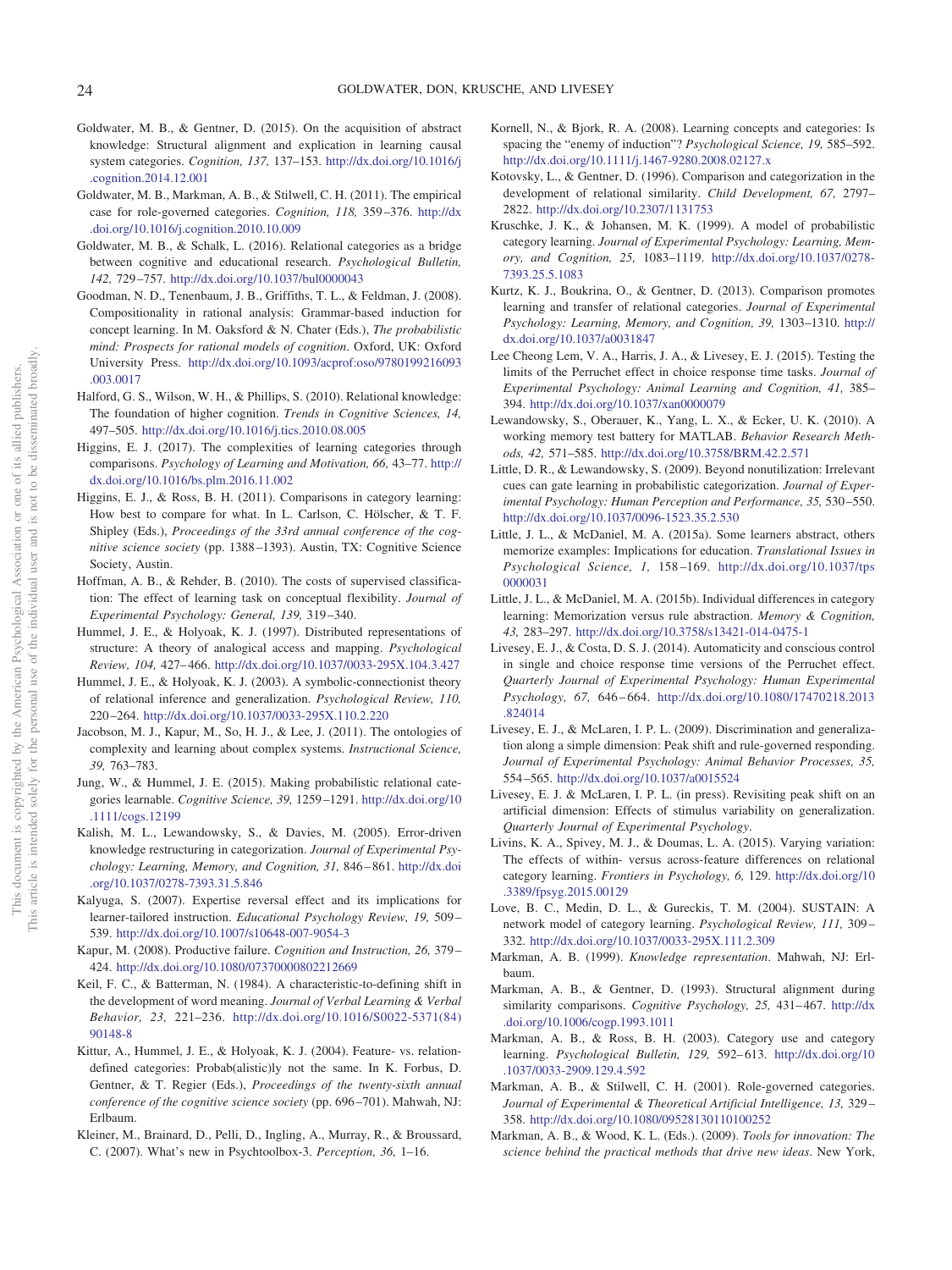NY: Oxford University Press. [http://dx.doi.org/10.1093/acprof:oso/](http://dx.doi.org/10.1093/acprof:oso/9780195381634.001.0001) [9780195381634.001.0001](http://dx.doi.org/10.1093/acprof:oso/9780195381634.001.0001)

- <span id="page-24-17"></span>Marton, F., & Säljö, R. (1976). On qualitative differences in learning: I—Outcome and process. *British Journal of Educational Psychology, 46,* 4 –11. <http://dx.doi.org/10.1111/j.2044-8279.1976.tb02980.x>
- <span id="page-24-13"></span>Mayer, R. E. (1981). Frequency norms and structural analysis of algebra story problems into families, categories, and templates. *Instructional Science, 10,* 135–175. <http://dx.doi.org/10.1007/BF00132515>
- <span id="page-24-16"></span>McDaniel, M. A., Cahill, M. J., Robbins, M., & Wiener, C. (2014). Individual differences in learning and transfer: Stable tendencies for learning exemplars versus abstracting rules. *Journal of Experimental Psychology: General, 143,* 668 – 693. [http://dx.doi.org/10.1037/](http://dx.doi.org/10.1037/a0032963) [a0032963](http://dx.doi.org/10.1037/a0032963)
- <span id="page-24-30"></span>McLure, M. D., Friedman, S. E., & Forbus, K. D. (2010). Learning concepts from sketches via analogical generalization and near-misses. In *Proceedings of the 32nd annual meeting of the cognitive science society* (pp. 465– 470). Austin, TX: Cognitive Science Society.
- <span id="page-24-24"></span>McRae, K., Cree, G. S., Westmacott, R., & De Sa, V. R. (1999). Further evidence for feature correlations in semantic memory. *Canadian Journal of Experimental Psychology/Revue canadienne de psychologie expérimentale, 53,* 360 –373.
- <span id="page-24-26"></span>Medin, D. L., & Schaffer, M. M. (1978). Context theory of classification learning. *Psychological Review, 85,* 207–238. [http://dx.doi.org/10.1037/](http://dx.doi.org/10.1037/0033-295X.85.3.207) [0033-295X.85.3.207](http://dx.doi.org/10.1037/0033-295X.85.3.207)
- <span id="page-24-11"></span>Medin, D. L., Wattenmaker, W. D., & Hampson, S. E. (1987). Family resemblance, conceptual cohesiveness, and category construction. *Cognitive Psychology, 19,* 242–279. [http://dx.doi.org/10.1016/0010-](http://dx.doi.org/10.1016/0010-0285%2887%2990012-0) [0285\(87\)90012-0](http://dx.doi.org/10.1016/0010-0285%2887%2990012-0)
- <span id="page-24-2"></span>Murphy, G. (2004). *The big book of concepts*. Cambridge, MA: MIT Press.
- <span id="page-24-10"></span>Murphy, G. L., & Medin, D. L. (1985). The role of theories in conceptual coherence. *Psychological Review, 92,* 289 –316. [http://dx.doi.org/10](http://dx.doi.org/10.1037/0033-295X.92.3.289) [.1037/0033-295X.92.3.289](http://dx.doi.org/10.1037/0033-295X.92.3.289)
- <span id="page-24-28"></span>Namy, L. L., & Clepper, L. E. (2010). The differing roles of comparison and contrast in children's categorization. *Journal of Experimental Child Psychology, 107,* 291–305. <http://dx.doi.org/10.1016/j.jecp.2010.05.013>
- <span id="page-24-4"></span>Natal, S. D. C., McLaren, I. P. L., & Livesey, E. J. (2013). Generalization of feature- and rule-based learning in the categorization of dimensional stimuli: Evidence for dual processes under cognitive control. *Journal of Experimental Psychology: Animal Behavior Processes, 39,* 140 –151. <http://dx.doi.org/10.1037/a0031352>
- <span id="page-24-14"></span>Nesher, P., Greeno, J. G., & Riley, M. S. (1982). The development of semantic categories for addition and subtraction. *Educational Studies in Mathematics, 13,* 373–394. <http://dx.doi.org/10.1007/BF00366618>
- <span id="page-24-19"></span>Nicks, D. C. (1959). Prediction of sequential two-choice decisions from event runs. *Journal of Experimental Psychology, 57,* 105–114. [http://dx](http://dx.doi.org/10.1037/h0045193) [.doi.org/10.1037/h0045193](http://dx.doi.org/10.1037/h0045193)
- <span id="page-24-29"></span>Nosofsky, R. M. (1984). Choice, similarity, and the context theory of classification. *Journal of Experimental Psychology: Learning, Memory, and Cognition, 10,* 104 –114. [http://dx.doi.org/10.1037/0278-7393.10.1](http://dx.doi.org/10.1037/0278-7393.10.1.104) [.104](http://dx.doi.org/10.1037/0278-7393.10.1.104)
- <span id="page-24-5"></span>Nosofsky, R. M., Palmeri, T. J., & McKinley, S. C. (1994). Rule-plusexception model of classification learning. *Psychological Review, 101,* 53–79. <http://dx.doi.org/10.1037/0033-295X.101.1.53>
- <span id="page-24-34"></span>Pashler, H., McDaniel, M., Rohrer, D., & Bjork, R. (2008). Learning styles: Concepts and evidence. *Psychological Science in the Public Interest, 9,* 105–119. [http://dx.doi.org/10.1111/j.1539-6053.2009](http://dx.doi.org/10.1111/j.1539-6053.2009.01038.x) [.01038.x](http://dx.doi.org/10.1111/j.1539-6053.2009.01038.x)
- <span id="page-24-0"></span>Penn, D. C., Holyoak, K. J., & Povinelli, D. J. (2008). Darwin's mistake: Explaining the discontinuity between human and nonhuman minds. *Behavioral and Brain Sciences, 31,* 109 –130. [http://dx.doi.org/10.1017/](http://dx.doi.org/10.1017/S0140525X08003543) [S0140525X08003543](http://dx.doi.org/10.1017/S0140525X08003543)
- <span id="page-24-20"></span>Perruchet, P. (2015). Dissociating conscious expectancies from automatic link formation in associative learning: A review on the so-called Per-

ruchet effect. *Journal of Experimental Psychology: Animal Learning and Cognition, 41,* 105–127. <http://dx.doi.org/10.1037/xan0000060>

- <span id="page-24-18"></span>Pintrich, P. R., & De Groot, E. V. (1990). Motivational and self-regulated learning components of classroom academic performance. *Journal of Educational Psychology, 82,* 33– 40. [http://dx.doi.org/10.1037/0022-](http://dx.doi.org/10.1037/0022-0663.82.1.33) [0663.82.1.33](http://dx.doi.org/10.1037/0022-0663.82.1.33)
- <span id="page-24-33"></span>Pintrich, P. R., Marx, R. W., & Boyle, R. A. (1993). Beyond cold conceptual change: The role of motivational beliefs and classroom contextual factors in the process of conceptual change. *Review of Educational Research, 63,* 167–199. [http://dx.doi.org/10.3102/0034654306](http://dx.doi.org/10.3102/00346543063002167) [3002167](http://dx.doi.org/10.3102/00346543063002167)
- <span id="page-24-25"></span>Pintrich, P. R., Smith, D., Garcia, T., & McKeachie, W. (1991). *A manual for the use of the Motivated Strategies for Learning Questionnaire (MSLQ)*. Ann Arbor, MI: The University of Michigan.
- <span id="page-24-35"></span>Ramsburg, J. T., & Ohlsson, S. (2016). Category change in the absence of cognitive conflict. *Journal of Educational Psychology, 108,* 98 –113. <http://dx.doi.org/10.1037/edu0000050>
- <span id="page-24-23"></span>Raven, J. (2000). The Raven's progressive matrices: Change and stability over culture and time. *Cognitive Psychology, 41,* 1– 48. [http://dx.doi.org/](http://dx.doi.org/10.1006/cogp.1999.0735) [10.1006/cogp.1999.0735](http://dx.doi.org/10.1006/cogp.1999.0735)
- <span id="page-24-22"></span>Rawson, K. A., Thomas, R. C., & Jacoby, L. L. (2015). The power of examples: Illustrative examples enhance conceptual learning of declarative concepts. *Educational Psychology Review, 27,* 483–504.
- <span id="page-24-32"></span>Rehder, B., Colner, R. M., & Hoffman, A. B. (2009). Feature inference learning and eyetracking. *Journal of Memory and Language, 60,* 393– 419.
- <span id="page-24-12"></span>Rehder, B., & Ross, B. H. (2001). Abstract coherent categories. *Journal of Experimental Psychology: Learning, Memory, and Cognition, 27,* 1261– 1275. <http://dx.doi.org/10.1037/0278-7393.27.5.1261>
- <span id="page-24-6"></span>Rein, J. R., Goldwater, M. B., & Markman, A. B. (2010). What is typical about the typicality effect in category-based induction? *Memory & Cognition, 38,* 377–388. <http://dx.doi.org/10.3758/MC.38.3.377>
- <span id="page-24-3"></span>Resnick, L. B. (2010). Nested learning systems for the thinking curriculum. *Educational Researcher, 39,* 183–197. [http://dx.doi.org/10.3102/](http://dx.doi.org/10.3102/0013189X10364671) [0013189X10364671](http://dx.doi.org/10.3102/0013189X10364671)
- <span id="page-24-27"></span>Rohrer, D., Dedrick, R. F., & Burgess, K. (2014). The benefit of interleaved mathematics practice is not limited to superficially similar kinds of problems. *Psychonomic Bulletin & Review, 21,* 1323–1330. [http://dx](http://dx.doi.org/10.3758/s13423-014-0588-3) [.doi.org/10.3758/s13423-014-0588-3](http://dx.doi.org/10.3758/s13423-014-0588-3)
- <span id="page-24-21"></span>Rohrer, D., & Pashler, H. (2010). Recent research on human learning challenges conventional instructional strategies. *Educational Researcher, 39,* 406 – 412. <http://dx.doi.org/10.3102/0013189X10374770>
- <span id="page-24-9"></span>Rosch, E., & Mervis, C. B. (1975). Family resemblances: Studies in the internal structure of categories. *Cognitive Psychology, 7,* 573– 605. [http://dx.doi.org/10.1016/0010-0285\(75\)90024-9](http://dx.doi.org/10.1016/0010-0285%2875%2990024-9)
- <span id="page-24-8"></span>Ross, B. H. (1987). This is like that: The use of earlier problems and the separation of similarity effects. *Journal of Experimental Psychology: Learning, Memory, and Cognition, 13,* 629 – 639. [http://dx.doi.org/10](http://dx.doi.org/10.1037/0278-7393.13.4.629) [.1037/0278-7393.13.4.629](http://dx.doi.org/10.1037/0278-7393.13.4.629)
- <span id="page-24-7"></span>Ross, B. H., & Murphy, G. L. (1999). Food for thought: Crossclassification and category organization in a complex real-world domain. *Cognitive Psychology, 38,* 495–553. [http://dx.doi.org/10.1006/cogp](http://dx.doi.org/10.1006/cogp.1998.0712) [.1998.0712](http://dx.doi.org/10.1006/cogp.1998.0712)
- <span id="page-24-31"></span>Ross, B. H., Perkins, S. J., & Tenpenny, P. L. (1990). Reminding-based category learning. *Cognitive Psychology*, 22, 460-492. [http://dx.doi](http://dx.doi.org/10.1016/0010-0285%2890%2990010-2) [.org/10.1016/0010-0285\(90\)90010-2](http://dx.doi.org/10.1016/0010-0285%2890%2990010-2)
- <span id="page-24-1"></span>Rottman, B. M., Gentner, D., & Goldwater, M. B. (2012). Causal systems categories: Differences in novice and expert categorization of causal phenomena. *Cognitive Science, 36,* 919 –932. [http://dx.doi.org/10.1111/](http://dx.doi.org/10.1111/j.1551-6709.2012.01253.x) [j.1551-6709.2012.01253.x](http://dx.doi.org/10.1111/j.1551-6709.2012.01253.x)
- <span id="page-24-15"></span>Sakamoto, Y., & Love, B. C. (2010). Learning and retention through predictive inference and classification. *Journal of Experimental Psychology: Applied, 16,* 361–377. <http://dx.doi.org/10.1037/a0021610>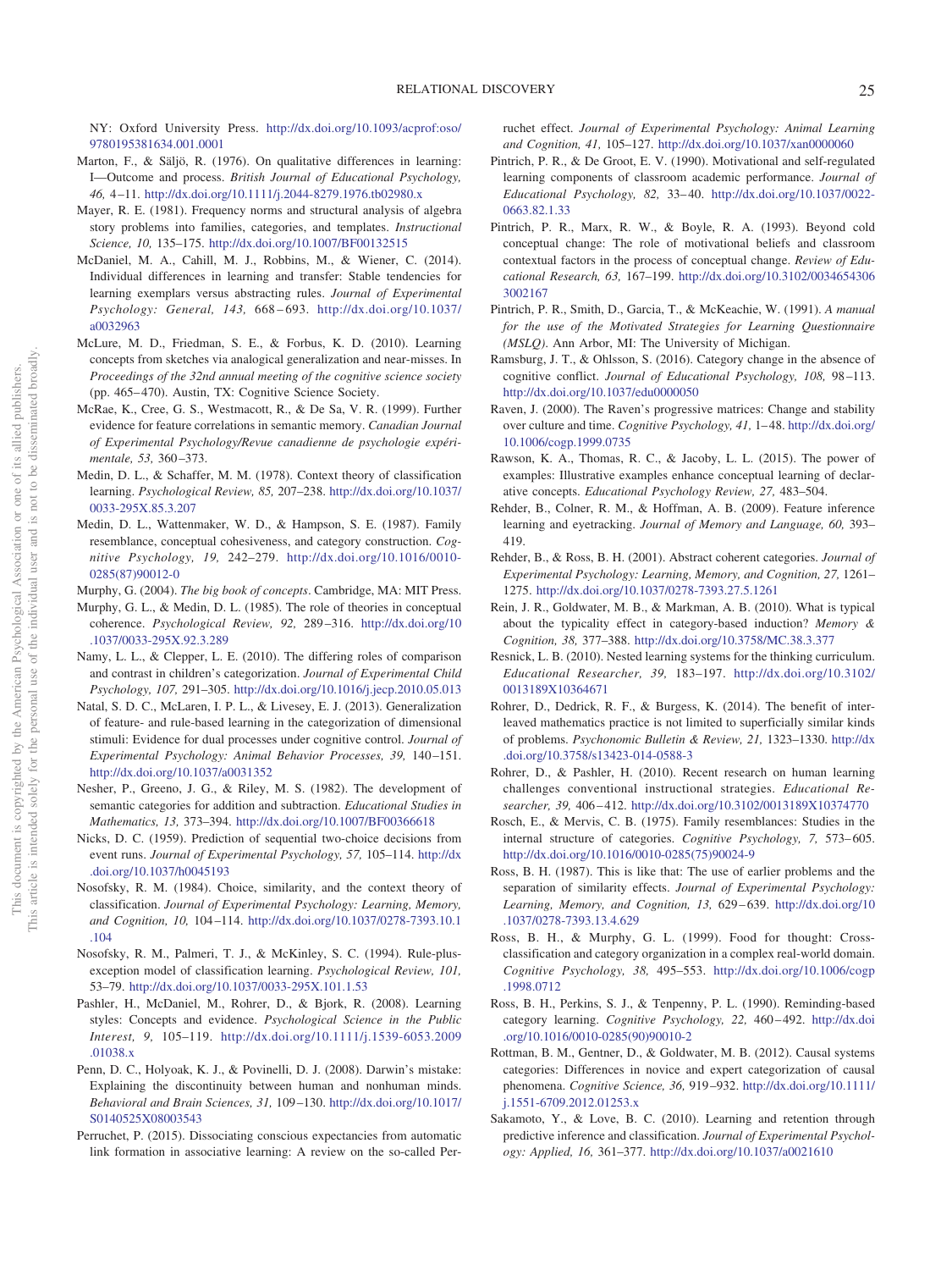- <span id="page-25-15"></span>Schommer, M. (1990). Effects of beliefs about the nature of knowledge on comprehension. *Journal of Educational Psychology, 82,* 498 –504. <http://dx.doi.org/10.1037/0022-0663.82.3.498>
- <span id="page-25-3"></span>Schwartz, D. L., Chase, C. C., Oppezzo, M. A., & Chin, D. B. (2011). Practicing versus inventing with contrasting cases: The effects of telling first on learning and transfer. *Journal of Educational Psychology, 103,* 759 –775. <http://dx.doi.org/10.1037/a0025140>
- <span id="page-25-6"></span>Schwartz, D. L., & Martin, T. (2004). Inventing to prepare for future learning: The hidden efficiency of encouraging original student production in statistics instruction. *Cognition and Instruction, 22,* 129 –184.
- <span id="page-25-17"></span>Sewell, D. K., & Lewandowsky, S. (2011). Restructuring partitioned knowledge: The role of recoordination in category learning. *Cognitive Psychology, 62,* 81–122. <http://dx.doi.org/10.1016/j.cogpsych.2010.09.003>
- <span id="page-25-9"></span>Shone, L. T., Harris, I. M., & Livesey, E. J. (2015). Automaticity and cognitive control in the learned predictiveness effect. *Journal of Experimental Psychology: Animal Learning and Cognition, 41,* 18.
- <span id="page-25-0"></span>Stains, M., & Talanquer, V. (2008). Classification of chemical reactions: Stages of expertise. *Journal of Research in Science Teaching, 45,* 771–793.
- <span id="page-25-12"></span>Smith, J. D., & Minda, J. P. (1998). Prototypes in the mist: The early epochs of category learning. *Journal of Experimental Psychology: Learning, Memory, and Cognition, 24,* 1411–1436. [http://dx.doi.org/10](http://dx.doi.org/10.1037/0278-7393.24.6.1411) [.1037/0278-7393.24.6.1411](http://dx.doi.org/10.1037/0278-7393.24.6.1411)
- <span id="page-25-5"></span>Spalding, T. L., & Murphy, G. L. (1996). Effects of background knowledge on category construction. *Journal of Experimental Psychology: Learning, Memory, and Cognition, 22,* 525–538. [http://dx.doi.org/10.1037/](http://dx.doi.org/10.1037/0278-7393.22.2.525) [0278-7393.22.2.525](http://dx.doi.org/10.1037/0278-7393.22.2.525)
- <span id="page-25-8"></span>Spalding, T. L., & Ross, B. H. (1994). Comparison-based learning: Effects of comparing instances during category learning. *Journal of Experimental Psychology: Learning, Memory, and Cognition, 20,* 1251–1263.
- <span id="page-25-14"></span>Tomlinson, M. T., & Love, B. C. (2006, July). From pigeons to humans: Grounding relational learning in concrete examples. In *Proceedings of the National Conference on Artificial Intelligence* (Vol. 21, No. 1, p. 199). Cambridge, MA: MIT Press.
- <span id="page-25-4"></span>Tomlinson, M. T., & Love, B. C. (2010). When learning to classify by relations is easier than by features. *Thinking & Reasoning, 16, 372-401*. <http://dx.doi.org/10.1080/13546783.2010.530464>
- <span id="page-25-2"></span>Trench, M., & Minervino, R. (2017). Cracking the problem of inertknowledge: Portable strategies to access distant analogs from memory. *Psychology of Learning and Motivation, 66,* 1– 41. [http://dx.doi.org/10](http://dx.doi.org/10.1016/bs.plm.2016.11.001) [.1016/bs.plm.2016.11.001](http://dx.doi.org/10.1016/bs.plm.2016.11.001)
- <span id="page-25-10"></span>Turner, M. L., & Engle, R. W. (1989). Is working memory capacity task dependent? *Journal of Memory and Language, 28,* 127–154. [http://dx](http://dx.doi.org/10.1016/0749-596X%2889%2990040-5) [.doi.org/10.1016/0749-596X\(89\)90040-5](http://dx.doi.org/10.1016/0749-596X%2889%2990040-5)
- <span id="page-25-13"></span>Tversky, A. (1977). Features of similarity. *Psychological Review, 84,* 327–352.
- <span id="page-25-16"></span>Wegner, E., & Nückles, M. (2016). Training the brain or tending a garden? Students' metaphors of learning predict their self-reported learning patterns. *Frontline Learning Research, 3,* 95–109.
- <span id="page-25-1"></span>Whitehead, A. N. (1929). *The aims of education and other essays*. New York, NY: Free Press.
- <span id="page-25-11"></span>Yamauchi, T., & Markman, A. B. (1998). Category learning by inference and classification. *Journal of Memory and language, 39,* 124 – 148.
- <span id="page-25-7"></span>Yang, L. X., & Lewandowsky, S. (2004). Knowledge partitioning in categorization: Constraints on exemplar models. *Journal of Experimental Psychology: Learning, Memory, and Cognition, 30,* 1045–1064. <http://dx.doi.org/10.1037/0278-7393.30.5.1045>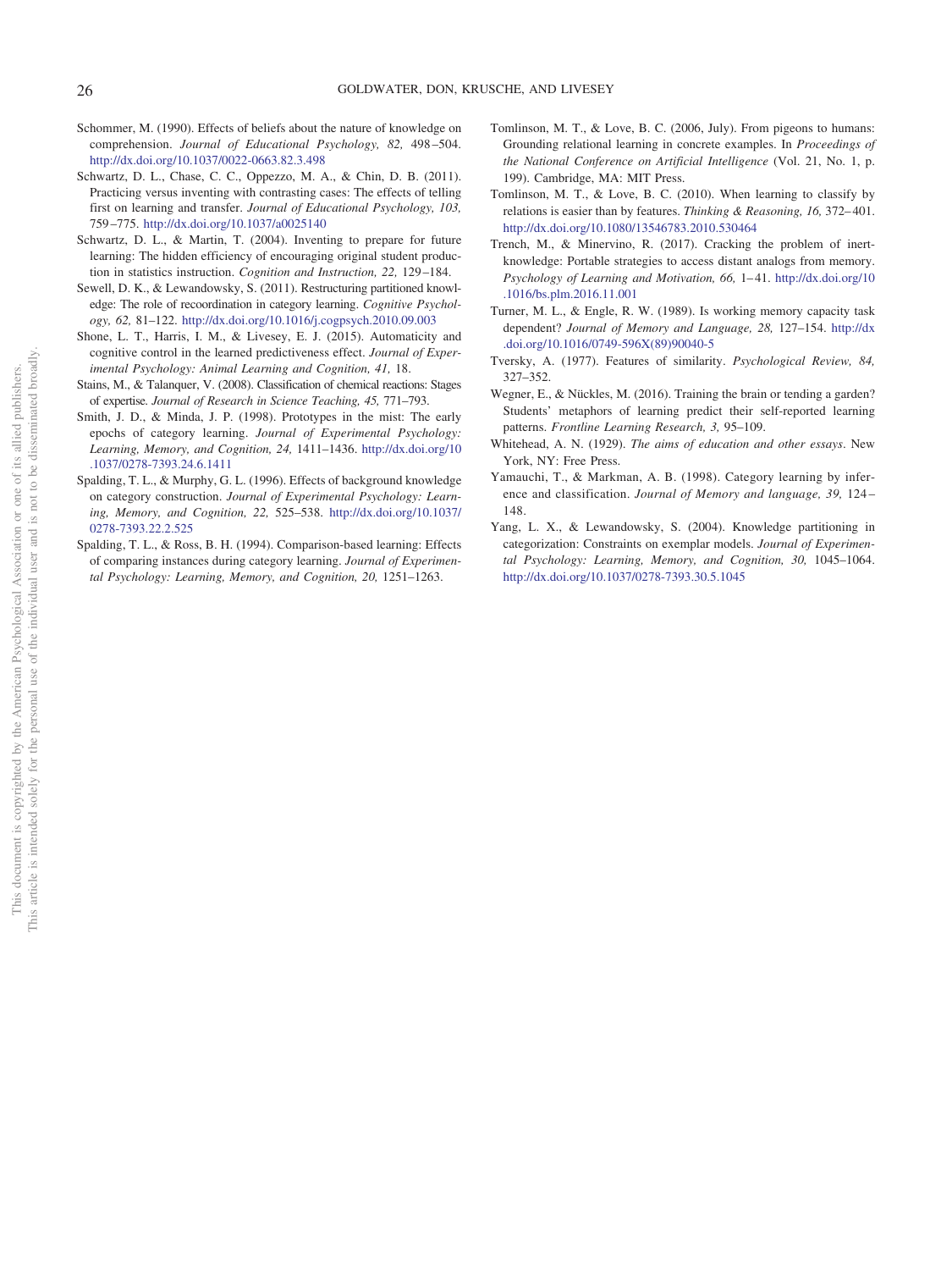## <span id="page-26-0"></span>**Appendix**

## **Questionnaires and Correlation Matrices**

#### **Learning Strategy Questionnaire (Experiments 2 & 3)**

**Learning strategy.** While you were learning the categories, were you more focused on trying to learn the individual items, or trying to develop a rule for why items were members of each category? The linear analog response scale ranged from "Relied solely on memorization" to "Relied solely on developing a rule."

**Transfer strategy.** While you were categorizing new words, were you relying on similarity to the old words, or relying on a rule? The linear analog response scale ranged from "Relied completely on similarity" to "Relied completely on a rule."

**Rule awareness.** Were you aware that the last letter of each word determined which category it belonged to? The linear analog response scale ranged from "Not at all aware" to "Very aware."

> Baseline trials

 $\overline{\phantom{a}}$   $\overline{\phantom{a}}$ 

\*  $.504**$ 

\*  $-.292**$ 

 $.289^*$ <br> $.007$ -

*p* .008 .007 .573 .003 .046

*p*  $< .001$   $.006$   $< .001$   $< .001$ 

Feature trials

 $\overline{\phantom{a}}$   $\overline{\phantom{a}}$ 

 $-503**$ 

\*  $-.877**$ 

Relation trials

Cross-mapped trials

Far transfer

Table A1 *Correlation Matrix for all Participants in Experiment 2*

Learning accuracy

**Rule knowledge.** If the word ended with 'k,' which category did it belong to? The linear analog scale ranged from "Always animal" to "Always plant."

**Rule knowledge.** If the word ended with 't,' which category did it belong to? The linear analog scale ranged from "Always animal" to "Always plant."

## **Cognitive Reflection Task Questions [\(Frederick, 2005\)](#page-22-23)**

(a) A bat and a ball cost \$1.10 in total. The bat costs a dollar more than the ball. How much does the ball cost? \_\_\_\_ cents

(b) If it takes 5 machines 5 min to make 5 widgets, how long would it take 100 machines to make 100 widgets? \_\_\_\_ min

(c) In a lake, there is a patch of lily pads. Every day, the patch doubles in size. If it takes 48 days for the patch to cover the entire lake, how long would it take for the patch to cover half of the lake? days

WLT<br>strategy

RPM O-span CRT

 $.246$ 

| $.414***$ |
|-----------|
|           |
|           |
| .24       |
| $.551***$ |

 $\overline{\phantom{a}}$ 

\*  $.684**$ 

 $-315$ <sup>\*\*</sup>

*p* .099 .198 .041 .144 .117 .151 .804 .001 .059

 $-0.062$  .315<br>573 .003

—

.216-

 $\overline{\phantom{a}}$ 

*Note*. Correlations with O-span based on 60 participants, all other correlations based on 86 participants.

" Correlation is significant at the .05 level (2-tailed).  $***$  Correlation is significant at the .01 level (2-tailed).

Variable

Learning Accuracy

*p* Baseline trials

Feature trials  $\frac{r}{r}$ 

Relation trials

Far transfer

WLT strategy

Cross-mapped trials

*r* —

 $r$  .781<sup>\*\*</sup>

 $r$  .611<sup>\*\*</sup>

 $r$  ...  $-0.373**$ 

 $r$  .284<sup>\*\*</sup>

*p*  $< .001$   $< .001$ 

 $r = -027$  .113  $-.503^*$ 

*p* .807 .302 <.001

*p*  $< .001$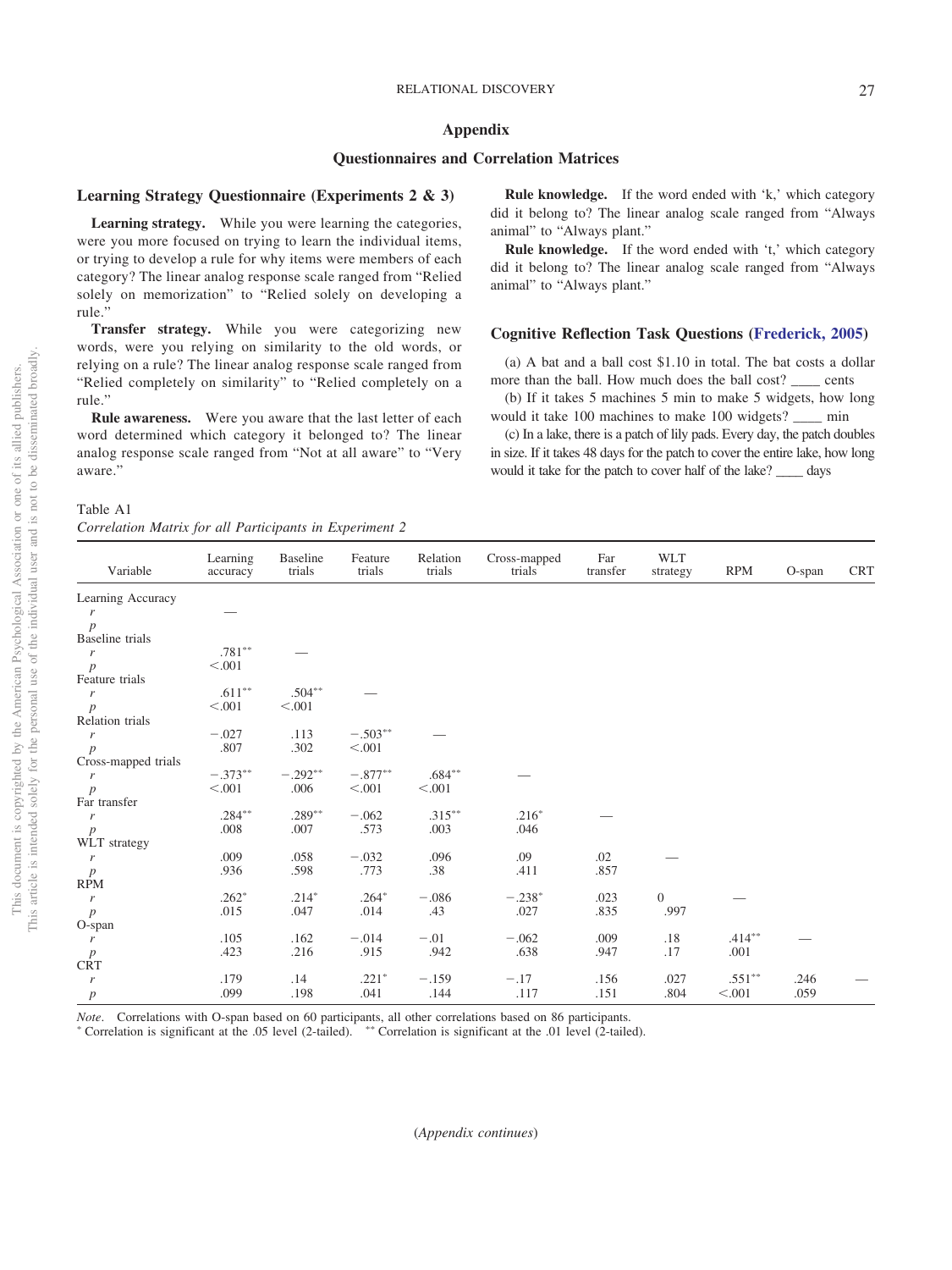Table A2 *Correlation Matrix for Participants in the Blocked Group From Experiment 2*

| Variable               | Learning<br>accuracy | <b>Baseline</b><br>trials | Feature<br>trials | Relation<br>trials | Cross-mapped<br>trials | Far<br>transfer | <b>WLT</b><br>strategy | <b>RPM</b> | $O$ -span | <b>CRT</b> |
|------------------------|----------------------|---------------------------|-------------------|--------------------|------------------------|-----------------|------------------------|------------|-----------|------------|
| Learning accuracy      |                      |                           |                   |                    |                        |                 |                        |            |           |            |
| r                      |                      |                           |                   |                    |                        |                 |                        |            |           |            |
| $\boldsymbol{p}$       |                      |                           |                   |                    |                        |                 |                        |            |           |            |
| <b>Baseline</b> trials |                      |                           |                   |                    |                        |                 |                        |            |           |            |
| $\boldsymbol{r}$       | $.789**$             |                           |                   |                    |                        |                 |                        |            |           |            |
| $\boldsymbol{p}$       | < .001               |                           |                   |                    |                        |                 |                        |            |           |            |
| Feature trials         |                      |                           |                   |                    |                        |                 |                        |            |           |            |
| $\boldsymbol{r}$       | $.573***$            | $.475***$                 |                   |                    |                        |                 |                        |            |           |            |
| $\boldsymbol{p}$       | < .001               | .001                      |                   |                    |                        |                 |                        |            |           |            |
| Relation trials        |                      |                           |                   |                    |                        |                 |                        |            |           |            |
| $\boldsymbol{r}$       | .101                 | .237                      | $-.456**$         |                    |                        |                 |                        |            |           |            |
| $\boldsymbol{p}$       | .518                 | .127                      | .002              |                    |                        |                 |                        |            |           |            |
| Cross-mapped trials    |                      |                           |                   |                    |                        |                 |                        |            |           |            |
| $\boldsymbol{r}$       | $-.307*$             | $-.185$                   | $-.874**$         | $.694***$          |                        |                 |                        |            |           |            |
| $\boldsymbol{p}$       | .045                 | .235                      | < .001            | < 0.001            |                        |                 |                        |            |           |            |
| Far transfer           |                      |                           |                   |                    |                        |                 |                        |            |           |            |
| $\boldsymbol{r}$       | $.315*$              | $.308*$                   | $-.222$           | $.411***$          | $.382*$                |                 |                        |            |           |            |
| $\boldsymbol{p}$       | .04                  | .045                      | .153              | .006               | .012                   |                 |                        |            |           |            |
| WLT strategy           |                      |                           |                   |                    |                        |                 |                        |            |           |            |
| $\boldsymbol{r}$       | .013                 | .084                      | $-.081$           | $.346*$            | .22                    | .152            |                        |            |           |            |
| $\boldsymbol{p}$       | .932                 | .594                      | .606              | .023               | .157                   | .331            |                        |            |           |            |
| <b>RPM</b>             |                      |                           |                   |                    |                        |                 |                        |            |           |            |
| $\boldsymbol{r}$       | .278                 | .225                      | .275              | $-.07$             | $-.201$                | $-.053$         | $-.099$                |            |           |            |
| $\boldsymbol{p}$       | .071                 | .147                      | .074              | .658               | .196                   | .736            | .53                    |            |           |            |
| O-span                 |                      |                           |                   |                    |                        |                 |                        |            |           |            |
| $\boldsymbol{r}$       | $-.002$              | .132                      | .048              | .136               | $-.019$                | $-.078$         | $-.146$                | $.523***$  |           |            |
| $\boldsymbol{p}$       | .99                  | .479                      | .797              | .465               | .92                    | .678            | .432                   | .003       |           |            |
| <b>CRT</b>             |                      |                           |                   |                    |                        |                 |                        |            |           |            |
| $\boldsymbol{r}$       | .11                  | .094                      | .14               | $-.115$            | $-.133$                | $-.004$         | $-.307*$               | $.525***$  | $.376*$   |            |
| $\boldsymbol{p}$       | .482                 | .547                      | .371              | .464               | .395                   | .981            | .045                   | < .001     | .037      |            |

*Note*. Correlations with O-span based on 31 participants, all other correlations based on 43 participants.

" Correlation is significant at the .05 level (2-tailed).  $***$  Correlation is significant at the .01 level (2-tailed).

(*Appendix continues*)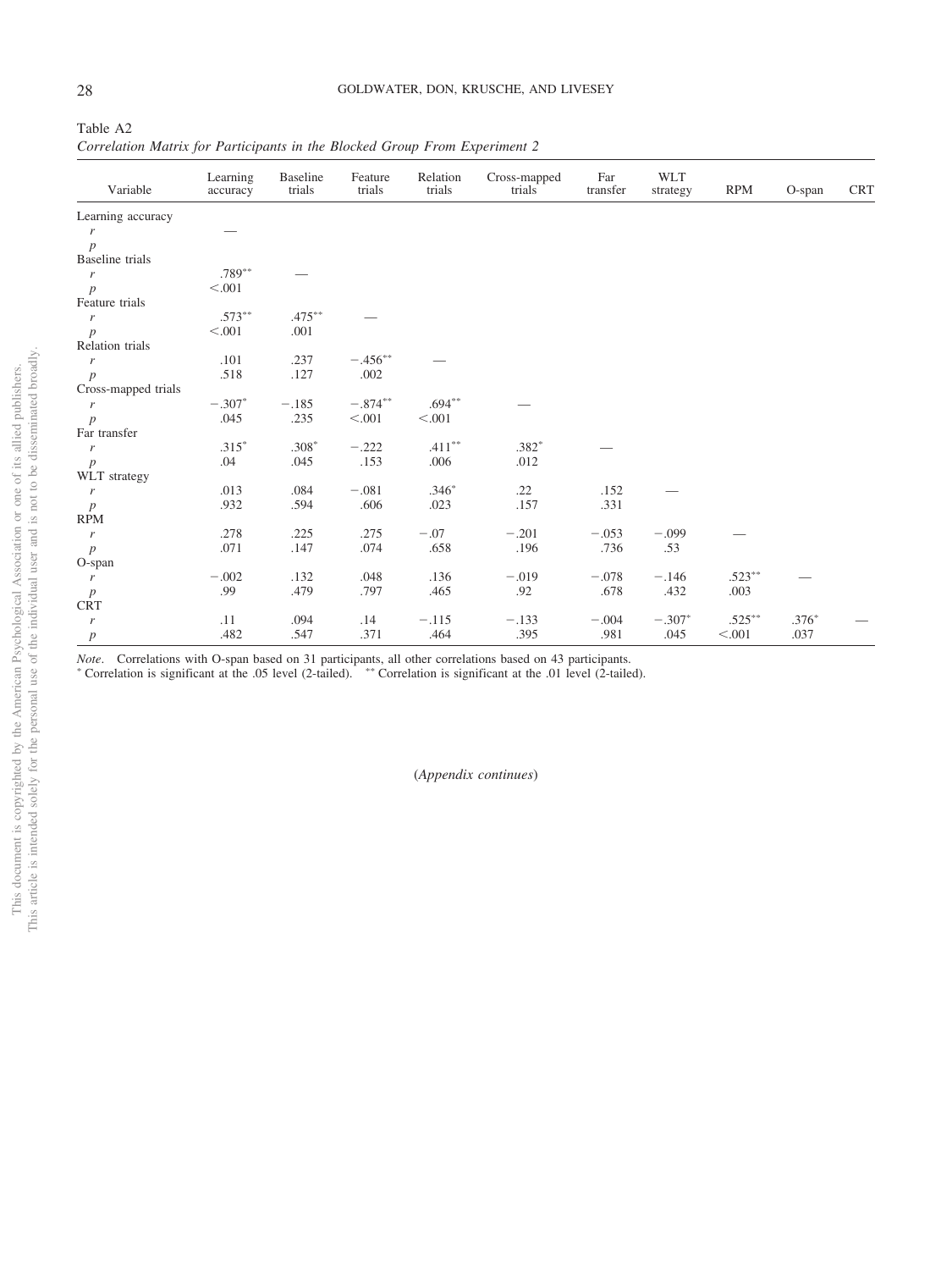Table A3 *Correlation Matrix for Participants in the Interleaved Group From Experiment 2*

| Variable                    | Learning<br>accuracy | Baseline<br>trials | Feature<br>trials | Relation<br>trials | Cross-mapped<br>trials | Far<br>transfer | <b>WLT</b><br>strategy | <b>RPM</b> | O-span | <b>CRT</b> |
|-----------------------------|----------------------|--------------------|-------------------|--------------------|------------------------|-----------------|------------------------|------------|--------|------------|
| Learning accuracy           |                      |                    |                   |                    |                        |                 |                        |            |        |            |
| r                           |                      |                    |                   |                    |                        |                 |                        |            |        |            |
| $\overline{p}$              |                      |                    |                   |                    |                        |                 |                        |            |        |            |
| Baseline trials             |                      |                    |                   |                    |                        |                 |                        |            |        |            |
| $\boldsymbol{r}$            | $.780**$             |                    |                   |                    |                        |                 |                        |            |        |            |
| $\boldsymbol{p}$            | < .001               |                    |                   |                    |                        |                 |                        |            |        |            |
| Feature trials              |                      |                    |                   |                    |                        |                 |                        |            |        |            |
| $\boldsymbol{r}$            | $.681**$             | $.533***$          |                   |                    |                        |                 |                        |            |        |            |
| $\boldsymbol{p}$            | < .001               | < .001             |                   |                    |                        |                 |                        |            |        |            |
| Relation trials             |                      |                    |                   |                    |                        |                 |                        |            |        |            |
| $\boldsymbol{r}$            | $-.144$              | .009               | $-.522**$         |                    |                        |                 |                        |            |        |            |
| $\boldsymbol{p}$            | .357                 | .952               | $<.001$           |                    |                        |                 |                        |            |        |            |
| Cross-mapped trials         |                      |                    |                   |                    |                        |                 |                        |            |        |            |
| $\boldsymbol{r}$            | $-.473**$            | $-.417**$          | $-.871**$         | $.633**$           |                        |                 |                        |            |        |            |
| $\boldsymbol{p}$            | .001                 | .005               | < 0.001           | < 0.001            |                        |                 |                        |            |        |            |
| Far transfer                |                      |                    |                   |                    |                        |                 |                        |            |        |            |
| $\boldsymbol{r}$            | .258                 | .272               | .14               | .215               | .005                   |                 |                        |            |        |            |
| $\boldsymbol{p}$            | .094                 | .078               | .369              | .166               | .972                   |                 |                        |            |        |            |
| WLT strategy                |                      |                    |                   |                    |                        |                 |                        |            |        |            |
| $\boldsymbol{r}$            | .001                 | $.018\,$           | .004              | $-.18$             | $-.049$                | $-.126$         |                        |            |        |            |
| $\boldsymbol{p}$            | .996                 | .908               | .982              | .249               | .755                   | .422            |                        |            |        |            |
| <b>RPM</b>                  |                      |                    |                   |                    |                        |                 |                        |            |        |            |
| $\boldsymbol{r}$            | .259                 | .17                | .147              | .041               | $-.141$                | .105            | .056                   |            |        |            |
| $\boldsymbol{p}$            | .094                 | .277               | .348              | .792               | .368                   | .501            | .72                    |            |        |            |
| O-span                      |                      |                    |                   |                    |                        |                 |                        |            |        |            |
| $\boldsymbol{r}$            | .24                  | .263               | $-.025$           | $-.11$             | $-.127$                | .094            | $.464*$                | $.468*$    |        |            |
| $\boldsymbol{p}$            | .211                 | .169               | .899              | .572               | .51                    | .629            | .011                   | .01        |        |            |
| $\ensuremath{\mathsf{CRT}}$ |                      |                    |                   |                    |                        |                 |                        |            |        |            |
| r                           | .224                 | .152               | .242              | $-.128$            | $-.124$                | $.302*$         | .294                   | $.518***$  | .227   |            |
| $\boldsymbol{p}$            | .149                 | .331               | .117              | .415               | .428                   | .049            | .056                   | < .001     | .236   |            |

*Note*. Correlations with O-span based on 29 participants, all other correlations based on 43 participants.

" Correlation is significant at the .05 level (2-tailed).  $***$  Correlation is significant at the .01 level (2-tailed).

(*Appendix continues*)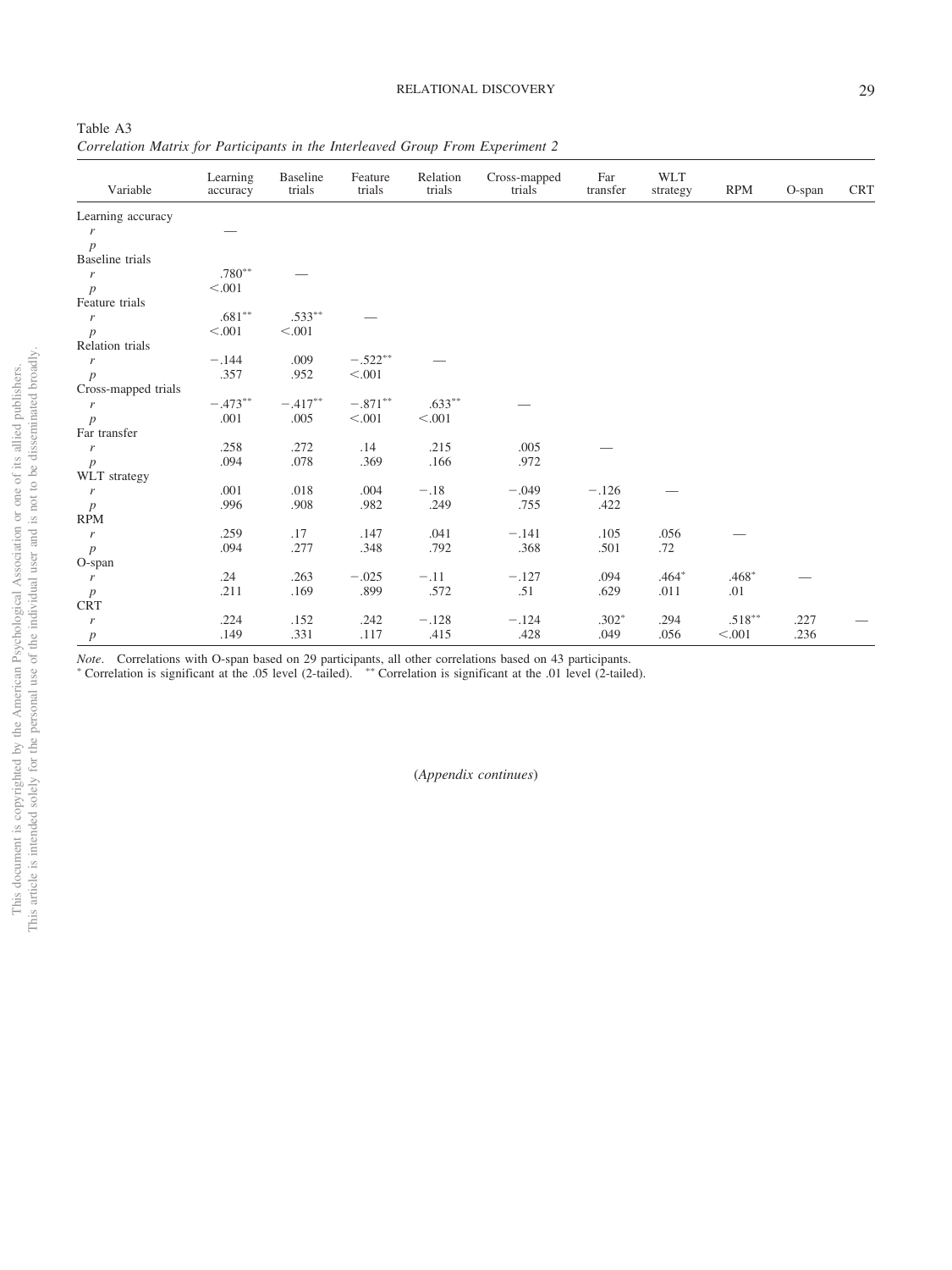| Table A4 |  |  |                                                         |
|----------|--|--|---------------------------------------------------------|
|          |  |  | Correlation Matrix for all Participants in Experiment 3 |

| Learning accuracy<br>r<br>p<br>Baseline trials<br>$.831***$<br>r<br>< .001<br>$\boldsymbol{p}$<br>Feature trials<br>$.280**$<br>.19<br>r<br>.077<br>.009<br>$\boldsymbol{p}$<br>Relation trials<br>$.309***$<br>$.267*$<br>$-.711***$<br>r<br>.004<br>.013<br>< 0.001<br>$\boldsymbol{p}$<br>Cross-mapped trials | <b>RPM</b> |
|------------------------------------------------------------------------------------------------------------------------------------------------------------------------------------------------------------------------------------------------------------------------------------------------------------------|------------|
|                                                                                                                                                                                                                                                                                                                  |            |
|                                                                                                                                                                                                                                                                                                                  |            |
|                                                                                                                                                                                                                                                                                                                  |            |
|                                                                                                                                                                                                                                                                                                                  |            |
|                                                                                                                                                                                                                                                                                                                  |            |
|                                                                                                                                                                                                                                                                                                                  |            |
|                                                                                                                                                                                                                                                                                                                  |            |
|                                                                                                                                                                                                                                                                                                                  |            |
|                                                                                                                                                                                                                                                                                                                  |            |
|                                                                                                                                                                                                                                                                                                                  |            |
|                                                                                                                                                                                                                                                                                                                  |            |
|                                                                                                                                                                                                                                                                                                                  |            |
|                                                                                                                                                                                                                                                                                                                  |            |
| $.831***$<br>$-.882**$<br>.068<br>.017<br>r                                                                                                                                                                                                                                                                      |            |
| .53<br>.876<br>< 0.001<br>< 0.001<br>$\boldsymbol{p}$                                                                                                                                                                                                                                                            |            |
| Far transfer                                                                                                                                                                                                                                                                                                     |            |
| $.300**$<br>$.304***$<br>$-.067$<br>$.242*$<br>.125<br>r                                                                                                                                                                                                                                                         |            |
| .25<br>.005<br>.004<br>.535<br>.024<br>$\boldsymbol{p}$                                                                                                                                                                                                                                                          |            |
| <b>WLT</b> Strategy                                                                                                                                                                                                                                                                                              |            |
| .197<br>.166<br>.166<br>$-.039$<br>.077<br>.108<br>r                                                                                                                                                                                                                                                             |            |
| .067<br>.125<br>.717<br>.125<br>.48<br>.321<br>$\boldsymbol{p}$                                                                                                                                                                                                                                                  |            |
| <b>RPM</b>                                                                                                                                                                                                                                                                                                       |            |
| $.261*$<br>$.269*$<br>.161<br>$-.064$<br>.105<br>.093<br>.166<br>r                                                                                                                                                                                                                                               |            |
| .015<br>.012<br>.554<br>.331<br>.392<br>.136<br>.125<br>$\boldsymbol{p}$                                                                                                                                                                                                                                         |            |

## Table A5

*Correlation Matrix for Participants in the 1-Square Condition of Experiment 3*

| Variable               | Learning<br>accuracy | <b>Baseline</b><br>trials | Feature<br>trials | Relation<br>trials | Cross-mapped<br>trials | Far<br>transfer | <b>WLT</b><br>strategy | <b>RPM</b> |
|------------------------|----------------------|---------------------------|-------------------|--------------------|------------------------|-----------------|------------------------|------------|
| Learning accuracy      |                      |                           |                   |                    |                        |                 |                        |            |
| r                      |                      |                           |                   |                    |                        |                 |                        |            |
| $\boldsymbol{p}$       |                      |                           |                   |                    |                        |                 |                        |            |
| <b>Baseline</b> trials |                      |                           |                   |                    |                        |                 |                        |            |
| r                      | $.815***$            |                           |                   |                    |                        |                 |                        |            |
| $\boldsymbol{p}$       | < 0.001              |                           |                   |                    |                        |                 |                        |            |
| Feature trials         |                      |                           |                   |                    |                        |                 |                        |            |
| r                      | $.494***$            | $.536***$                 |                   |                    |                        |                 |                        |            |
| $\boldsymbol{p}$       | .001                 | < .001                    |                   |                    |                        |                 |                        |            |
| Relation trials        |                      |                           |                   |                    |                        |                 |                        |            |
| r                      | .14                  | .096                      | $-.569**$         |                    |                        |                 |                        |            |
| $\boldsymbol{p}$       | .371                 | .539                      | < 0.001           |                    |                        |                 |                        |            |
| Cross-mapped trials    |                      |                           |                   |                    |                        |                 |                        |            |
| r                      | $-.181$              | $-.157$                   | $-.826***$        | $.757***$          |                        |                 |                        |            |
| $\boldsymbol{p}$       | .246                 | .314                      | < 0.001           | < 0.001            |                        |                 |                        |            |
| Far transfer           |                      |                           |                   |                    |                        |                 |                        |            |
| r                      | .105                 | .191                      | .134              | .05                | $-.059$                |                 |                        |            |
| $\boldsymbol{p}$       | .501                 | .219                      | .392              | .752               | .706                   |                 |                        |            |
| <b>WLT</b> Strategy    |                      |                           |                   |                    |                        |                 |                        |            |
| r                      | .18                  | .089                      | $.321*$           | $-.162$            | $-.246$                | $-.041$         |                        |            |
| $\boldsymbol{p}$       | .247                 | .572                      | .036              | .298               | .112                   | .794            |                        |            |
| <b>RPM</b>             |                      |                           |                   |                    |                        |                 |                        |            |
| r                      | .215                 | $.353*$                   | $-.041$           | .226               | .183                   | .004            | $-.059$                |            |
| $\boldsymbol{p}$       | .167                 | .02                       | .795              | .145               | .241                   | .979            | .706                   |            |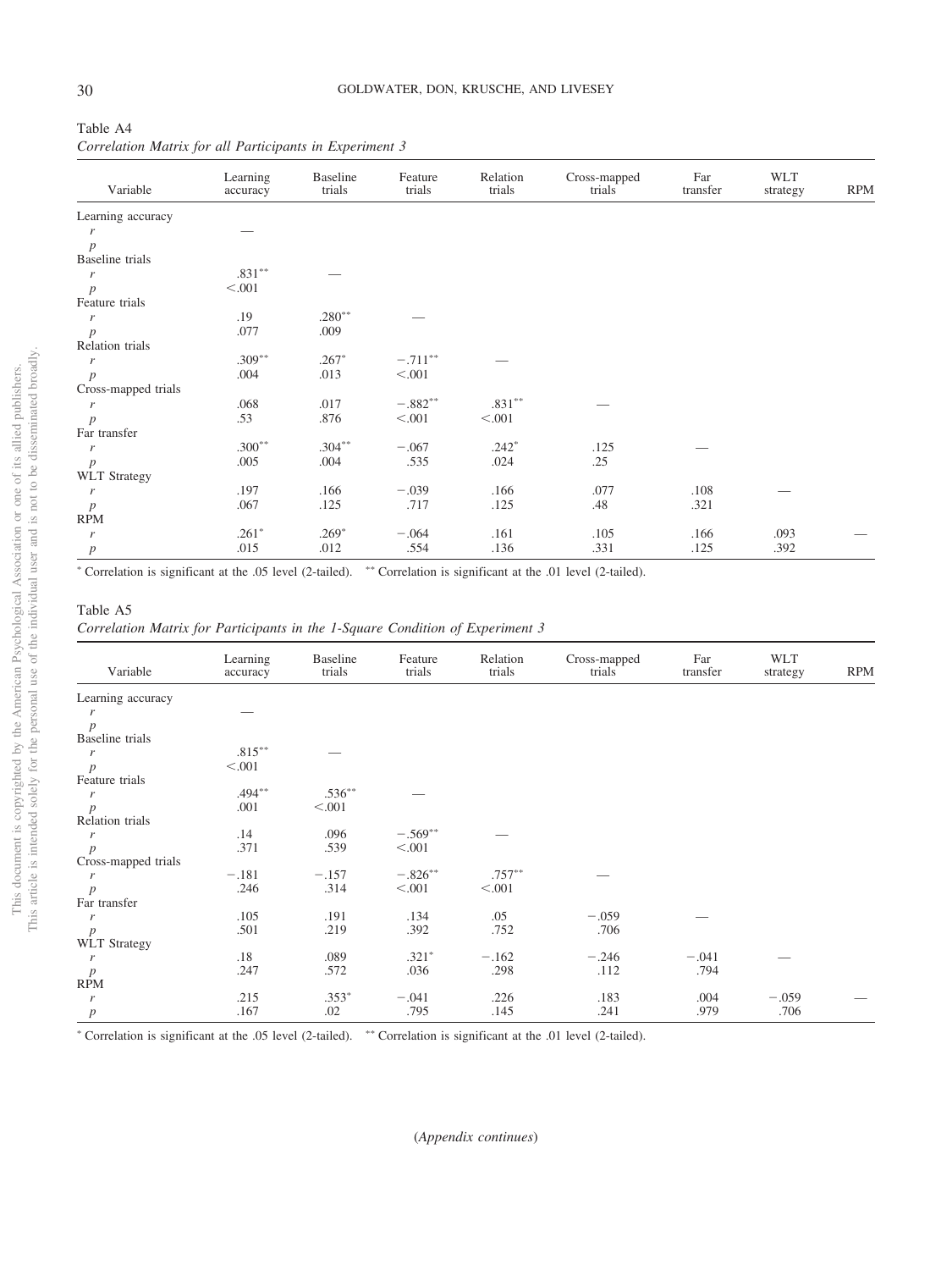| Variable               | Learning<br>accuracy | Baseline<br>trials | Feature<br>trials | Relation<br>trials | Cross-mapped<br>trials | Far<br>transfer | <b>WLT</b><br>strategy | <b>RPM</b> |
|------------------------|----------------------|--------------------|-------------------|--------------------|------------------------|-----------------|------------------------|------------|
| Learning accuracy      |                      |                    |                   |                    |                        |                 |                        |            |
|                        |                      |                    |                   |                    |                        |                 |                        |            |
| $\boldsymbol{p}$       |                      |                    |                   |                    |                        |                 |                        |            |
| <b>Baseline</b> trials |                      |                    |                   |                    |                        |                 |                        |            |
| $\boldsymbol{r}$       | $.846**$             |                    |                   |                    |                        |                 |                        |            |
| $\boldsymbol{p}$       | < 0.001              |                    |                   |                    |                        |                 |                        |            |
| Feature trials         |                      |                    |                   |                    |                        |                 |                        |            |
| $\mathbf{r}$           | $-.04$               | .073               |                   |                    |                        |                 |                        |            |
| $\boldsymbol{p}$       | .795                 | .638               |                   |                    |                        |                 |                        |            |
| Relation trials        |                      |                    |                   |                    |                        |                 |                        |            |
| $\mathbf{r}$           | $.417***$            | $.390**$           | $-.795***$        |                    |                        |                 |                        |            |
| $\boldsymbol{p}$       | .005                 | .009               | < 0.001           |                    |                        |                 |                        |            |
| Cross-mapped trials    |                      |                    |                   |                    |                        |                 |                        |            |
| r                      | .222                 | .125               | $-.922**$         | $.858***$          |                        |                 |                        |            |
| $\boldsymbol{p}$       | .147                 | .417               | < 0.001           | < 0.001            |                        |                 |                        |            |
| Far transfer           |                      |                    |                   |                    |                        |                 |                        |            |
| r                      | $.477***$            | $.413***$          | $-.223$           | $.366*$            | .233                   |                 |                        |            |
| $\boldsymbol{p}$       | .001                 | .005               | .145              | .015               | .128                   |                 |                        |            |
| WLT strategy           |                      |                    |                   |                    |                        |                 |                        |            |
| r                      | .204                 | .241               | $-.375*$          | $.409**$           | $.315*$                | .255            |                        |            |
| $\boldsymbol{p}$       | .185                 | .115               | .012              | .006               | .037                   | .094            |                        |            |
| <b>RPM</b>             |                      |                    |                   |                    |                        |                 |                        |            |
| r                      | $.333*$              | .228               | $-.157$           | .204               | .151                   | $.348*$         | .275                   |            |
| $\boldsymbol{p}$       | .027                 | .137               | .308              | .183               | .327                   | .021            | .071                   |            |
|                        |                      |                    |                   |                    |                        |                 |                        |            |

#### Table A7

*Correlation Matrix for Participants in the Full Color Saturation Condition of Experiment 3*

| Variable               | Learning<br>accuracy | <b>Baseline</b><br>trials | Feature<br>trials | Relation<br>trials | Cross-mapped<br>trials | Far<br>transfer | <b>WLT</b><br>strategy | <b>RPM</b> |
|------------------------|----------------------|---------------------------|-------------------|--------------------|------------------------|-----------------|------------------------|------------|
| Learning accuracy      |                      |                           |                   |                    |                        |                 |                        |            |
| r                      |                      |                           |                   |                    |                        |                 |                        |            |
| $\boldsymbol{p}$       |                      |                           |                   |                    |                        |                 |                        |            |
| <b>Baseline</b> trials |                      |                           |                   |                    |                        |                 |                        |            |
| $\boldsymbol{r}$       | $.764***$            |                           |                   |                    |                        |                 |                        |            |
| $\boldsymbol{p}$       | < .001               |                           |                   |                    |                        |                 |                        |            |
| Feature trials         |                      |                           |                   |                    |                        |                 |                        |            |
| r                      | .158                 | .285                      |                   |                    |                        |                 |                        |            |
|                        | .305                 | .061                      |                   |                    |                        |                 |                        |            |
| $p$<br>Relation trials |                      |                           |                   |                    |                        |                 |                        |            |
| $\boldsymbol{r}$       | .188                 | .176                      | $-.800**$         |                    |                        |                 |                        |            |
| $\boldsymbol{p}$       | .221                 | .253                      | < .001            |                    |                        |                 |                        |            |
| Cross-mapped trials    |                      |                           |                   |                    |                        |                 |                        |            |
| $\boldsymbol{r}$       | $-.062$              | $-.159$                   | $-.959**$         | $.852***$          |                        |                 |                        |            |
| $\boldsymbol{p}$       | .69                  | .301                      | < 0.001           | < 0.001            |                        |                 |                        |            |
| Far transfer           |                      |                           |                   |                    |                        |                 |                        |            |
| $\boldsymbol{r}$       | .198                 | .206                      | $-.151$           | .184               | .155                   |                 |                        |            |
| $\boldsymbol{p}$       | .197                 | .18                       | .328              | .231               | .316                   |                 |                        |            |
| WLT strategy           |                      |                           |                   |                    |                        |                 |                        |            |
| $\boldsymbol{r}$       | .132                 | .041                      | $-.052$           | .043               | .012                   | $-.003$         |                        |            |
|                        | .393                 | .793                      | .738              | .78                | .936                   | .984            |                        |            |
| $\frac{p}{\text{RPM}}$ |                      |                           |                   |                    |                        |                 |                        |            |
| $\boldsymbol{r}$       | .057                 | .165                      | $-.328*$          | .255               | $.327*$                | .07             | .06                    |            |
| $\boldsymbol{p}$       | .715                 | .284                      | .03               | .095               | .03                    | .65             | .699                   |            |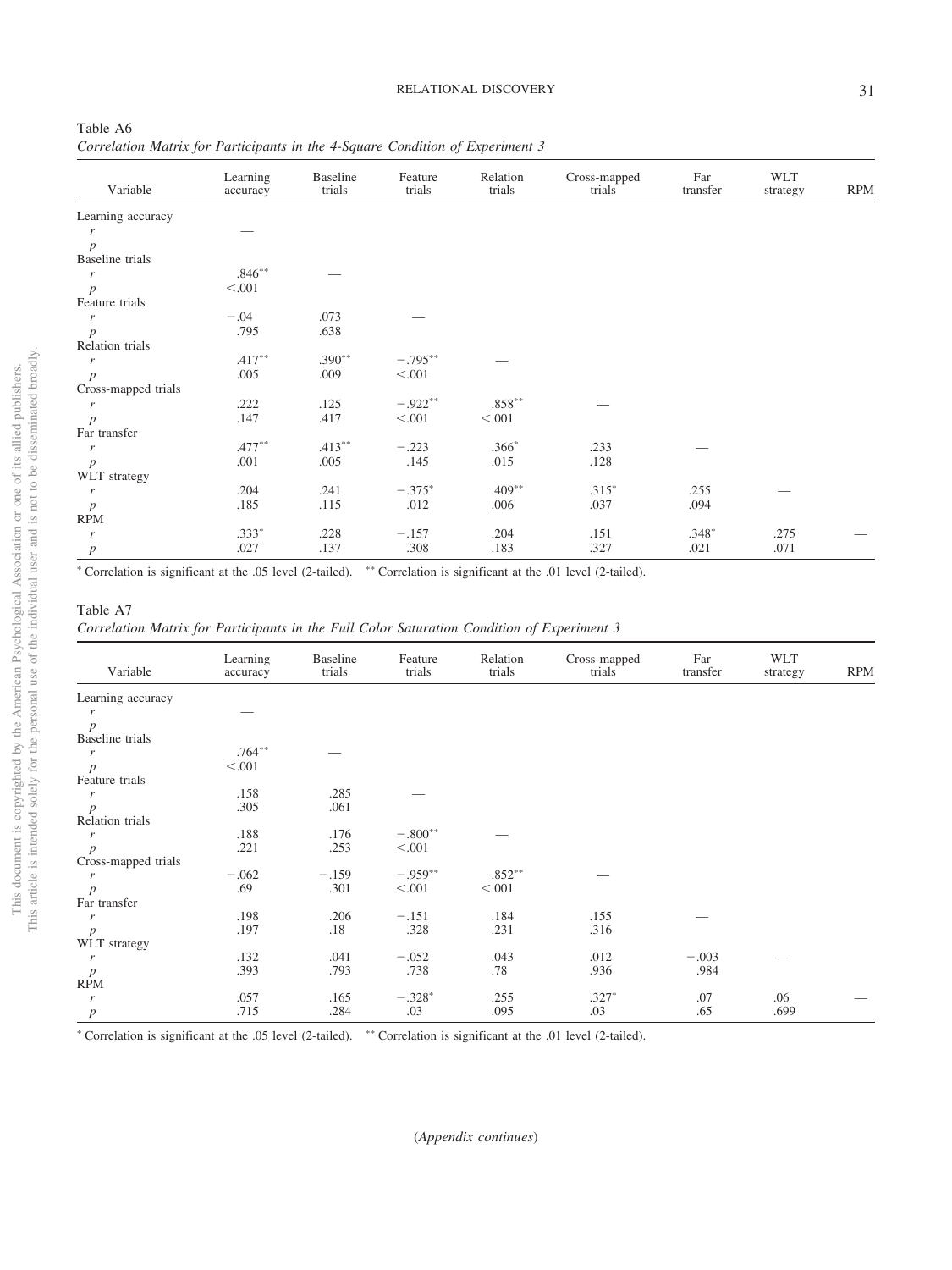| Table A8                                                                                   |  |  |  |  |  |
|--------------------------------------------------------------------------------------------|--|--|--|--|--|
| Correlation Matrix for Participants in the Half Color Saturation Condition of Experiment 3 |  |  |  |  |  |

| Variable                       | Learning<br>accuracy | <b>Baseline</b><br>trials | Feature<br>trials | Relation<br>trials | Cross-mapped<br>trials | Far<br>transfer | <b>WLT</b><br>strategy | <b>RPM</b> |
|--------------------------------|----------------------|---------------------------|-------------------|--------------------|------------------------|-----------------|------------------------|------------|
| Learning accuracy              |                      |                           |                   |                    |                        |                 |                        |            |
| r                              |                      |                           |                   |                    |                        |                 |                        |            |
| $\boldsymbol{p}$               |                      |                           |                   |                    |                        |                 |                        |            |
| <b>Baseline</b> trials         |                      |                           |                   |                    |                        |                 |                        |            |
| r                              | $.886**$             |                           |                   |                    |                        |                 |                        |            |
| $\boldsymbol{p}$               | < 0.001              |                           |                   |                    |                        |                 |                        |            |
| Feature trials                 |                      |                           |                   |                    |                        |                 |                        |            |
| r                              | .193                 | .217                      |                   |                    |                        |                 |                        |            |
| $\boldsymbol{p}$               | .216                 | .163                      |                   |                    |                        |                 |                        |            |
| Relation trials                |                      |                           |                   |                    |                        |                 |                        |            |
| r                              | $.440**$             | $.403***$                 | $-.617**$         |                    |                        |                 |                        |            |
| $\boldsymbol{p}$               | .003                 | .007                      | < 0.001           |                    |                        |                 |                        |            |
| Cross-mapped trials            |                      |                           |                   |                    |                        |                 |                        |            |
| r                              | .202                 | .191                      | $-.812**$         | $.804***$          |                        |                 |                        |            |
| $\boldsymbol{p}$               | .195                 | .219                      | < 0.001           | < .001             |                        |                 |                        |            |
| Far transfer                   |                      |                           |                   |                    |                        |                 |                        |            |
| r                              | $.393**$             | $.393**$                  | .007              | $.307*$            | .098                   |                 |                        |            |
| $\boldsymbol{p}$               | .009                 | .009                      | .962              | .045               | .531                   |                 |                        |            |
| WLT strategy                   |                      |                           |                   |                    |                        |                 |                        |            |
| r                              | .269                 | .297                      | .012              | .264               | .117                   | .22             |                        |            |
|                                | .081                 | .053                      | .937              | .087               | .454                   | .157            |                        |            |
| $\boldsymbol{p}$<br><b>RPM</b> |                      |                           |                   |                    |                        |                 |                        |            |
| r                              | $.420**$             | $.349*$                   | .16               | .08                | $-.09$                 | .253            | .122                   |            |
|                                | .005                 | .022                      | .305              | .609               | .564                   | .102            | .437                   |            |
| $\boldsymbol{p}$               |                      |                           |                   |                    |                        |                 |                        |            |

## Table A9

*Correlation Matrix for All Participants in Experiment 4*

| Variable                                     | Learning<br>accuracy | <b>Baseline</b><br>trials | Feature<br>trials | Relation<br>trials | Cross-mapped<br>trials | Far<br>transfer | MSLQ:<br>Elaboration | <b>RPM</b> |
|----------------------------------------------|----------------------|---------------------------|-------------------|--------------------|------------------------|-----------------|----------------------|------------|
| Learning accuracy                            |                      |                           |                   |                    |                        |                 |                      |            |
| r                                            |                      |                           |                   |                    |                        |                 |                      |            |
| $\boldsymbol{p}$                             |                      |                           |                   |                    |                        |                 |                      |            |
| <b>Baseline</b> trials                       |                      |                           |                   |                    |                        |                 |                      |            |
| r                                            | .052                 |                           |                   |                    |                        |                 |                      |            |
| $\boldsymbol{p}$                             | .645                 |                           |                   |                    |                        |                 |                      |            |
| Feature trials                               |                      |                           |                   |                    |                        |                 |                      |            |
| r                                            | $.312***$            | $.407**$                  |                   |                    |                        |                 |                      |            |
| $\boldsymbol{p}$                             | .005                 | < 0.001                   |                   |                    |                        |                 |                      |            |
| Relation trials                              |                      |                           |                   |                    |                        |                 |                      |            |
| $\boldsymbol{r}$                             | $-.09$               | $.519***$                 | $-.374***$        |                    |                        |                 |                      |            |
| $\boldsymbol{p}$                             | .425                 | < 0.001                   | .001              |                    |                        |                 |                      |            |
| Cross-mapped trials                          |                      |                           |                   |                    |                        |                 |                      |            |
| $\boldsymbol{r}$                             | $-.268*$             | .049                      | $-.814**$         | $.765***$          |                        |                 |                      |            |
| $\boldsymbol{p}$                             | .016                 | .662                      | < 0.001           | < .001             |                        |                 |                      |            |
| Far transfer                                 |                      |                           |                   |                    |                        |                 |                      |            |
| r                                            | .008                 | $.224*$                   | $-.205$           | $.394***$          | $.358***$              |                 |                      |            |
| $\boldsymbol{p}$                             | .945                 | .044                      | .067              | < 0.001            | .001                   |                 |                      |            |
| MSLQ: Elaboration                            |                      |                           |                   |                    |                        |                 |                      |            |
| r                                            | .089                 | .048                      | $-.114$           | .075               | .174                   | $-.1$           |                      |            |
|                                              | .43                  | .672                      | .312              | .505               | .12                    | .375            |                      |            |
| $\frac{p}{RPM}$                              |                      |                           |                   |                    |                        |                 |                      |            |
| r                                            | $-.028$              | .107                      | .044              | .133               | .096                   | $.256*$         | $-.059$              |            |
| $\boldsymbol{p}$<br>$\overline{\phantom{a}}$ | .802                 | .342                      | .698              | .237               | .394                   | .021            | .602                 |            |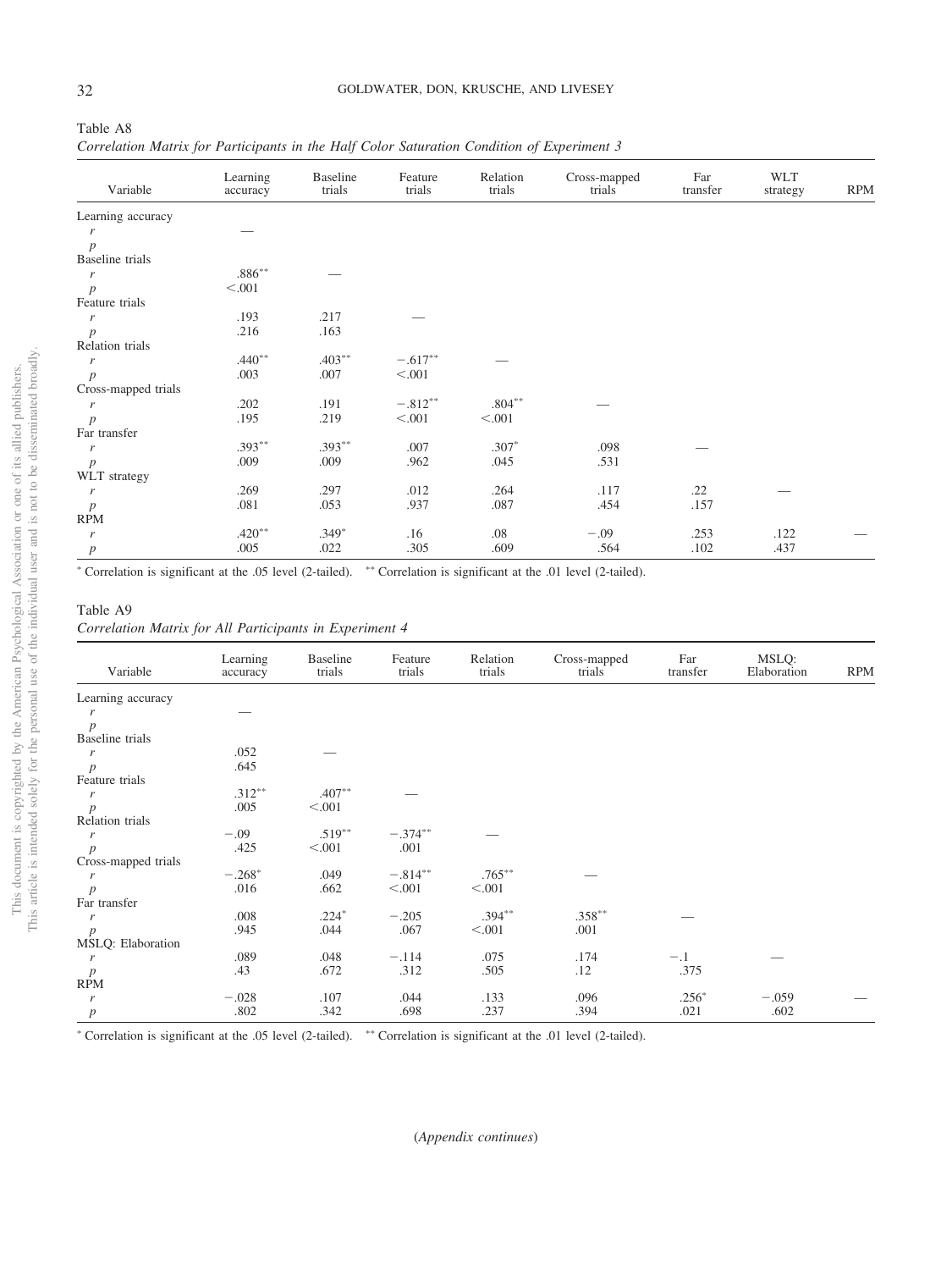| Table A10                                                                                |  |  |  |  |
|------------------------------------------------------------------------------------------|--|--|--|--|
| Correlation Matrix for Participants in the Classification Learning Group in Experiment 4 |  |  |  |  |

| Variable            | Learning<br>accuracy | Baseline<br>trials | Feature<br>trials | Relation<br>trials | Cross-mapped<br>trials | Far<br>transfer | MSLQ:<br>Elaboration | <b>RPM</b> |
|---------------------|----------------------|--------------------|-------------------|--------------------|------------------------|-----------------|----------------------|------------|
| Learning accuracy   |                      |                    |                   |                    |                        |                 |                      |            |
| r                   |                      |                    |                   |                    |                        |                 |                      |            |
| $\overline{p}$      |                      |                    |                   |                    |                        |                 |                      |            |
| Baseline trials     |                      |                    |                   |                    |                        |                 |                      |            |
| $\boldsymbol{r}$    | .205                 |                    |                   |                    |                        |                 |                      |            |
| $\boldsymbol{p}$    | .199                 |                    |                   |                    |                        |                 |                      |            |
| Feature trials      |                      |                    |                   |                    |                        |                 |                      |            |
| $\boldsymbol{r}$    | .295                 | $.398***$          |                   |                    |                        |                 |                      |            |
| $\boldsymbol{p}$    | .061                 | .01                |                   |                    |                        |                 |                      |            |
| Relation trials     |                      |                    |                   |                    |                        |                 |                      |            |
| r                   | $-.026$              | $.390*$            | $-.520**$         |                    |                        |                 |                      |            |
| $\overline{p}$      | .871                 | .012               | < 0.001           |                    |                        |                 |                      |            |
| Cross-mapped trials |                      |                    |                   |                    |                        |                 |                      |            |
| r                   | $-.208$              | $-.135$            | $-.898**$         | $.761**$           |                        |                 |                      |            |
| $\boldsymbol{p}$    | .192                 | .401               | < 0.001           | < 0.001            |                        |                 |                      |            |
| Far transfer        |                      |                    |                   |                    |                        |                 |                      |            |
| r                   | .055                 | .204               | $-.069$           | .12                | .132                   |                 |                      |            |
| $\boldsymbol{p}$    | .731                 | .201               | .667              | .454               | .411                   |                 |                      |            |
| MSLQ: Elaboration   |                      |                    |                   |                    |                        |                 |                      |            |
| $\boldsymbol{r}$    | $-.031$              | $-.157$            | $-.497**$         | .252               | $.506**$               | .06             |                      |            |
| $\boldsymbol{p}$    | .847                 | .325               | .001              | .112               | .001                   | .71             |                      |            |
| <b>RPM</b>          |                      |                    |                   |                    |                        |                 |                      |            |
| $\boldsymbol{r}$    | .161                 | .207               | .043              | .157               | .158                   | .167            | .087                 |            |
| $\boldsymbol{p}$    | .314                 | .194               | .791              | .328               | .324                   | .298            | .587                 |            |

#### Table A11

*Correlation Matrix for Participants in the Inference-Learning Group in Experiment 4*

| Variable               | Learning<br>accuracy | <b>Baseline</b><br>trials | Feature<br>trials | Relation<br>trials | Cross-mapped<br>trials | Far<br>transfer | MSLQ:<br>Elaboration | <b>RPM</b> |
|------------------------|----------------------|---------------------------|-------------------|--------------------|------------------------|-----------------|----------------------|------------|
| Learning Accuracy      |                      |                           |                   |                    |                        |                 |                      |            |
| r                      |                      |                           |                   |                    |                        |                 |                      |            |
| $\boldsymbol{p}$       |                      |                           |                   |                    |                        |                 |                      |            |
| <b>Baseline</b> trials |                      |                           |                   |                    |                        |                 |                      |            |
| r                      | $-.17$               |                           |                   |                    |                        |                 |                      |            |
| $\boldsymbol{p}$       | .294                 |                           |                   |                    |                        |                 |                      |            |
| Feature trials         |                      |                           |                   |                    |                        |                 |                      |            |
| r                      | .066                 | $.332*$                   |                   |                    |                        |                 |                      |            |
| $\boldsymbol{p}$       | .684                 | .036                      |                   |                    |                        |                 |                      |            |
| Relation trials        |                      |                           |                   |                    |                        |                 |                      |            |
| r                      | $-.044$              | $.703***$                 | $-.156$           |                    |                        |                 |                      |            |
| $\boldsymbol{p}$       | .786                 | < 0.001                   | .337              |                    |                        |                 |                      |            |
| Cross-mapped trials    |                      |                           |                   |                    |                        |                 |                      |            |
| r                      | $-.103$              | $.433***$                 | $-.566$ **        | $.822***$          |                        |                 |                      |            |
| $\boldsymbol{p}$       | .525                 | .005                      | < 0.001           | < 0.001            |                        |                 |                      |            |
| Far transfer           |                      |                           |                   |                    |                        |                 |                      |            |
| r                      | .136                 | $.361*$                   | $-.157$           | $.555***$          | $.495***$              |                 |                      |            |
| $\boldsymbol{p}$       | .401                 | .022                      | .332              | < 0.001            | .001                   |                 |                      |            |
| MSLQ: Elaboration      |                      |                           |                   |                    |                        |                 |                      |            |
| r                      | .079                 | .097                      | .096              | $-.008$            | $-.011$                | $-.151$         |                      |            |
| $\boldsymbol{p}$       | .626                 | .553                      | .554              | .963               | .946                   | .353            |                      |            |
| <b>RPM</b>             |                      |                           |                   |                    |                        |                 |                      |            |
| r                      | $-.253$              | .029                      | .011              | .127               | .056                   | $.392*$         | $-.229$              |            |
| $\boldsymbol{p}$       | .116                 | .859                      | .947              | .433               | .731                   | .012            | .155                 |            |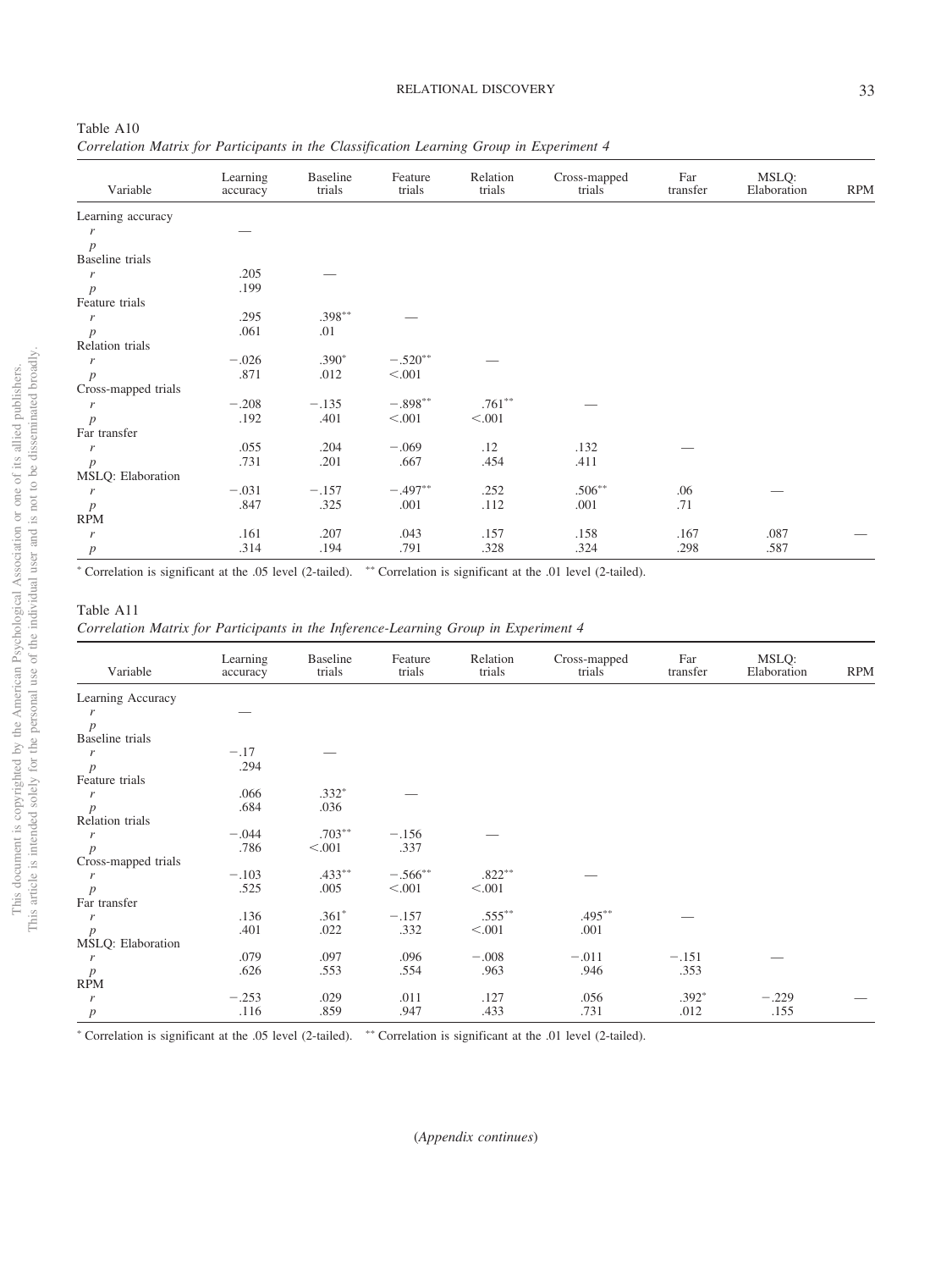| Table A <sub>12</sub> |  |                                                                  |  |  |
|-----------------------|--|------------------------------------------------------------------|--|--|
|                       |  | Correlation Matrix Within the Word-Learning Task in Experiment 2 |  |  |

| Variable              | strategy   | strategy    |            | awareness knowledge | average   | test    | WLT learning WLT transfer WLT rule WLT rule WLT training WLT trained WLT ambiguous WLT exemplar WLT rule<br>test | test    | test |
|-----------------------|------------|-------------|------------|---------------------|-----------|---------|------------------------------------------------------------------------------------------------------------------|---------|------|
| WLT learning strategy |            |             |            |                     |           |         |                                                                                                                  |         |      |
| r                     |            |             |            |                     |           |         |                                                                                                                  |         |      |
| $\boldsymbol{p}$      |            |             |            |                     |           |         |                                                                                                                  |         |      |
| WLT transfer strategy |            |             |            |                     |           |         |                                                                                                                  |         |      |
| r                     | $.536***$  |             |            |                     |           |         |                                                                                                                  |         |      |
| $\boldsymbol{p}$      | < 0.001    |             |            |                     |           |         |                                                                                                                  |         |      |
| WLT rule awareness    |            |             |            |                     |           |         |                                                                                                                  |         |      |
| r                     | $.431***$  | $.466^{**}$ |            |                     |           |         |                                                                                                                  |         |      |
| p                     | < 0.001    | < 0.001     |            |                     |           |         |                                                                                                                  |         |      |
| WLT rule knowledge    |            |             |            |                     |           |         |                                                                                                                  |         |      |
| $\mathbf{r}$          | .126       | $.279***$   | $.415***$  |                     |           |         |                                                                                                                  |         |      |
| $\boldsymbol{p}$      | .247       | .009        | < 0.001    |                     |           |         |                                                                                                                  |         |      |
| WLT training average  |            |             |            |                     |           |         |                                                                                                                  |         |      |
| r                     | .104       | .111        | $.578***$  | $.418***$           |           |         |                                                                                                                  |         |      |
| $\boldsymbol{p}$      | .338       | .307        | < 0.001    | < 0.001             |           |         |                                                                                                                  |         |      |
| WLT trained test      |            |             |            |                     |           |         |                                                                                                                  |         |      |
| r                     | .048       | $-.032$     | $.239*$    | .189                | $.387**$  |         |                                                                                                                  |         |      |
| $\boldsymbol{p}$      | .66        | .768        | .026       | .081                | < .001    |         |                                                                                                                  |         |      |
| WLT ambiguous test    |            |             |            |                     |           |         |                                                                                                                  |         |      |
| r                     | $.462**$   | $.530**$    | $.779***$  | $.311***$           | $.368***$ | .153    |                                                                                                                  |         |      |
| $\boldsymbol{p}$      | < 0.001    | < .001      | < 0.001    | .004                | < 0.001   | .161    |                                                                                                                  |         |      |
| WLT exemplar test     |            |             |            |                     |           |         |                                                                                                                  |         |      |
| $\boldsymbol{r}$      | $-.286***$ | $-.458**$   | $-.315***$ | .042                | .078      | .064    | $-.440**$                                                                                                        |         |      |
| $\boldsymbol{p}$      | .008       | < 0.001     | .003       | .702                | .476      | .56     | < 0.001                                                                                                          |         |      |
| WLT rule test         |            |             |            |                     |           |         |                                                                                                                  |         |      |
| r                     | .168       | $.229*$     | $.440**$   | $.484***$           | $.301***$ | $.253*$ | $.342***$                                                                                                        | $-.053$ |      |
| $\boldsymbol{p}$      | .122       | .034        | < 0.001    | < .001              | .005      | .019    | .001                                                                                                             | .625    |      |

*Note*. Rule knowledge refers to average accuracy for questions 4 and 5 in the WLT questionnaire.<br>
\* Correlation is significant at the .05 level (2-tailed). \*\* Correlation is significant at the .01 level (2-tailed).

(*Appendix continues*)